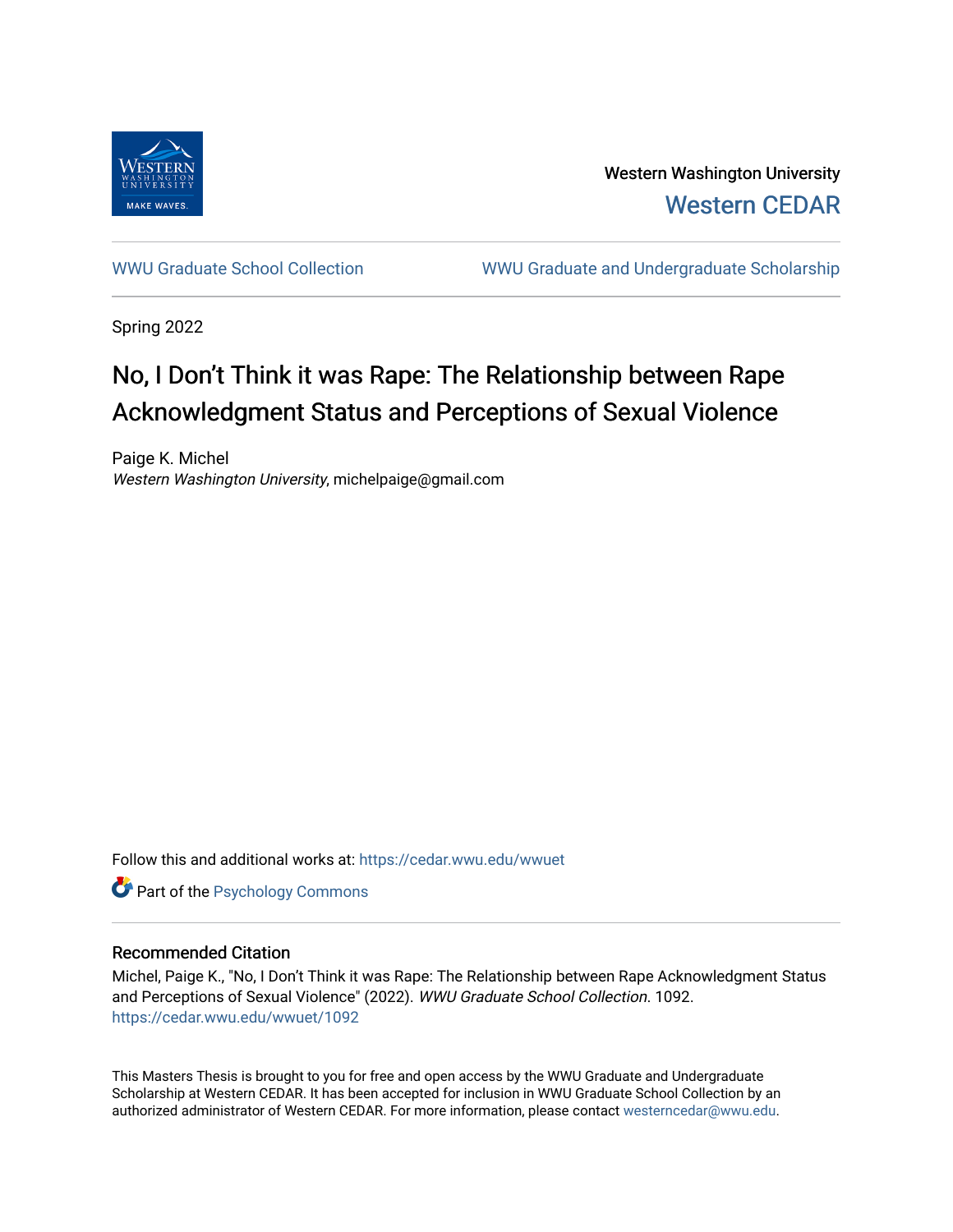## **No, I Don't Think it was Rape: The Relationship between Rape Acknowledgment Status and Perceptions of Sexual Violence**

By

Paige K. Michel

Accepted in Partial Completion of the Requirements for the Degree Master of Science

### ADVISORY COMMITTEE

Dr. Brianna Delker, Chair

Dr. Alex Czopp

Dr. Kristi Lemm

### GRADUATE SCHOOL

David L. Patrick, Dean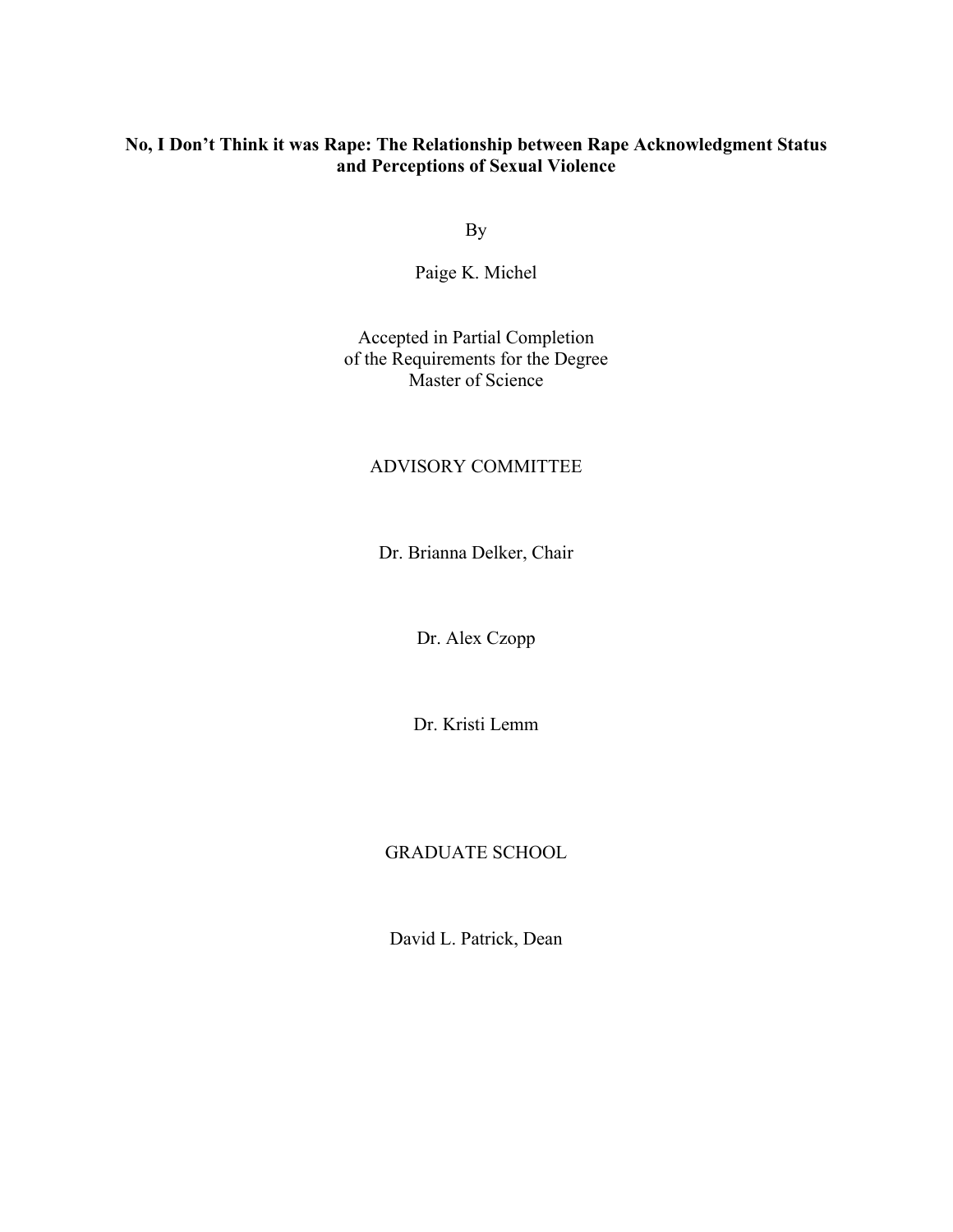## **Master's Thesis**

In presenting this thesis in partial fulfillment of the requirements for a master's degree at Western Washington University, I grant to Western Washington University the non-exclusive royalty-free right to archive, reproduce, distribute, and display the thesis in any and all forms, including electronic format, via any digital library mechanisms maintained by WWU.

I represent and warrant this is my original work and does not infringe or violate any rights of others. I warrant that I have obtained written permissions from the owner of any third party copyrighted material included in these files.

I acknowledge that I retain ownership rights to the copyright of this work, including but not limited to the right to use all or part of this work in future works, such as articles or books.

Library users are granted permission for individual, research and non-commercial reproduction of this work for educational purposes only. Any further digital posting of this document requires specific permission from the author.

Any copying or publication of this thesis for commercial purposes, or for financial gain, is not allowed without my written permission.

Paige K. Michel

May 6, 2022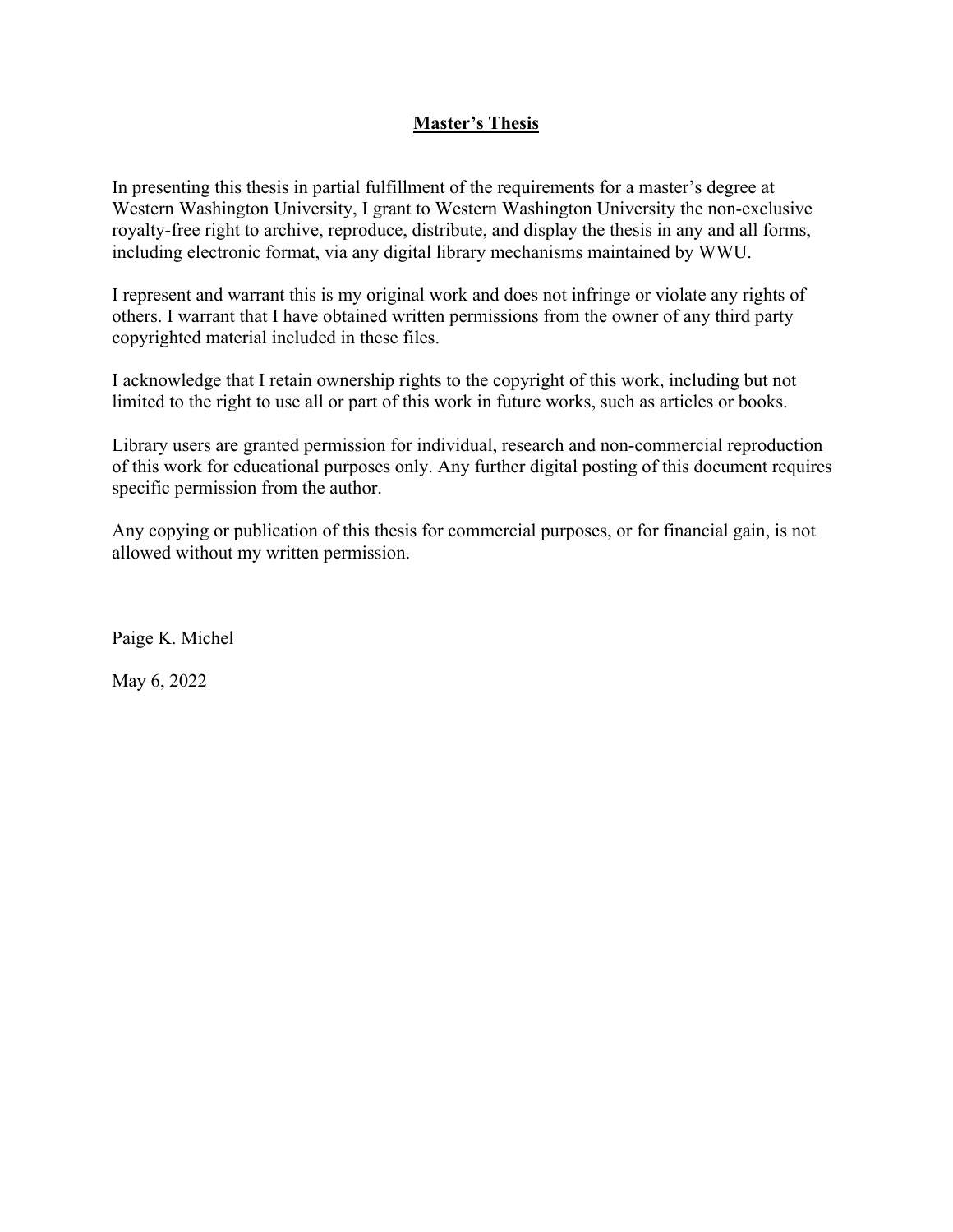## **No, I Don't Think it was Rape: The Relationship between Rape Acknowledgment Status and Perceptions of Sexual Violence**

## A Thesis Presented to The Faculty of Western Washington University

In Partial Fulfillment Of the Requirements for the Degree Master of *Science*

> by Paige K. Michel May 2022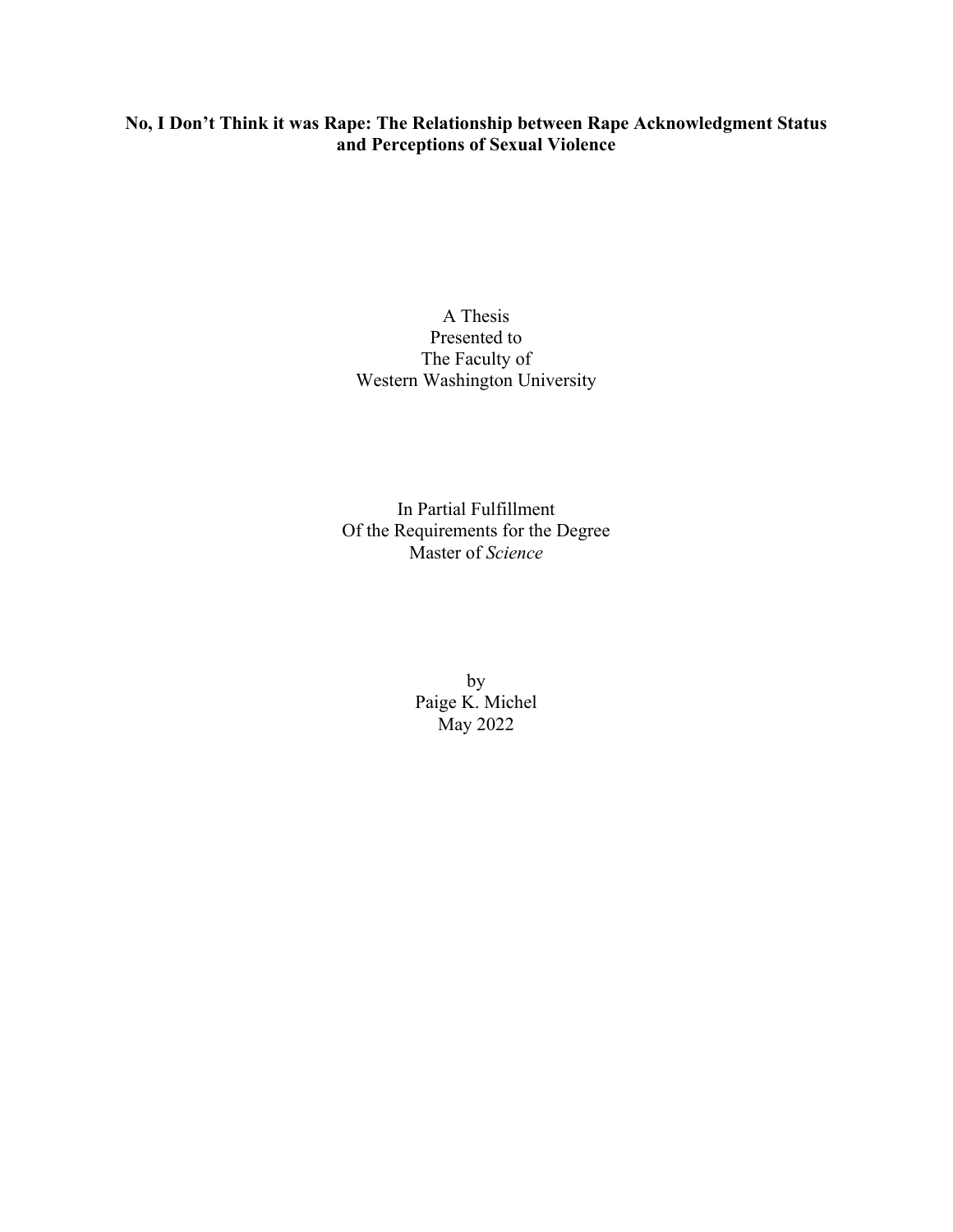#### **Abstract**

Among college students who experience rape, on average, 60% are unacknowledged rape victims, meaning they do not label their sexual violence experiences as rape. Perhaps this is due to unacknowledged rape victims internalizing mainstream cultural values that normalize and stigmatize experiences of sexual violence. This survey and vignette-based study investigated the relationship between rape acknowledgment status, labels, and perceptions of rape. Femaleidentifying college students (*N* = 214) with a history of rape reported perceptions and labels of their experiences of rape and a vignette depicting rape. It was hypothesized that unacknowledged rape victims would be more likely to acknowledge their experiences of rape when using a Likert response format compared to a multi-categorical response format, which findings supported. Additionally, it was hypothesized that unacknowledged rape victims (vs. acknowledged rape victims) would be less likely to view a vignette depicting rape as rape, which findings did not support. Results indicated that rape culture and cultural stigma were more influential when labeling and perceiving one's own experience of rape compared to others' experiences. Furthermore, the findings highlight that rape acknowledgment status is fluid and should be measured on a continuum. This study began to establish how cultural stigma is central to perceptions of rape while expanding the literature on labels acknowledged, and unacknowledged rape victims used to describe experiences of rape (i.e., personal experiences and others' experiences).

*Keywords*: Acknowledgment status, rape, sexual violence, perceptions, labels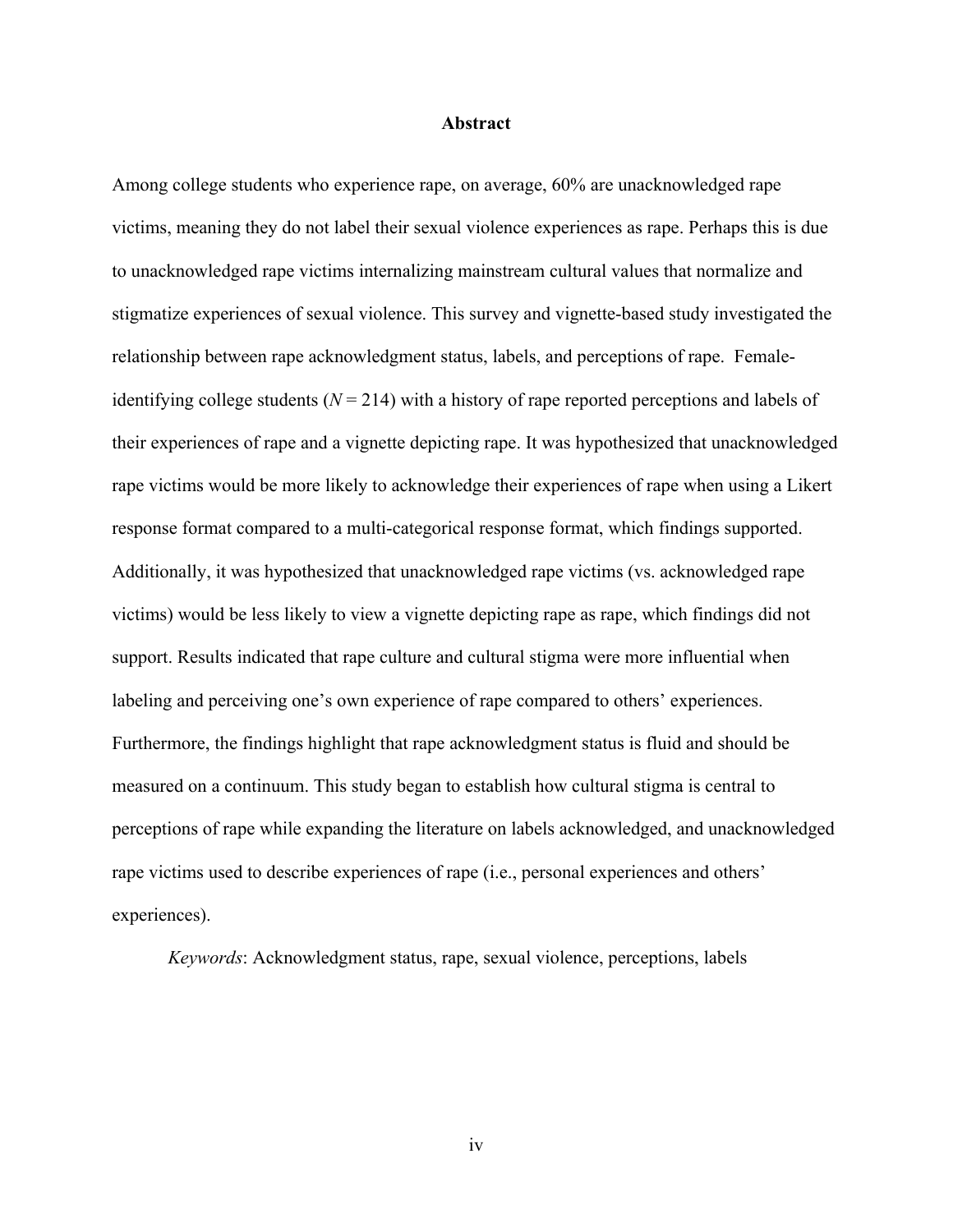## **Acknowledgements**

Thank you, Dr. Brianna Delker, for being a phenomenal advisor and supporting me throughout my time at Western. I am beyond grateful to you for taking a chance on me as your first graduate student and I look forward to working on more research projects in the future. I would also like to thank my partner, family, and friends for their unwavering support and belief in me when I didn't believe in myself.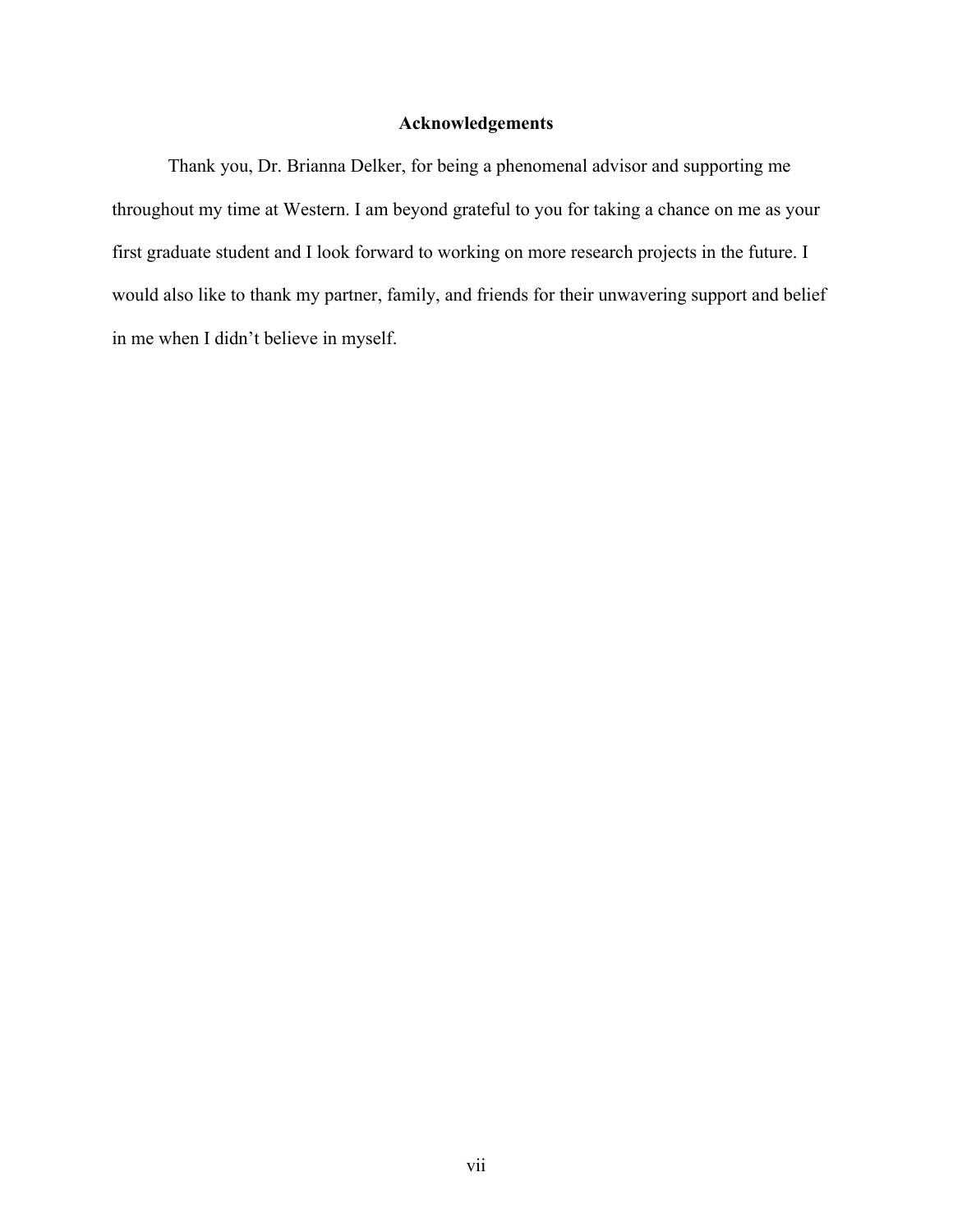# **Table of Contents**

| No, I Don't Think it was Rape: The Relationship between Rape Acknowledgment Status and   |
|------------------------------------------------------------------------------------------|
|                                                                                          |
|                                                                                          |
|                                                                                          |
|                                                                                          |
|                                                                                          |
| Rape Acknowledgment Status and Labeling Others' Experiences of Rape 5                    |
| Assault Characteristics, Rape Acknowledgment Status, and Labeling Others' Experiences of |
|                                                                                          |
|                                                                                          |
|                                                                                          |
|                                                                                          |
|                                                                                          |
|                                                                                          |
|                                                                                          |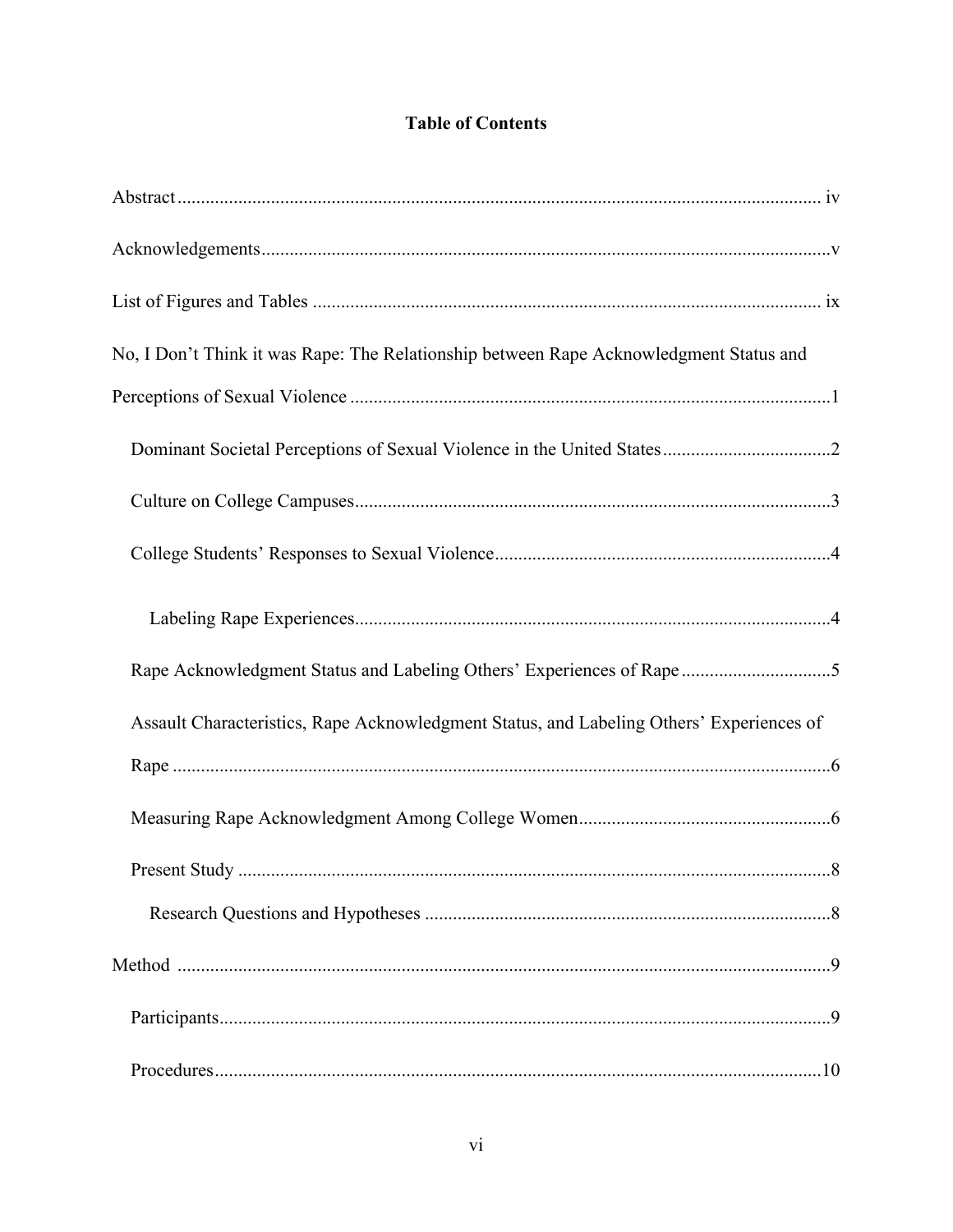| Perceptions of a Female Vignette Protagonist's Rape (Research Question 1) 17       |  |
|------------------------------------------------------------------------------------|--|
|                                                                                    |  |
| Exploratory Analysis of how Label Selection Differs by Participants Acknowledgment |  |
|                                                                                    |  |
|                                                                                    |  |
| Perceptions of One's Own Experiences of Rape (Research Question 2) 20              |  |
|                                                                                    |  |
| Exploratory Analysis of how Label Selection Differs by Participants Acknowledgment |  |
|                                                                                    |  |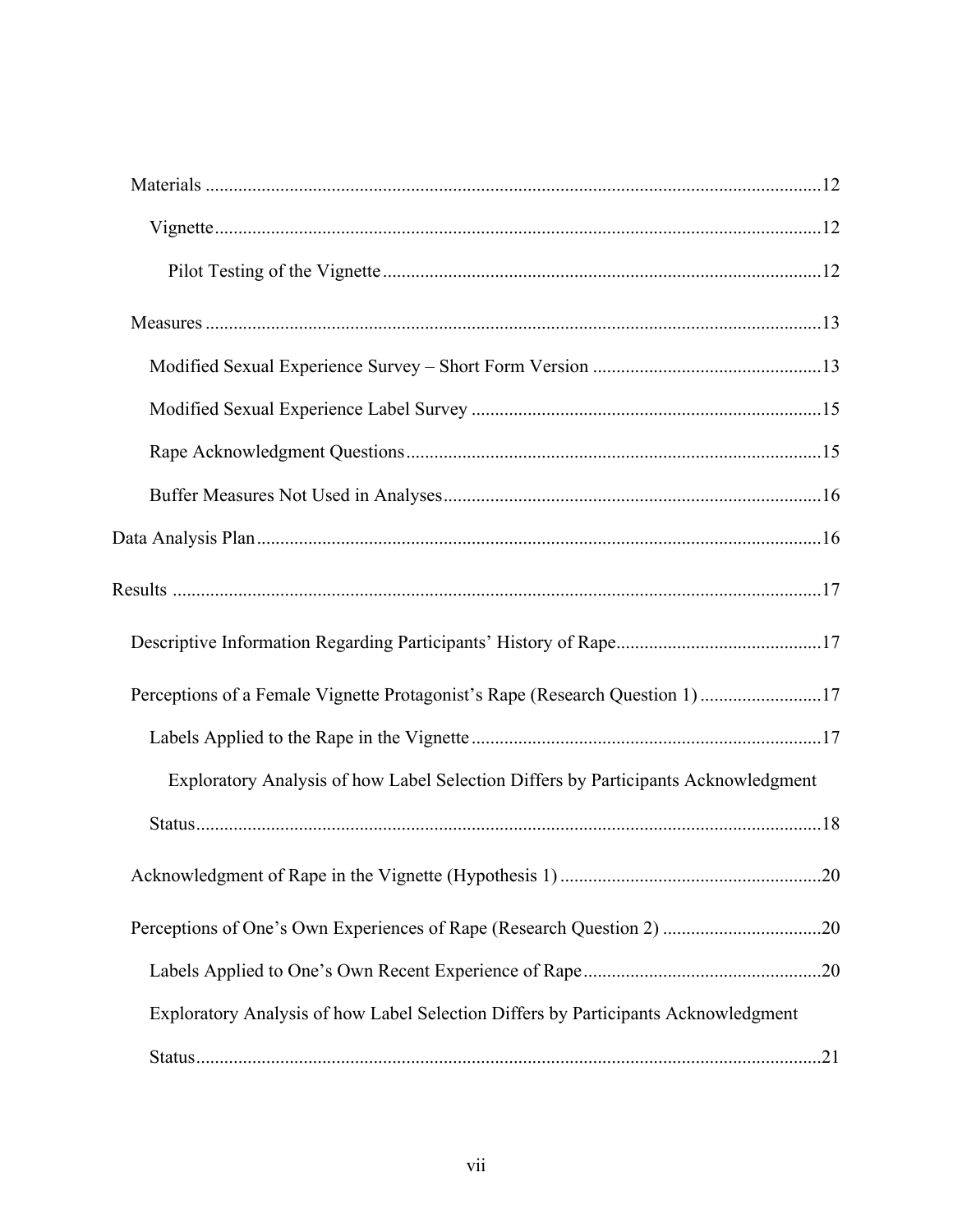| Acknowledgment of One's Own Experience on a Continuous Versus Multi-Categorical   |
|-----------------------------------------------------------------------------------|
|                                                                                   |
| Exploratory Analysis – Frequency Responses to a Continuous Rape Acknowledgment    |
|                                                                                   |
|                                                                                   |
|                                                                                   |
| Rape Acknowledgment Status and Perceptions of Rape Experiences Based on Questions |
|                                                                                   |
|                                                                                   |
|                                                                                   |
|                                                                                   |
|                                                                                   |
|                                                                                   |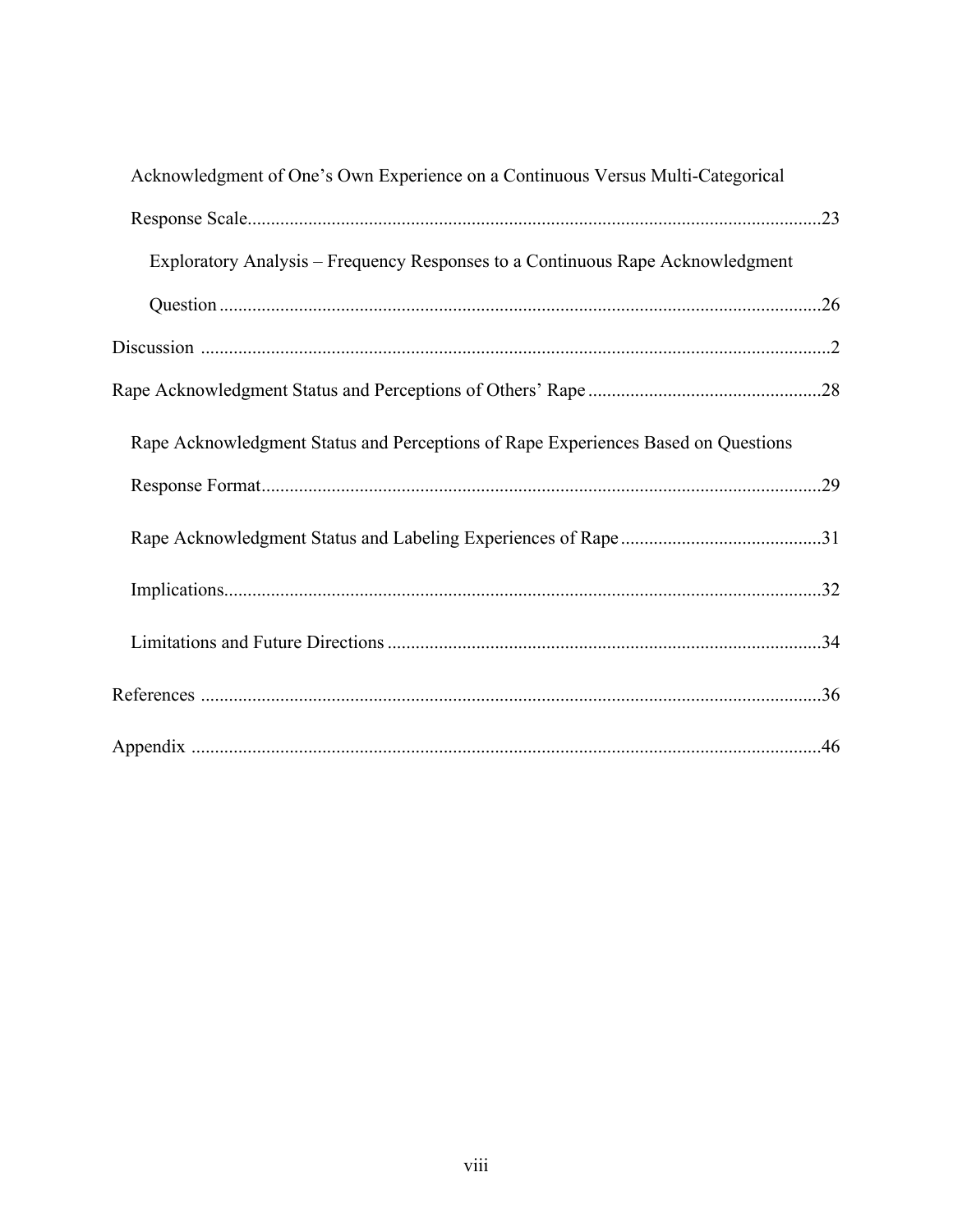# List of Tables and Figures

| Figure 2. Mean Responses to the Continuous Rape Acknowledgment Questions25     |  |
|--------------------------------------------------------------------------------|--|
|                                                                                |  |
| Figure 4. Frequency Responses to the Continuous Rape Acknowledgment Question28 |  |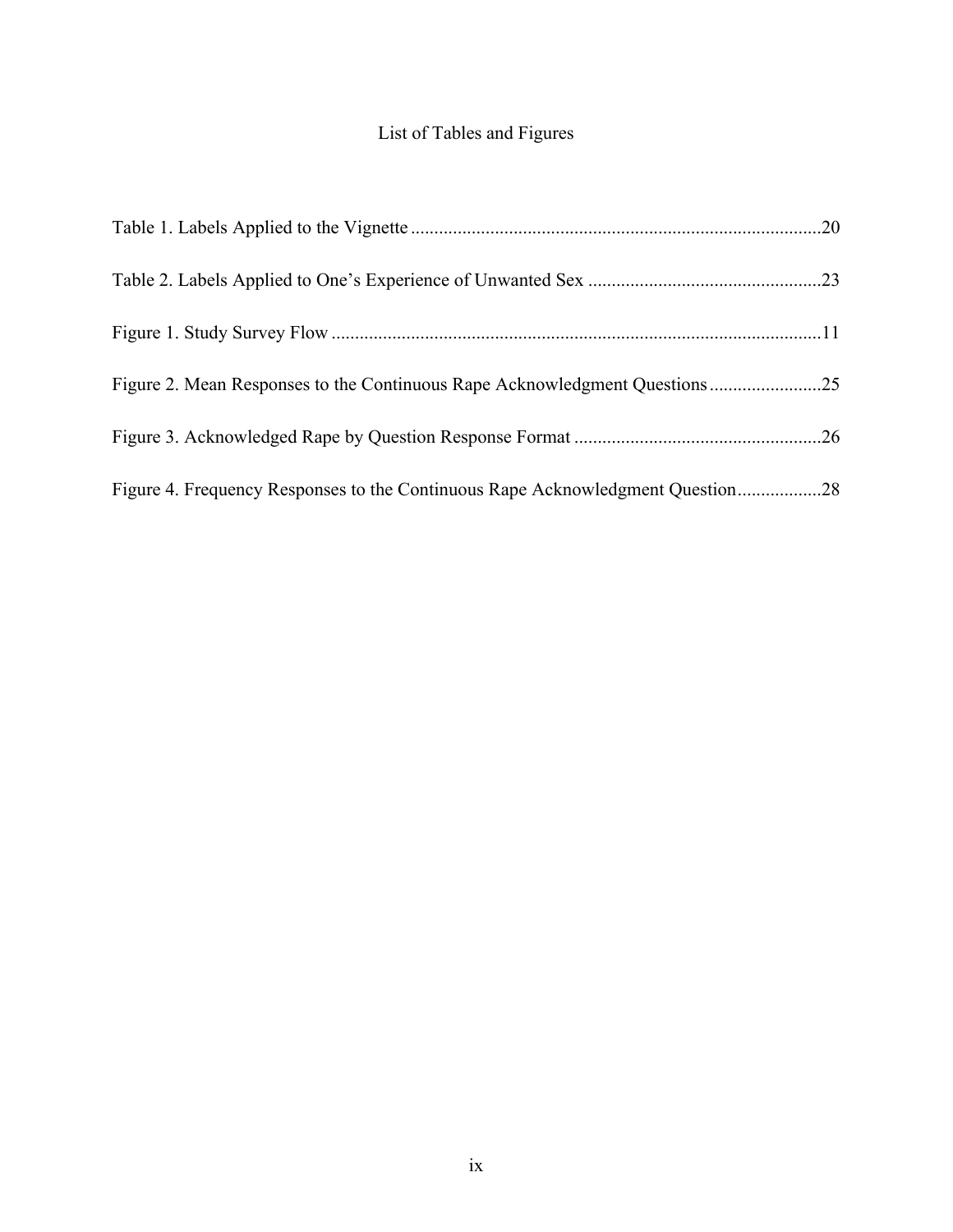# **No, I Don't Think It was Rape: The Relationship Between Rape Acknowledgement Status and Perceptions of Sexual Violence**

Among college women, sexual violence is a silent epidemic (Coulter et al., 2017). College women are four times more likely than men to experience rape (Cantor et al., 2015), a criminal act in which any form of penetration occurs without consent (Basile et al., 2014; Hamby, 2017; Muehlenhard et al., 2017). Among individuals who have experienced rape, on average, 60% do not label their experience as rape (Wilson & Miller, 2016). Individuals who do not label their rape experiences as rape are referred to as unacknowledged rape victims (Koss, 1985). Unacknowledged rape victims (vs. acknowledged rape victims) are less likely to seek social support or disclose their assault, which can negatively impact their physical, emotional, and psychological well-being (Clements & Ogle, 2009; Kahn et al., 2003).

Understanding rape acknowledgment status in college populations is imperative as the prevalence rate of unacknowledgment among college women rape victims ranges from 27.6% to 88.2% (Wilson & Miller, 2016). Part of the reason for high rates of unacknowledgment may be the presence of stigmatizing, victim-blaming attitudes about sexual violence on college campuses, which are aspects of rape culture (Howard et al., 2008; Littleton & Axsom, 2003). To the extent that survivors internalize rape culture, they may be reluctant to recognize their own experiences as rape, instead of using terms such as miscommunication or bad sexual experience (Littleton et al., 2009; Harned, 2005; Rousseau et al., 2020). More research is needed to understand what this internalizing of rape culture looks like for survivors, such as how they would label their own and others' experiences of rape when given a larger variety of labels to choose from. The current study was designed to investigate how rape acknowledgment status relates to labels applied to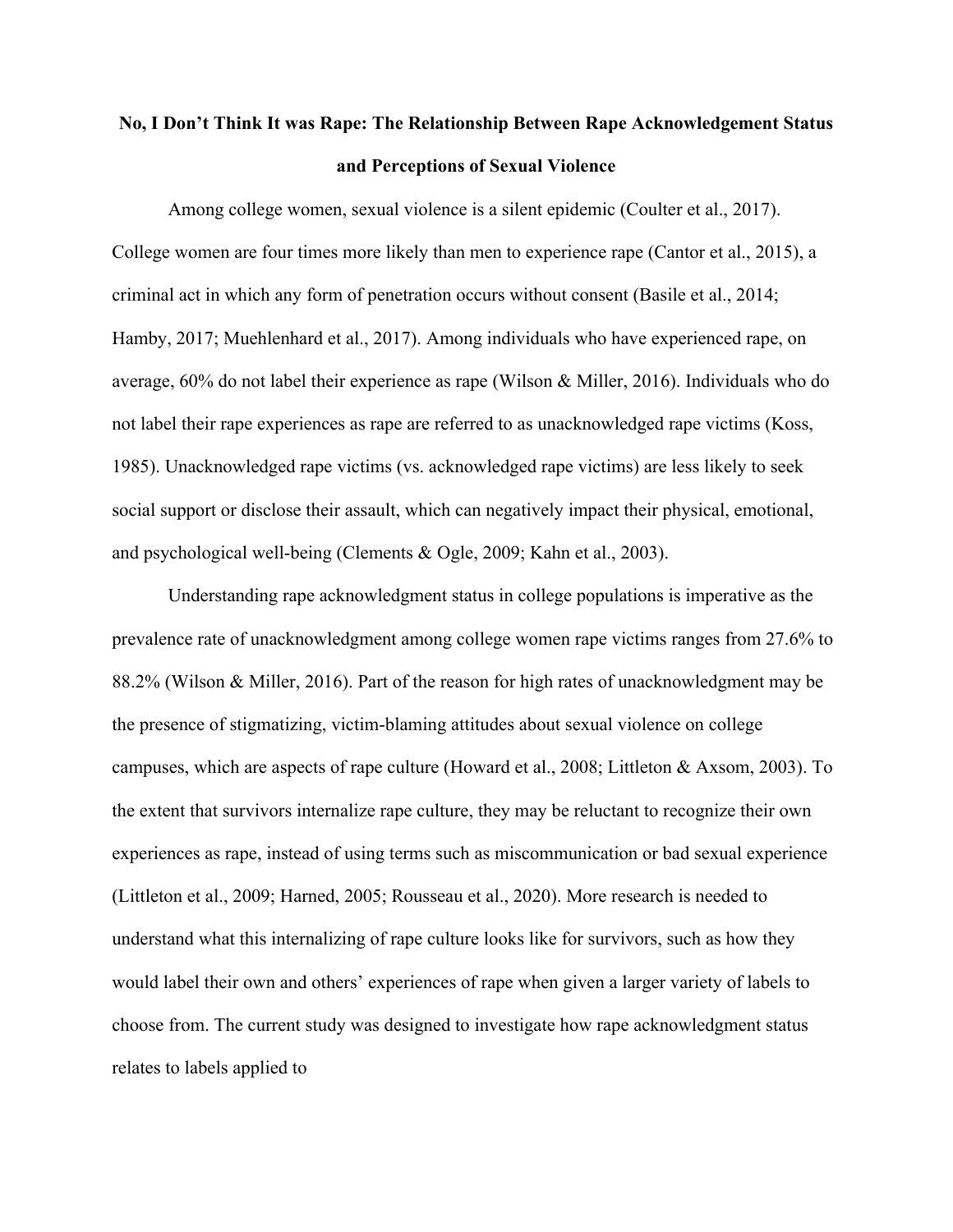one's own and others' experiences of rape, using a modified rape acknowledgment measurement tool.

#### **Dominant Societal Perceptions of Sexual Violence in the United States**

Survivor perceptions of sexual violence on college campuses are informed by broader, mainstream cultural values and assumptions about sex, gender roles, and relationship violence in the United States (Ryan, 2011). Decades of research with survivors on and off college campuses suggest a pervasive cultural stigma surrounding interpersonal violence, one that attaches shame and condemnation to abuse survivors for their experiences (Delker, 2022; Edwards et al., 2011; Neville & Heppner, 1999). Proposed forms of cultural stigma include the survivors themselves or their experiences being denied, minimized, distorted, blamed, or labeled (Delker, 2022). These forms of cultural stigma are not mutually exclusive. For example, telling someone that what occurred to them "was not rape but instead a drunken mistake" not only denies their experience but also distorts the event as consensual sex and blames the victim for being too drunk.

A specific facet of cultural stigma is rape culture, which is defined as the normalization and justification of rape. Features of rape culture include sexist attitudes, stereotypical ideas pertaining to rape, and the objectification of women and girls (Brake, 2017; Jozkowski & Wiersma-Mosley, 2017). These features of rape culture are reflected across various levels of society and its institutions (e.g., news media, mass media, judicial and level systems), invalidating the harm done to individuals who have experienced sexual violence (Ullman, 2010).

Core features of rape culture are rape myths and rape scripts. Rape *myths* reinforce the idea that women are "gatekeepers" to sex, meaning that men must actively seek or coerce sex from women (Cannon et al., 2015; Hill et al., 2021). Women being seen as gatekeepers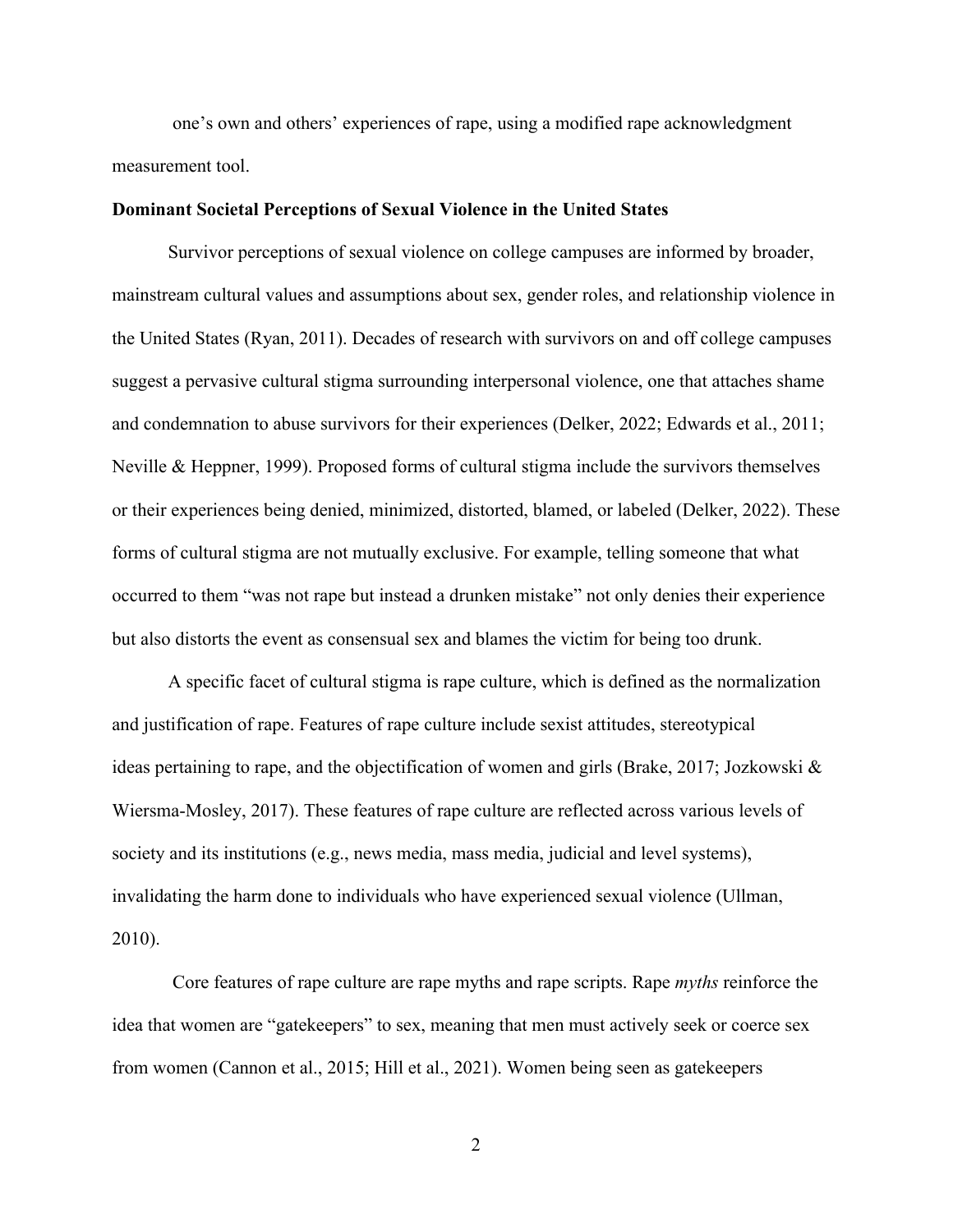normalizes stereotypical ideas that often result in victim-blaming, such as, "women lead men on, and then they cry rape," "women are almost never raped by their boyfriends," or "if a woman kisses a man, it is not a big deal if he goes a little further" (Payne et al., 1999). In contrast, rape *scripts* are perceptions or "scripts" of what is thought to transpire during a "typical" rape (Leiting & Yeater, 2017). For example, a rape is extremely violent, and perpetrators are strangers (Crome & McCabe, 2001). Rape myths and scripts have permeated dominant societal ideas about rape (e.g., "typical" rape) and can influence attitudes about rape.

Rape myths and scripts reinforce one another. For example, within rape *myths*, stereotypical ideas about rape are perpetuated, such as boyfriends cannot rape their girlfriends (Payne et al., 1999). Furthermore, within rape *scripts*, stereotypical ideas are normalized and accepted as typical characteristics to transpire during a rape. For example, individuals endorse the idea that only strangers perpetrate rape (Littleton & Axsom, 2003) which normalizes the rape *myth* that romantic partners cannot perpetrate rape (Payne et al., 1999). Rape myths and scripts ultimately narrow the definition of rape. A narrower definition of rape may make it more difficult for individuals who have experienced rape to view their experiences as rape due to internalizing rape myths and scripts.

#### **Culture on College Campuses**

A college campus is a place that contains its own culture. At universities, young adults meet others who hold similar attributes or qualities and collectively maintain a stable set of beliefs, meanings, and values that set the foundation for their actions. These stable ideas provide social unity, set behavioral standards, and provide a means for understanding behavior (Billings & Terkla, 2014; Smircihi, 1985). Common subcultures on college campuses are party and hookup culture, which have ties to rape culture (e.g., glorification of male aggression). Party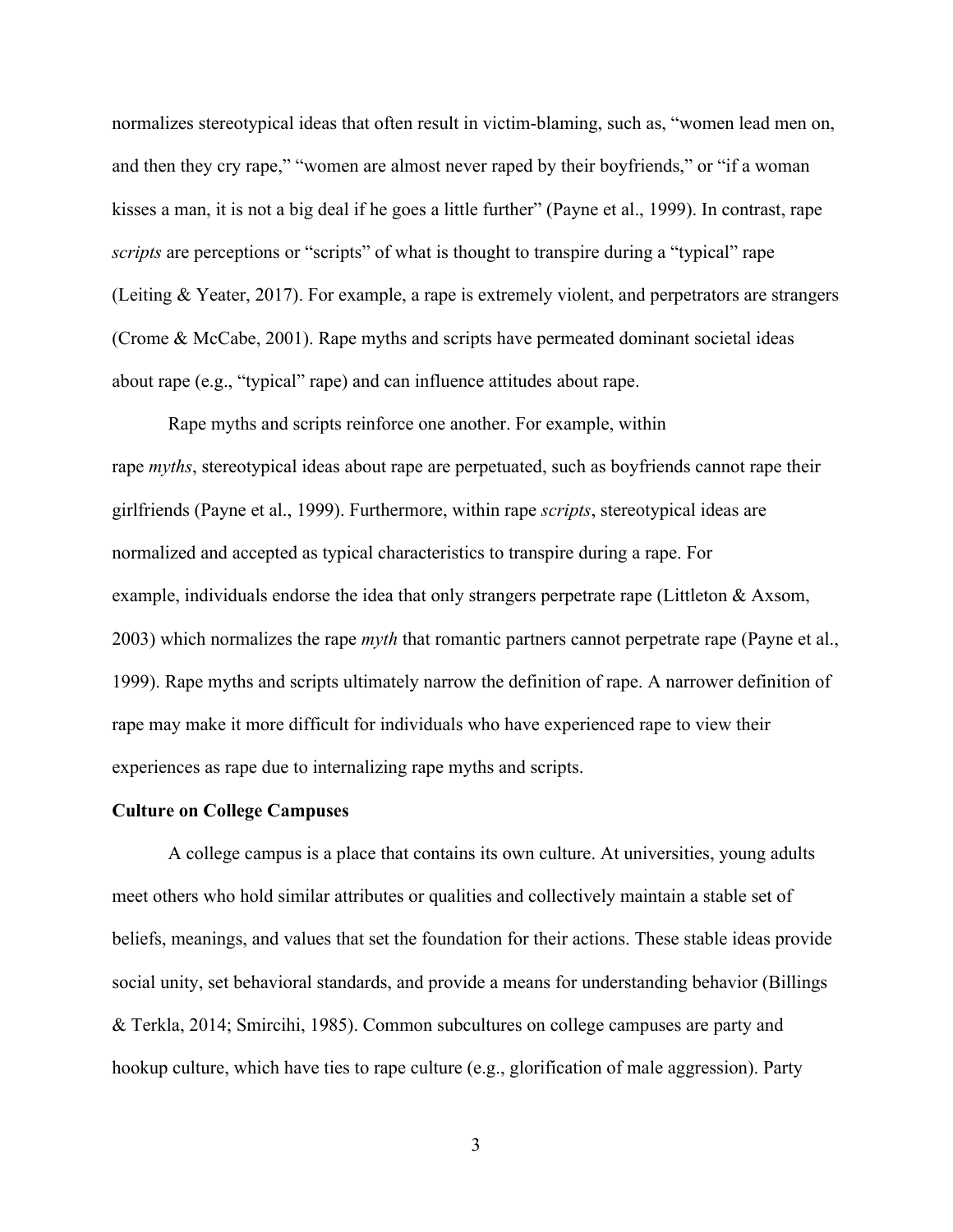culture encourages socializing while drinking heavily and using drugs, whereas hookup culture encourages casual sex outside of a committed relationship (Sweeney, 2011). College students who participate in and endorse hookup and party culture are more likely to endorse rape myths and scripts (Jozkowski & Peterson, 2013; Reling et al., 2018).

Rapes that occur during or after college parties have shared assault characteristics such as perpetrators being acquaintances, alcohol consumption, and consent confusion (Abbey, 2002; Sampson, 2003; Sweeney, 2011). These common assault characteristics could be due to college parties being facilitative of opportunities to commit sexual violence by access to alcohol, loud music, secluded rooms, and, among men, a "bro code" that prioritizes loyalty and protection (Sampson, 2003). Further, these environmental factors, in combination with alcohol intoxication, can decrease an individual's ability to identify risk cues, therefore increasing instances of consent confusion, as consent is interpreted and delivered differently by college men and women (e.g., college men often rely on interpreting body language cues as consent; Hindmarch et al., 1991; Jozkowski & Peterson, 2013; Jozkowski & Wiersma, 2015). Yet, alcohol consumption and an absence of affirmative consent are common in college rapes. College women are three times more likely than men to report alcohol consumption before a sexual violence experience (Herbenick et al., 2019; Howard et al., 2008). These findings highlight that the cultural norms on college campuses endorse and reinforce rape culture. Rape culture on college campuses, in conjunction with the broader cultural stigmas to sexual violence, may be why rates of unacknowledgment are highest among college women (Wilson & Miller, 2016).

#### **College Students' Responses to Sexual Violence**

#### *Labeling Rape Experiences*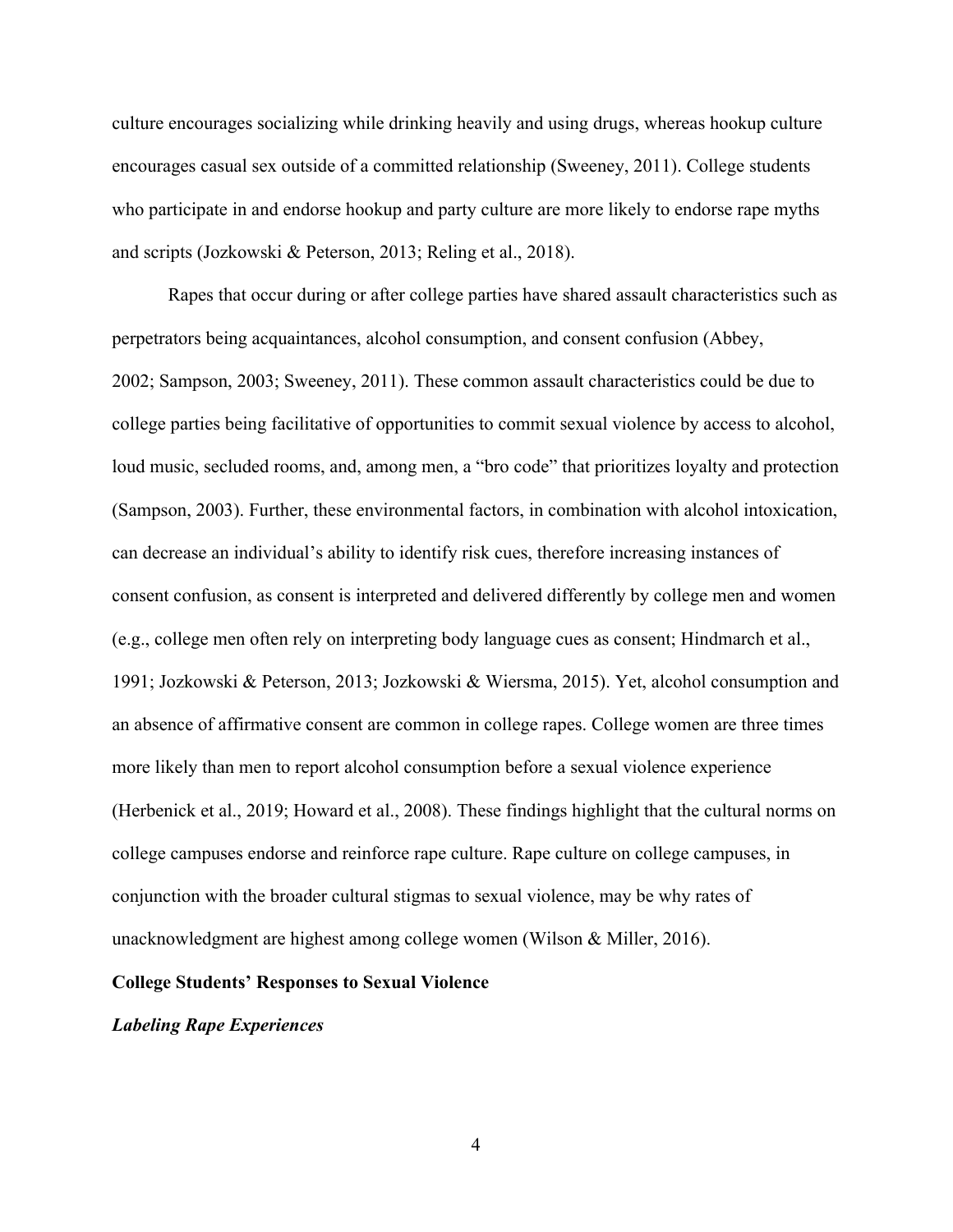Research on how college students label instances of rape is imperative to understanding rape acknowledgment. United et al. (2012) found that when college students read a vignette depicting a rape, they were less likely to label it as rape when the victim had consumed alcohol compared to when the victim had not. Additionally, Yndo et al. (2020) had college students label an unwanted penetrative sexual encounter, which is considered rape, on a 6-point Likert scale from 1 (*definitely not sexual assault)* to 6 *(definitely sexual assault*). The researchers found that when the victim was depicted as being sexually interested in the perpetrator before the sexual assault (e.g., flirting or kissing), the encounter was less likely to be viewed as sexual assault compared to when the victim was uninterested in the perpetrator. This demonstrates that college students were less likely to label an experience of rape as rape when a victim consumed alcohol or showed interest in their perpetrator (i.e., flirting, dancing, or any form of public affection) prior to the rape occurring.

#### *Rape Acknowledgment Status and Labeling Others' Experiences of Rape*

There is minimal research on how an individual's rape acknowledgment status relates to labels given to *others'* experiences of rape. Sasson and Paul (2014) investigated this topic, but not with college women. They found that rape acknowledgment status was not a significant predictor of how participants labeled a hypothetical scenario of rape. However, this study was conducted via Amazon's Mechanical Turk. The sample had a mean age of 33, meaning participants were less likely to be unacknowledged rape victims, as older individuals are more likely to be acknowledged rape victims compared to college students (Conoscenti & McNally, 2006; Wilson & Miller, 2016). Further, this study depicted a rape that included physical force, which is often viewed as a typical characteristic of rape, meaning the encounter was more likely to be considered rape, as it aligned with rape myths and scripts (Littleton & Axsom, 2003;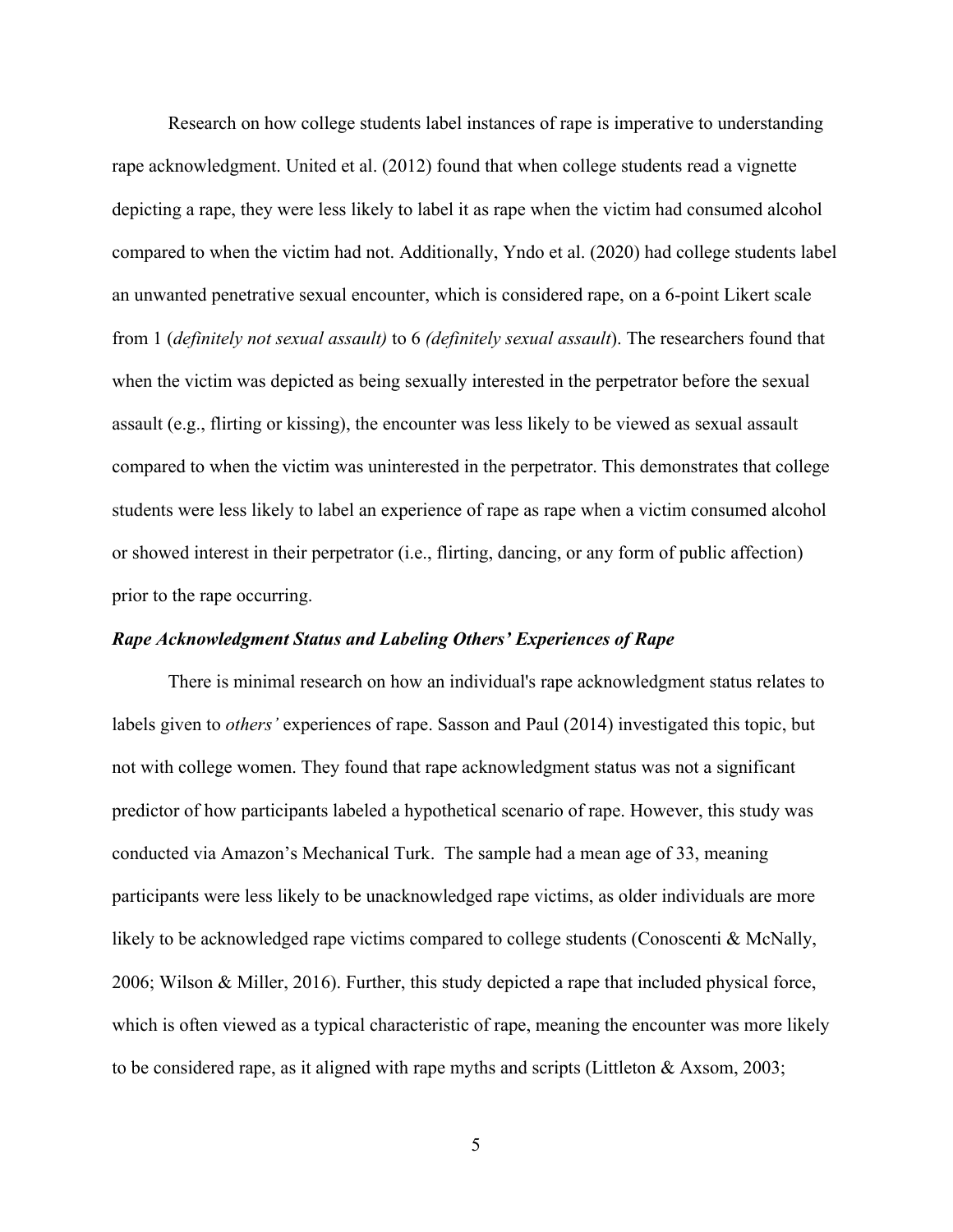Peterson & Muehlenard 2004). Given that college women survivors would most likely be receiving disclosures of rape by peers who are victimized by an acquaintance or partner with non-physical acts of coercion, it is important to understand how survivors would label a more prototypical form of sexual assault.

# *Assault Characteristics, Rape Acknowledgment Status, and Labeling One's Experiences of Rape*

Survey-based research on unacknowledgment among college women has tended to focus on why women do not label their experiences as rape rather than the alternative labels they *do* use. Reasons why college women do not label their experiences as rape, include knowing the perpetrator before a rape, being sexually interested in the perpetrator before a rape, or consuming alcohol before a rape (Littleton et al., 2006, 2009; Peterson & Muehlenhard, 2004; Rousseau et al., 2020). Further, college women whose rape consisted of assault characteristics such as nonphysically violent rape, lack of victim resistance during a rape (e.g., did not say "no," "stop," or did not physically resist), or a rape that did not result in serious physical injury, often do not label their experience as rape (Peterson & Muehlenhard, 2004; Littleton et al., 2006). These situational factors endorse stereotypical ideas about rape and highlight how individuals who have experienced rape may internalize rape culture, leading them not to label their rape experiences as rape. Instead, the limited available literature suggests that unacknowledged rape victims are more likely than acknowledged rape victims to use terms such as "miscommunication" or "bad sex" to label their experiences of rape (Harned, 2005; Littleton et al., 2009). The present study aims to expand the understanding of alternative labels used by survivors.

**Measuring Rape Acknowledgment Among College Women***.* Part of the proposed contribution of the present study is methodological, and as such, issues core to the survey-based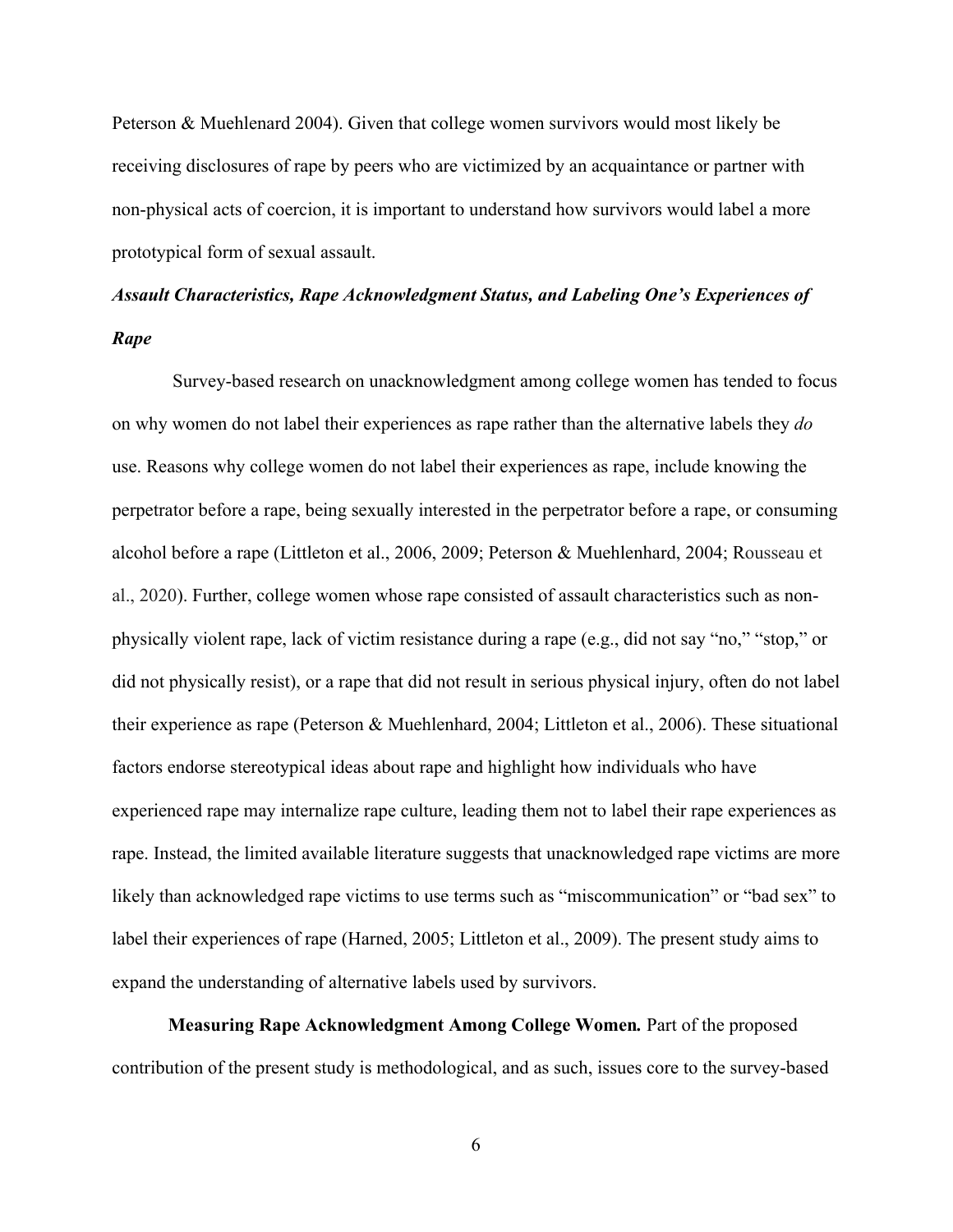measurement of unacknowledgment are addressed here. Rape acknowledgment status among college women is generally measured via self-report questionnaires that assess experiences of sexual violence through behaviorally specific questions (e.g., Sexual Experience Survey-Short Form Version; Koss et al., 2007). Responses to the questionnaire about one's history of sexual violence are compared to a question assessing rape acknowledgment status (i.e., "have you been raped?") that generally has dichotomous answer choices (e.g., yes or no). However, some researchers have included "maybe" as a response option (Botta & Pingree, 1997; Fisher et al., 2003; Kahn et al., 2003). If a participant answered "no" or "maybe" to the rape acknowledgment status question but endorsed experiencing rape on the sexual violence questionnaire, they would be considered an unacknowledged rape victim.

The addition of the response option "maybe" was included by some researchers because acknowledgment is a complex construct and, forcing participants to answer yes or no may come with strong personal implications (e.g., accepting victimization or ignoring victimization). Further, acknowledgment status can change over time (Littleton et al., 2006, 2008, 2009). In conjunction with this idea, researchers have begun to look at rape acknowledgment on a continuum, resulting in increased variability in responses compared to research with only dichotomous response options (Jaffe et al., 2021; Peterson & Muelhenhard, 2004).

Notably, Peterson and Muelhenhard (2004) measured rape acknowledgment (have you been raped?) with two response options that all participants answered, the first being dichotomous (i.e., yes or no) and the second being a scaled response option ranging from 1 (*not at all agree*) to 7 (*very much agree*). Researchers then compared the dichotomous responses to the scaled responses to better understand if dichotomous rape acknowledgment questions were too restrictive. They found that 53% of the participants who responded with "no" on the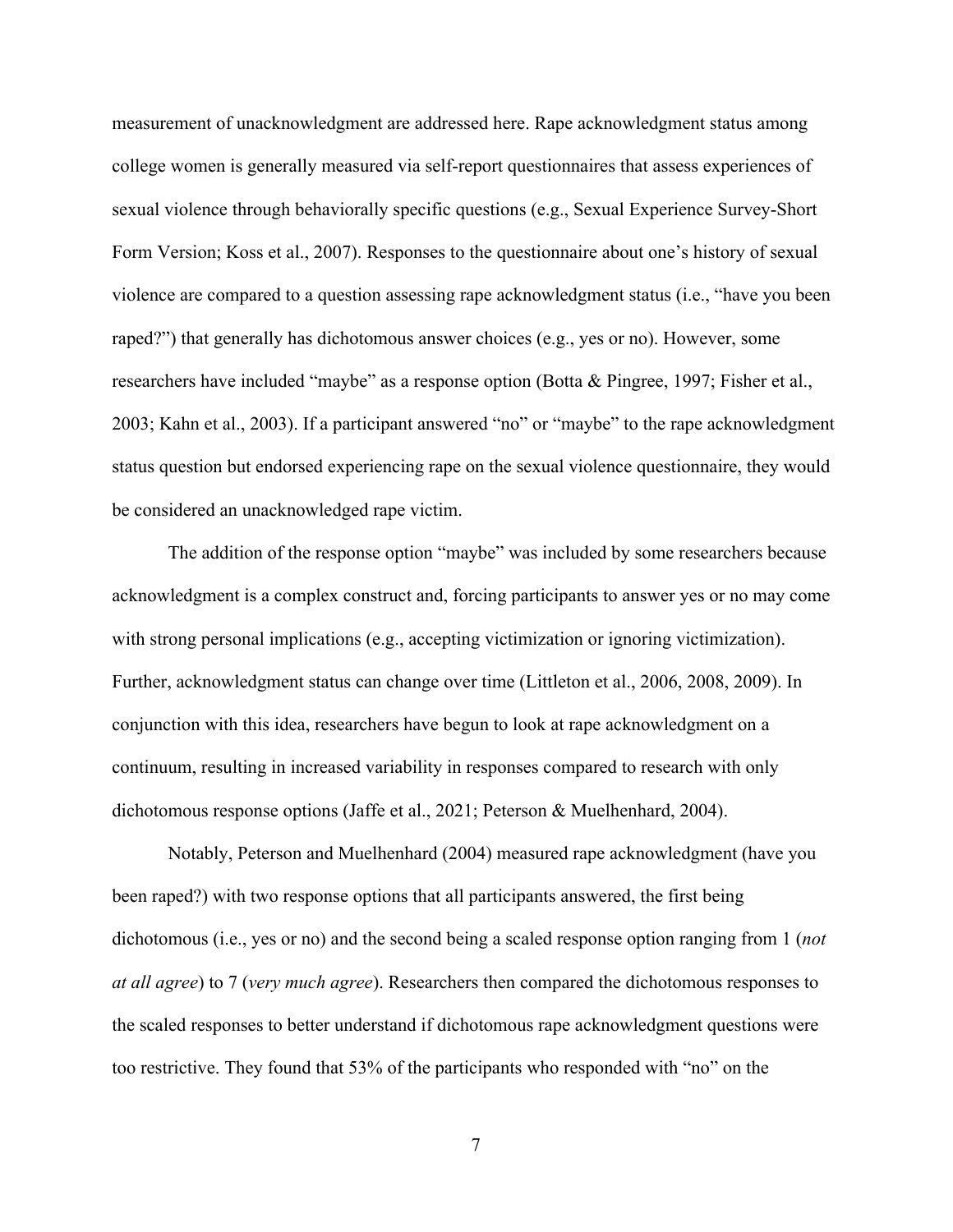dichotomous question responded with answers other than 1 (*very much disagreed their experience was a rape*) on the 7-point continuous scale. In comparison, 36% of participants who responded with "yes" on the dichotomous question responded with answers other than 7 (*very much agreed their experience was a rape*) on the 7-point continuous scale. This study highlights the complexity of rape acknowledgment status. Not all individuals view their experiences in a polarized fashion, and some may be unsure of the nature of their rape experiences when asked to process and label them.

#### **Present Study**

Research has demonstrated that societal norms are influential when acknowledging and labeling experiences of rape. Further, college women are the most at risk of experiencing rape and the most likely to be unacknowledged rape victims (Wilson & Miller, 2016), highlighting why college women's perceptions of rape are critical to understand. However, there is limited knowledge on how college women's rape acknowledgment status relates to how they label their own and others' rapes. Therefore, this survey and vignette-based study were designed to develop an understanding of the relationship between rape acknowledgment status and the perceptions of others' rape while expanding on previous research regarding labels used to describe one's own experience of rape.

#### *Research Questions and Hypotheses*

- 1. How do rape victims perceive the rapes of *others*?
	- a) What labels will acknowledged and unacknowledged rape victims use to describe the rape of a female protagonist in a vignette?
	- b) How do acknowledged and unacknowledged victims differ in their acknowledgment of the rape of a female protagonist in a vignette?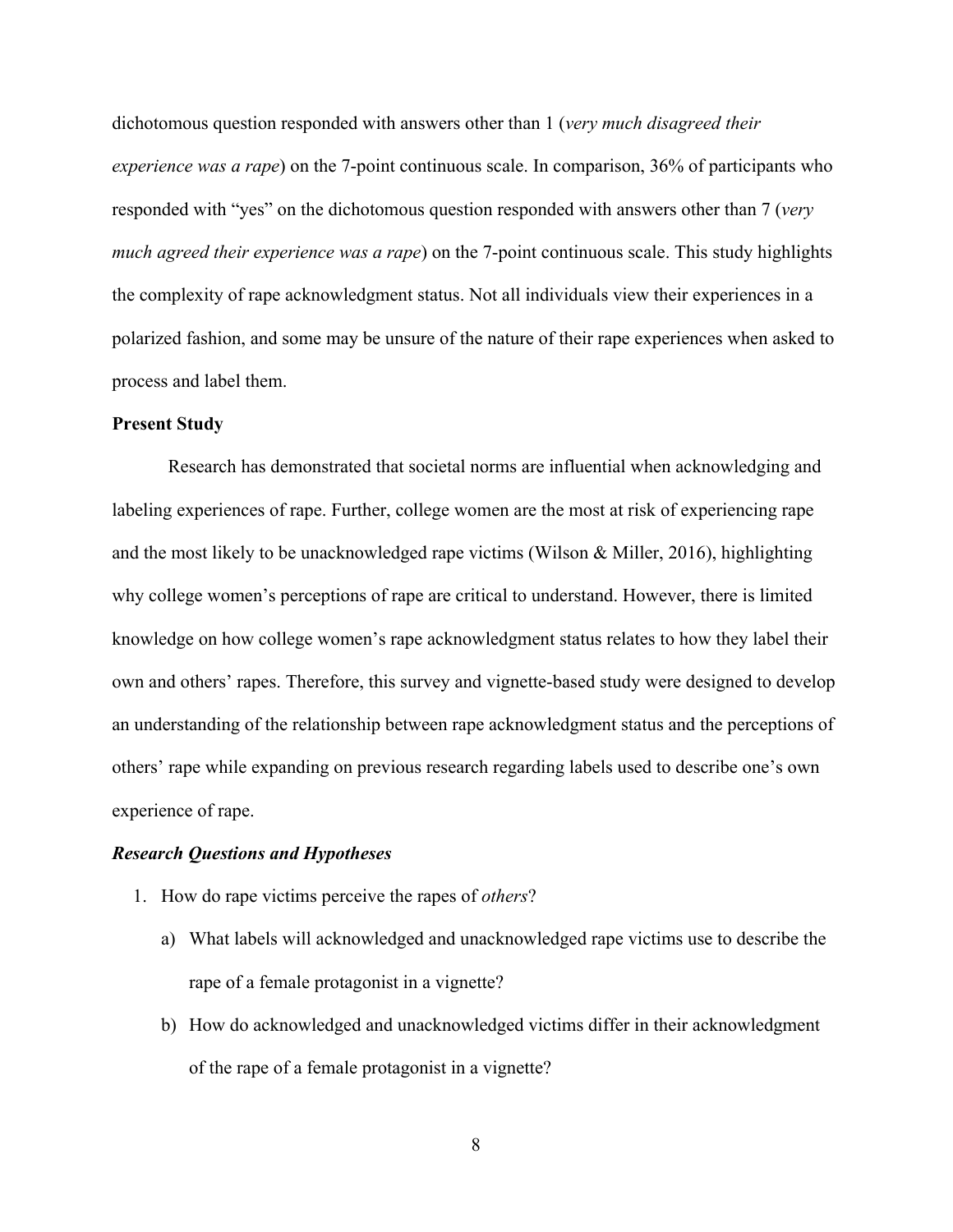- i) Hypothesis: Unacknowledged victims will label others' rape as rape at lower rates than acknowledged victims if asked on a 6-point, Likert-type continuous (vs. multi-categorical) response scale.
- 2. How do unacknowledged rape victims perceive their *own* experiences of rape?
	- a) What labels will unacknowledged rape victims use to describe their experiences of rape?
	- b) How does rape acknowledgment status vary based on survey response options?
		- i) Hypothesis: Unacknowledged rape victims will be more likely to acknowledge that they have experienced rape if asked on a 6-point, Likert-type continuous (vs. multi-categorical) response scale.

#### **Method**

#### **Participants**

Five hundred and twenty-two college students (67% female) were recruited from the online research management system at a regional university in the Pacific Northwest. Data from 43 participants were removed because they either completed less than 50% of the study (*n* = 2); completed the study in 3 or more hours ( $n = 7$ ); completed the study in less than 5 minutes ( $n = 1$ ) 9), or they failed the manipulation check  $(n = 25)$ .

Of the remaining 478 participants, 214 female participants with a self-reported history of sexual assault were included in the study analyses. We oversampled, as G\*Power suggested, 159 participants would be needed to detect an effect of .25 with 80% power in a one-way between-subjects ANOVA (three groups,  $\alpha = .05$ ; Faul et al., 2007). Participants were age 18 or older ( $M = 20.50$ ,  $SD = 3.48$ ) with 50.5% of participants identifying as heterosexual, 36% as bisexual, and 13.5% identifying as LGTQIA+. Self-reported ethnic/racial identities were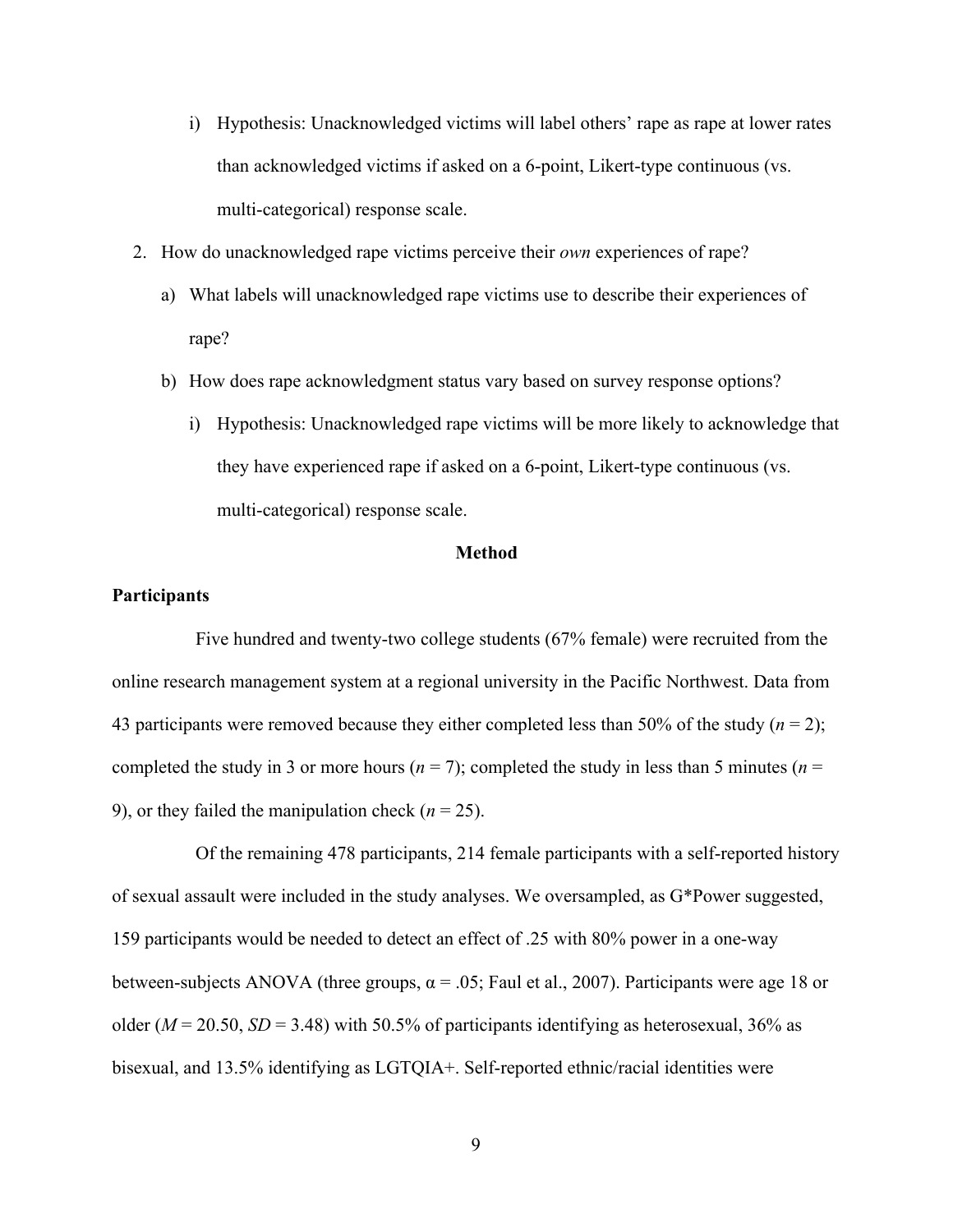collected through a choose-all that apply format, which we coded into groups. To protect participant anonymity and provide meaningful descriptive data, we grouped responses into the following: 81.8% White, 10.3% Latino/a/x, 8.8% Biracial, 4.7% Asian, 1.9% Black, and 2.8% did not report.

#### **Procedures**

The study was completed via Qualtrics.com, and participants provided informed consent electronically. Participants were recruited using a university-based recruiting platform (SONA). Course credit was offered to complete this study which was titled "Sexual Experiences of Undergraduate Students" (alternative means to obtain course credit were offered). Participants completed a set of self-report questionnaires based on their responses to the modified Sexual Experienced Survey- Short Form Version (Koss et al., 2007) and a gender identity question (see Figure 1). Additionally, all participants completed demographic questions regarding sexual identity, race/ethnicity, and age. Due to this study being focused on a sensitive topic we embedded survivor affirming affirmations (refer to Appendix for affirmation) between surveys; added a withdraw button on each page of the study; and of course, provided Debriefing resources related to mental health and survivor support/advocacy.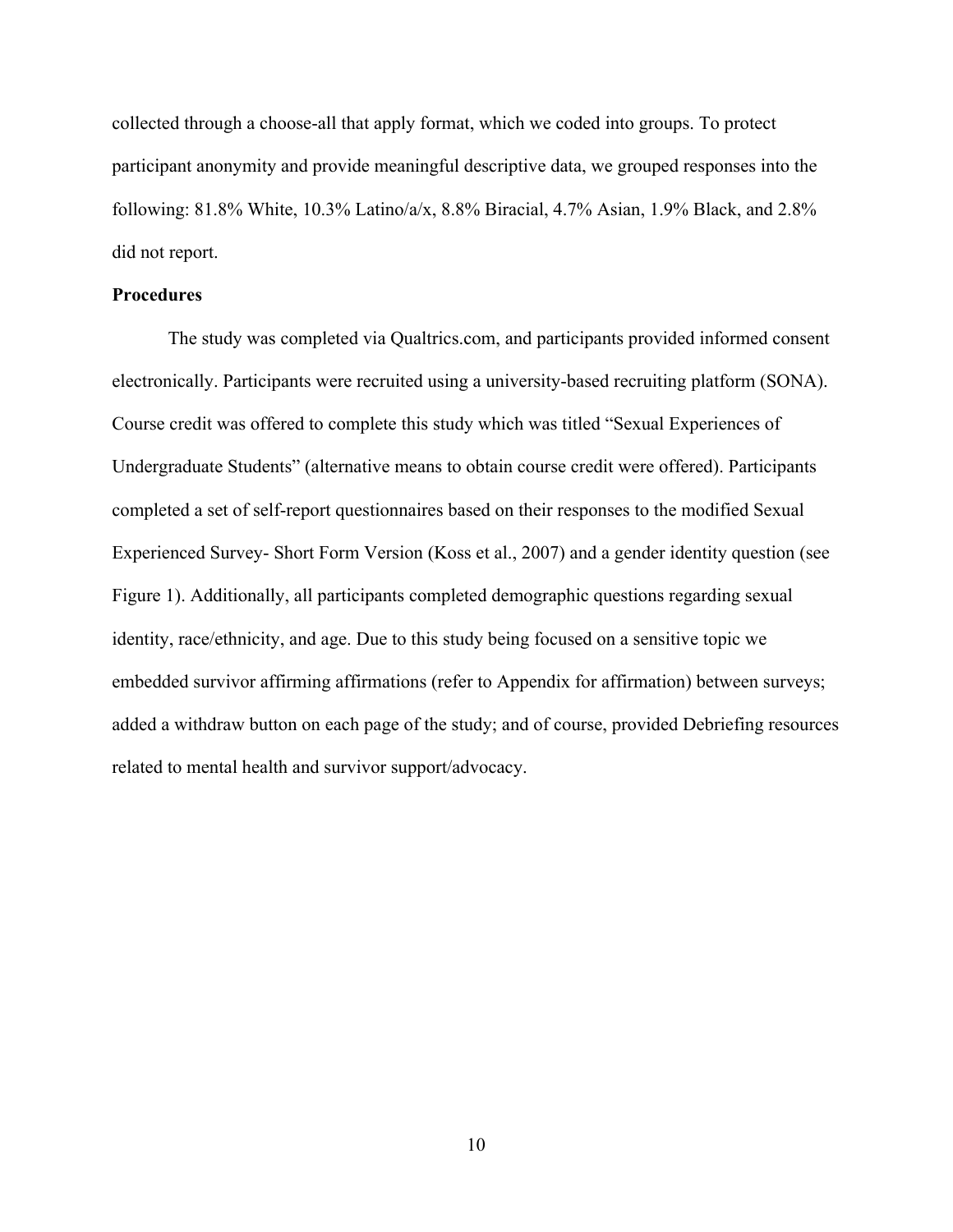# **Figure 1**

*Survey Study flow* 

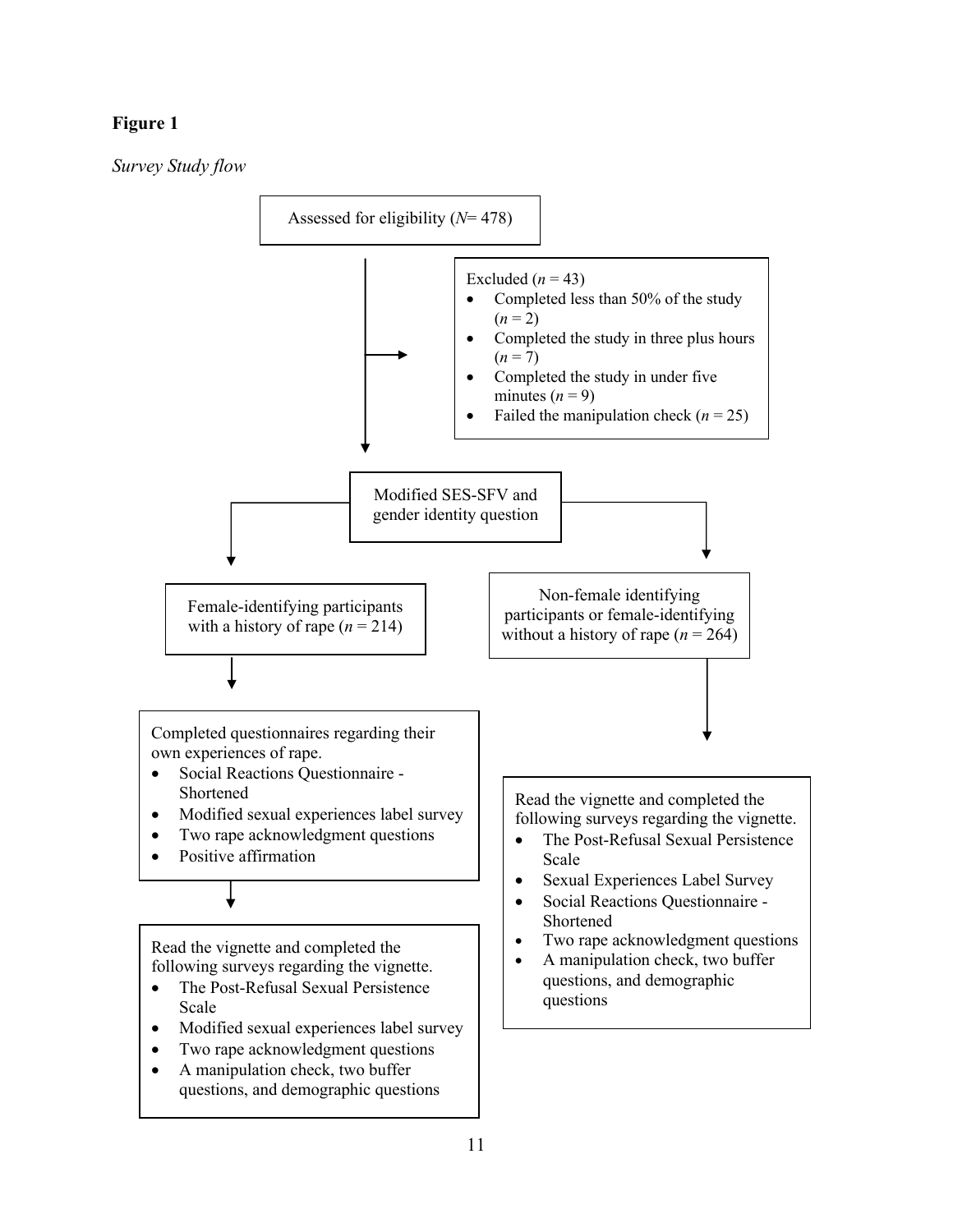Initially, it was proposed that participants would complete a pre-screener for course credit to ensure they had a history of rape and identified as female before continuing onto the remainder of the study for additional course credit. However, once recruitment began, participants were completing the pre-screening survey but not continuing to the remainder of the study. After one month of running the study as a pre-screen survey followed by an additional survey, we incorporated the pre-screening survey (modified SES-SFV and a question regarding gender identity) into the main survey. Once the modified SES-SFV and a gender identity question were added to the main survey, the prerequisites for participation were removed. Individuals who reported an experience of rape and identified as female completed a set of selfreport measures regarding their perceptions and history of sexual violence. Participants who did not report an experience of rape or did not identify as female completed an extra survey regarding perceptions of the vignette. This was done to ensure all participants spent an equal amount of time on the study (see Figure 1).

#### **Materials**

#### *Vignette*

The vignette administered was a first-person story describing the rape of a college woman while at a party with a male acquaintance. The vignette was created using research-based campus sexual violence characteristics, such as alcohol consumption, consent confusion, and aspects of rape culture (Littleton & Axsom, 2003; Harned, 2005; Sweeney, 2011; refer to Appendix for full vignette).

*Pilot Testing the Vignette.* The vignette was piloted among psychology students recruited from Western Washington University's online research management system to assess the ecological validity of the campus rape depicted. Upon completion of reading the vignette, students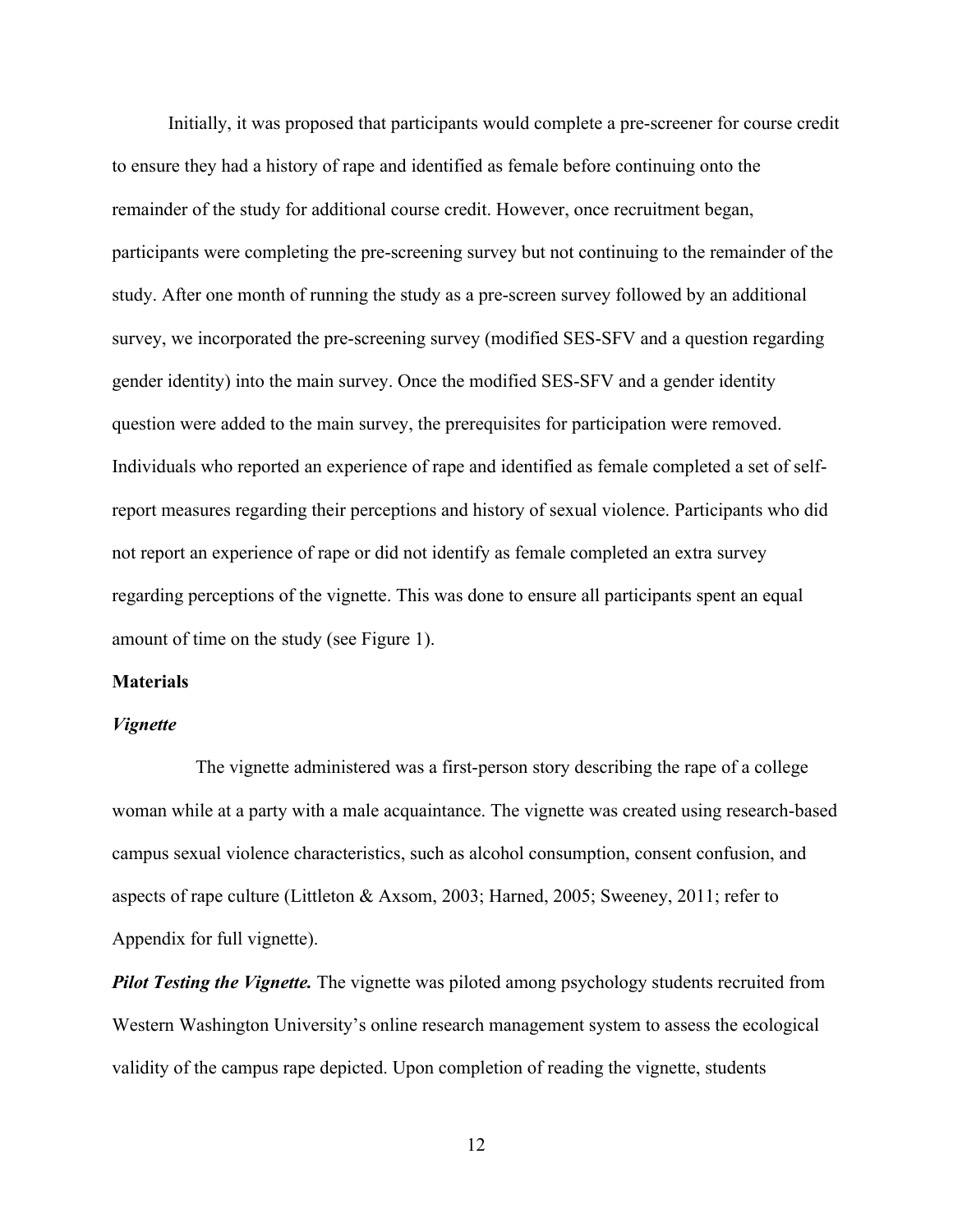answered a series of questions which included, "would this happen on WWU's campus?" The responses were on a 4-point-Likert- scale ranging from 1 (*strongly disagree*) to 4 (*strongly agree*), with the mean response being 3.13. A research lab of graduate and undergraduate students familiar with trauma research provided additional feedback on the vignette to ensure that it depicted what the author intended.

#### **Measures**

#### *Modified Sexual Experience Survey- Short Form Version*

The original Revised Sexual Experience Survey - Short Form Version (SES-SFV; Koss et al., 2007) is the most widely used scale in sexual violence research (Johnson et al., 2017; Koss et al., 2007). The SES-SFV assesses sexual violence history since the age of 14 and within the last year. The age of 14 is used in the SES-SFV as the cut-off because it is believed that experiences of rape before the age of 14 align more with childhood sexual abuse (Koss et al., 2007). The original form of the SES-SFV consists of six questions, three about specific sexual acts and three about attempted sexual acts (e.g., vaginal, anal, or oral acts). These three questions include five coercive tactics that may have been used to obtain the sexual acts (e.g., use of lies, verbal coercion, substance use, threat of physical harm, and physical harm). Participants endorse the number of times a sexual act and coercive tactic occurred to them  $(0, 1, 2, 3+)$  times) in the past year and since the age of 14. Participants are able to endorse multiple coercive tactics under one sexual act, as more than one coercive tactic can be used in instances of sexual violence (Koss et al., 2007). Participants then answer a stand-alone question of "have you been raped" with dichotomous response options (i.e., *yes* or *no*). Scoring for the SES-SFV can be done dichotomously (e.g., individuals did or did not experience victimization) or by adding the frequencies across acts.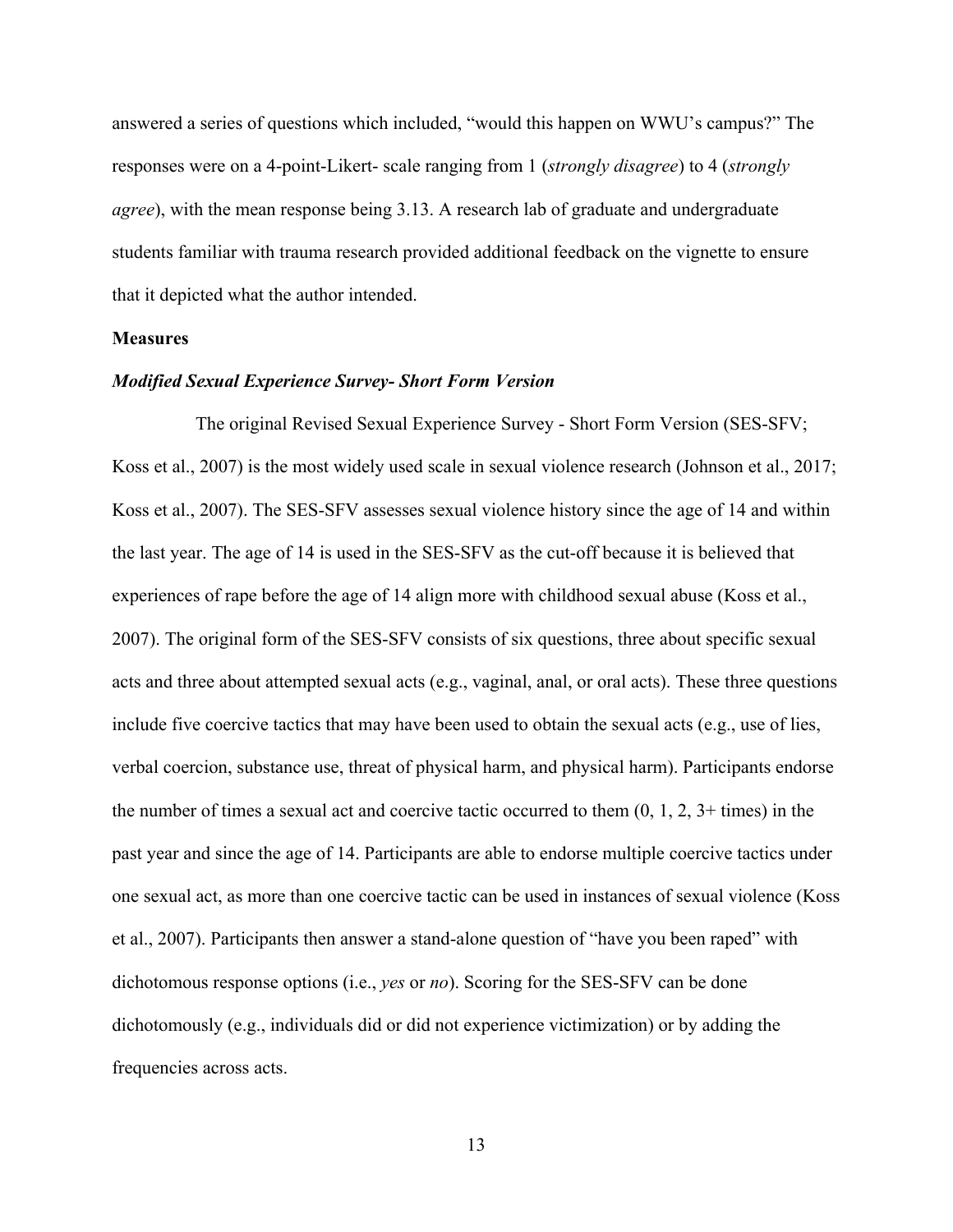In order to best capture this study's research questions, modifications were made to the SES-SFV. First, all questions regarding attempted sexual acts were removed as this study explicitly examined individuals who have experienced rape. Further, to increase gender inclusivity, all references to gender were removed, and questions assessing anal and vaginal penetration were combined. This study aimed to capture the experiences of female-identifying individuals regardless of their genitalia. Combining these questions allowed for the removing the question "do you have a vagina" before questions specifically about vaginal penetration. For example, the original SES-SFV states, "A man put his penis into my butt, or someone inserted fingers or objects without my consent by" and "A man put his penis into my vagina, or someone inserted fingers or objects without my consent by" (Koss et al., 2007). However, in this study, the question appeared as "someone put their penis, finger(s), or object(s) into my butt *or* vagina without my consent by." Previous researchers have modified the SES-SFV to make it more gender-inclusive (Anderson et al., 2017, 2020; Canan, 2020; Sigurvinsdottir & Ullman, 2015).

Additionally, surprise (e.g., just doing the behavior without asking) was added as a coercive tactic. This modification was suggested by a group of researchers who found that over 50% of their female-identifying sample, including individuals who identified as lesbian, gay, or bisexual, endorsed the surprise tactic as a type of coercion used by perpetrators during their experiences of sexual violence (Canan et al., 2020). Furthermore, the survey response format was changed from frequencies (i.e., how many times has this occurred?) to dichotomous response options of yes or no. Lastly, the stand-alone acknowledgment question was changed to have a Likert response scale ranging from 1 (*strongly disagree*) to 6 (*strongly agree). ;* refer to the appendix for the full survey). We found this survey to have acceptable reliability ( $\alpha$  $= .78$ ).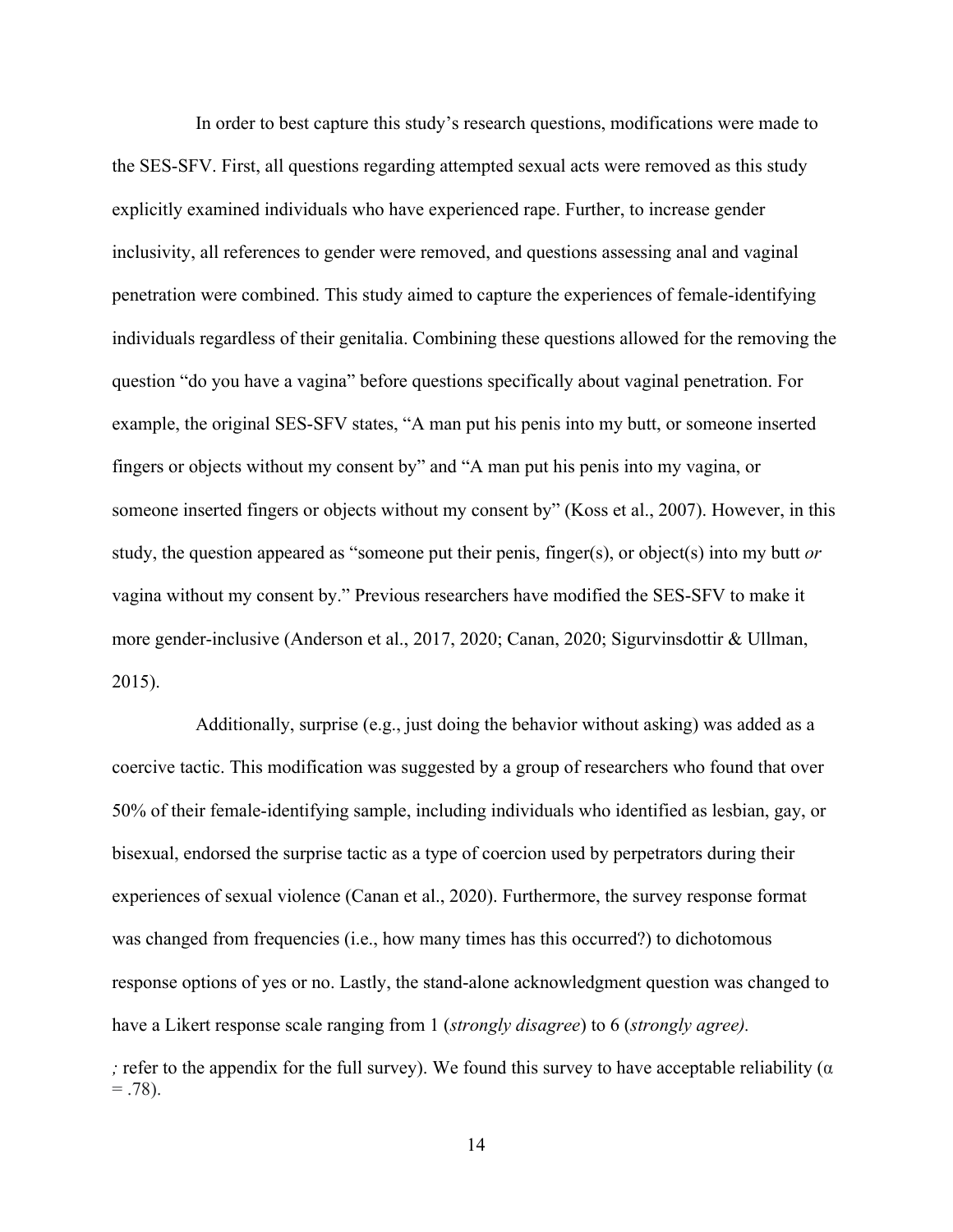#### *Modified Sexual Experience Label Survey*

The Sexual Experience Label Survey (SELS) was initially created and implemented by Peterson and Muelenhard (2004). It consists of 20 possible labels for experiences of rape. Examples of the possible labels are unwanted sex, rape, something that happens to everyone, or a one-night stand. All participants completed this survey to assess what labels they felt best described the story depicted in the vignette. Participants with a history of rape completed this survey a second time regarding their most recent experience of unwanted sex. Again, they were asked to pick all the labels they felt best described that experience. For this study, the list of possible labels was updated to include a total of 27 items (i.e., an accident on my part, a normal hook-up, a drunken mistake on my part) that were informed by the current literature on labeling rape (LeMarie et al., 2016; Orchowski et al., 2013; Rousseau et al., 2020; refer to appendix for full survey).

#### *Rape Acknowledgment Status Questions*

There were two questions assessing rape acknowledgment status. The first, "Since the age of 14, have you experienced a rape?" had multi-categorical response options (i.e., yes, unsure, and no) the second, "I have been raped," had a continuous Likert-scale response format ranging from 1 (s*trongly disagree*) to 6 (*strongly agree*). All participants answered both rape acknowledgment questions to measure how they assessed the vignette. The continuous response question was placed at the end of the vignette, while the categorical response question was placed among three questions between the vignette and the SELS (Peterson & Muehlenhard, 2004).

In addition, female-identifying participants with a history of rape answered the rape acknowledgment questions a second time to measure their rape acknowledgment status. The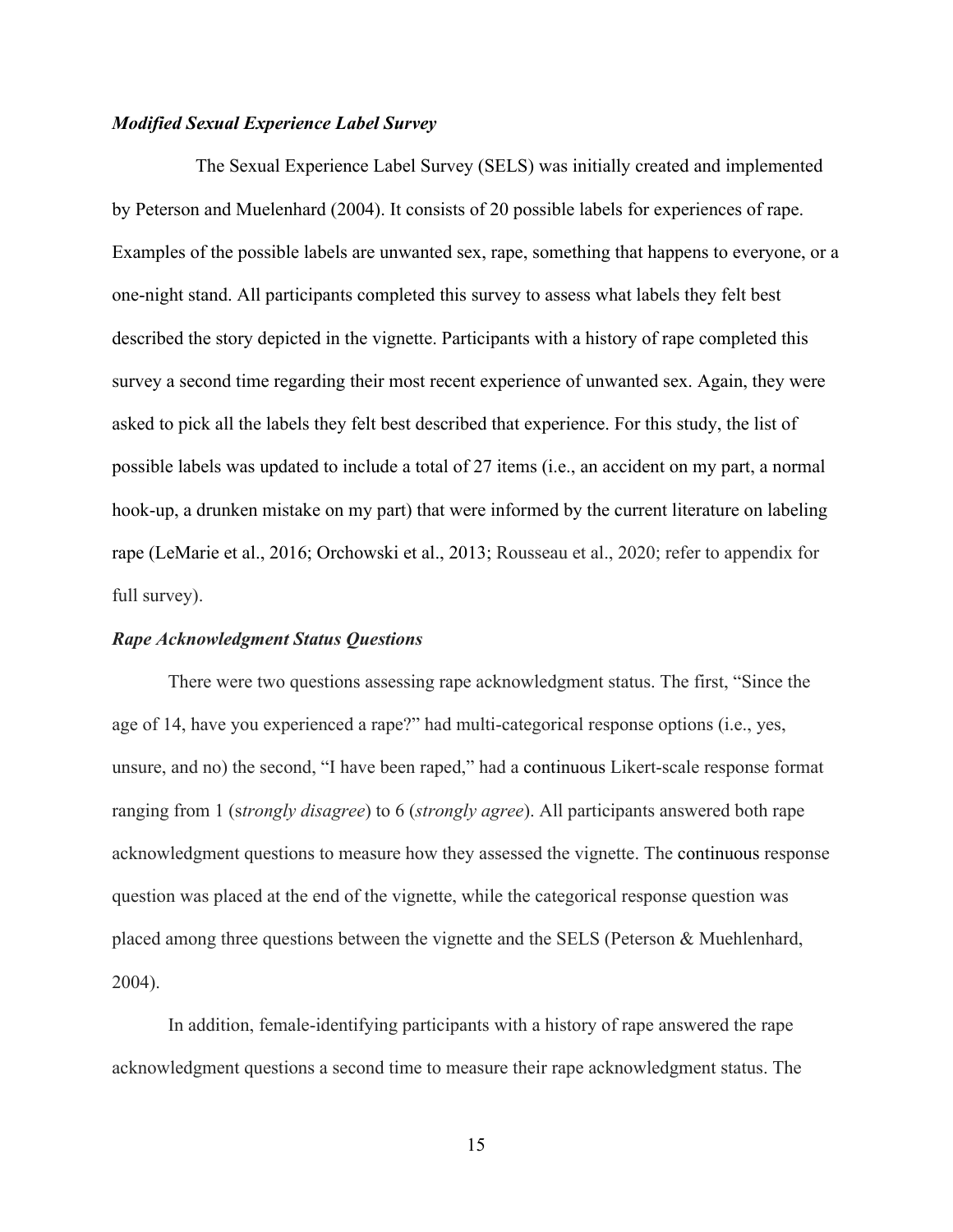continuous response question was placed at the beginning of the SRQ-S (Ullman, 2010), and the multi-categorical response question was placed at the end of the SES-SFV (Koss et al., 2007).

#### *Buffer Measures Not Used in Analyses*

For this study, two buffer measures (i.e., The Post-Refusal Sexual Persistence Scale and the Social Reactions Questionnaire– Shortened), two buffer questions, and a manipulation check were administered. All the buffers were added to prevent participants from knowing the study's true purpose. The two buffer questions were "the female in this story is intoxicated" and "the male in this story is intoxicated." The manipulation check question was, "What class did the two individuals meet in?"

#### **Data Analysis Plan**

 Analyses were conducted in SPSS and R Studio. To test the hypothesis that unacknowledged victims would label *others'* rape as rape at lower rates than acknowledged victims, we performed an independent samples *t*-test of the mean difference in rape acknowledgment—operationalized as scores on a 6-point, Likert-type continuous scale from 1 (*strongly disagree*) to 6 (*strongly agree*)—between acknowledged versus unacknowledged participants in the sample. Participant responses to the categorical question about their rape history were used to create two groups for the *t*-test. Participants who answered *yes* were categorized as acknowledged verse *no,* and *unsure* were categorized as unacknowledged.

To test the hypothesis that unacknowledged rape victims would be more likely to acknowledge that they *themselves* have experienced rape if asked on a continuous (versus multicategorical) scale, we performed a one-way-between-subjects ANOVA of the mean differences in rape acknowledgment—operationalized as scores on a 6-point, Likert-type continuous scale from 1 (*strongly disagree*) to 6 (*strongly agree*)—between acknowledged versus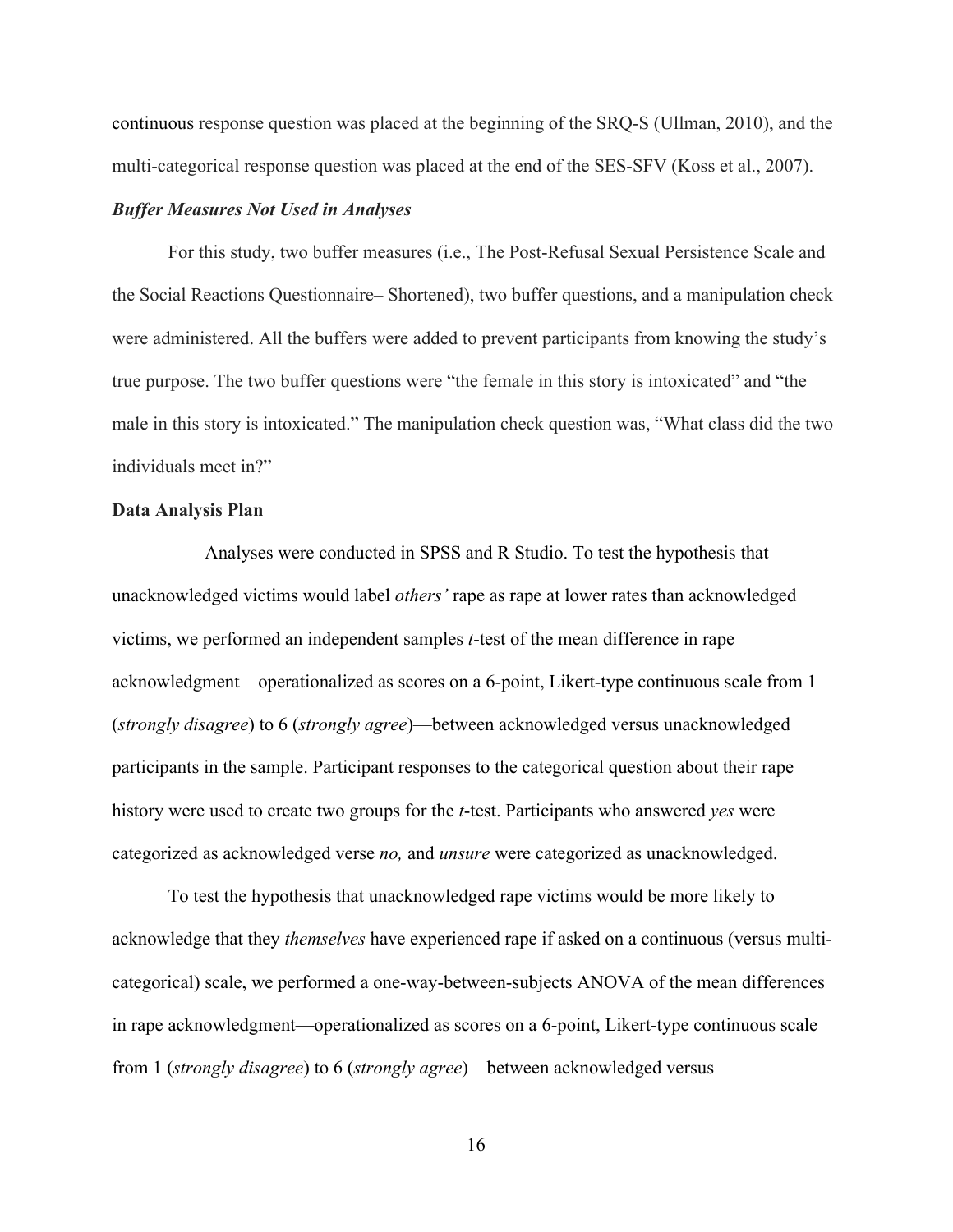unacknowledged participants in the sample. Three groups were created for the one-way ANOVA based on participants' responses to the multi-categorical question about their rape history (i.e., *yes*, *no*, *unsure*). All other research questions were addressed with descriptive statistics.

#### **Results**

### **Descriptive Information Regarding Participants' History of Rape**

All participants had an experience of rape since the age of 14, with a majority (60%) having an experience of rape within the last year (*n* = 128). The most common tactic that 96% (*n* = 206) of participants reported experiencing (*n* = 206) was criticism (i.e., criticizing my sexuality or getting angry but not using physical force). The least common tactic that  $30\%$  ( $n = 30$ ) of participants reported experiencing was a threat of physical harm (i.e., threatening me or someone I love).

#### **Perceptions of a Female Vignette Protagonist's Rape (Research Question 1)**

#### *Labels Applied to the Rape in the Vignette*

When examining how acknowledged and unacknowledged rape victims labeled the female protagonist's rape in the vignette, we categorized participants into two groups. The groups were created using participants' responses to the multi-categorical question about their rape history. Participants who answered *yes* were categorized as acknowledged, versus *no* or *unsure* were categorized as unacknowledged.

For participants categorized as unacknowledged, 22 of the 27 labels were selected. The modal label was *unwanted sex,* chosen by 96% of participants, followed by rape, chosen by 91% of participants. The most common labels chosen were *unwanted sex*, *rape*, *sexual assault*, *forced sex*, and *an assault*. Interestingly, more unacknowledged participants chose the label *rape* (91%) to describe the vignette rather than *sexual assault* (86%). As for the labels *not* chosen,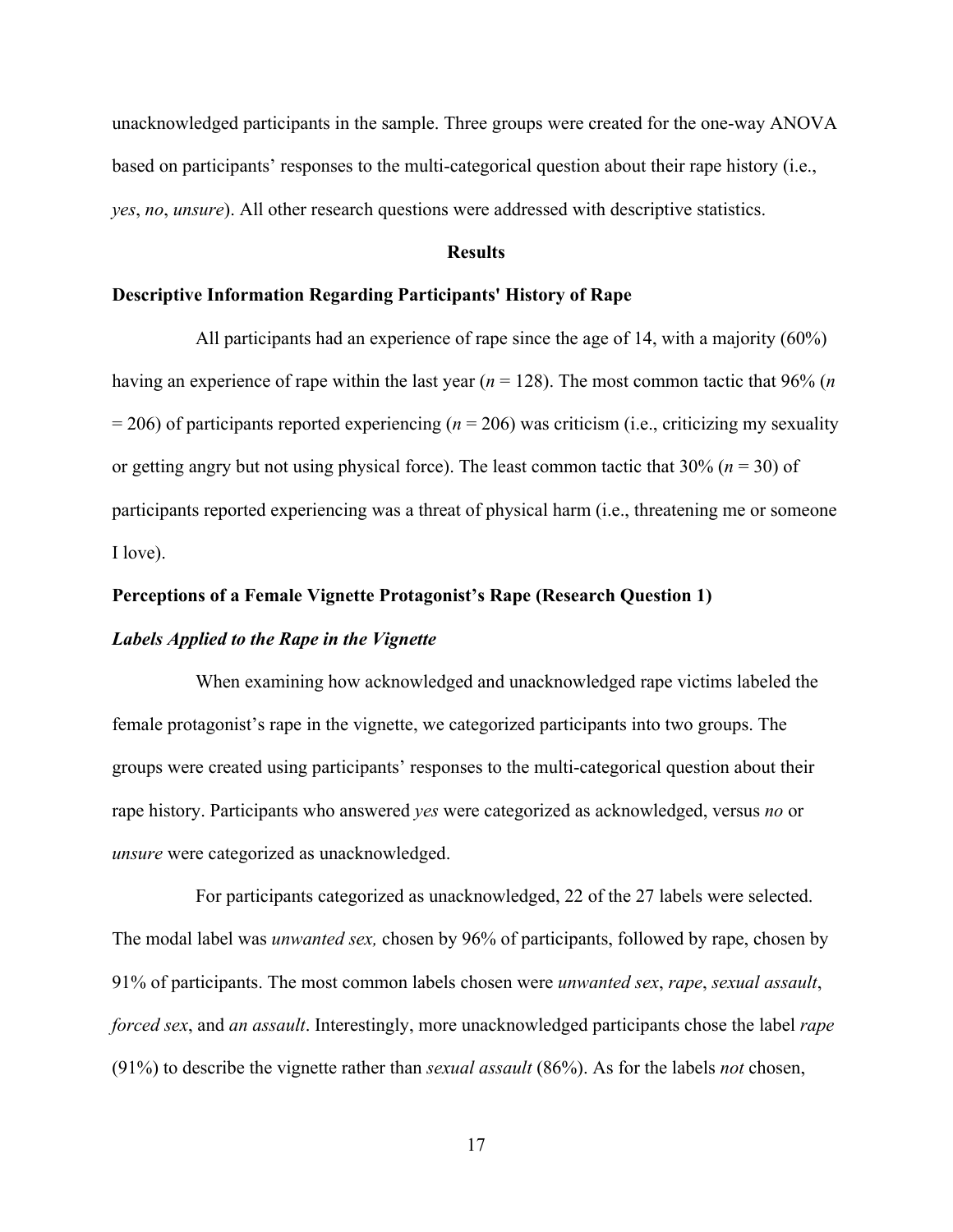there were five: *childhood sexual abuse*, *a natural sexual experience*, *a normal hook-up*, *a good sexual experience*, and *an exciting experience*. Lastly, four participants in the unacknowledged category chose the label *none of these labels fit the story* and instead provided a self-specified label. Upon evaluating the four self-specified labels, we concluded they fit within the options already provided on the SELS (Peterson & Muehlenhard, 2004) and did not add additional labels. For example, a participant's self-specifying label was "this is clearly a sexual assault," which fit with the existing label of sexual assault.

For participants categorized as acknowledged, 19 of the 27 labels were selected. The modal labels were *unwanted sex* and *sexual assault,* chosen by 88% of participants, followed by rape, chosen by 86% of participants. The most common labels chosen were *unwanted sex*, *sexual assault*, *rape*, *forced sex*, and *an assault*. Interestingly, more acknowledged participants chose the label *sexual assault* (88%) to describe the vignette rather than *rape* (86%). The nine labels that the acknowledged group did not use were: *an accident on Cody's part*, *an accident on Laura's part*, *a mistake on Laura's part*, *none of these labels fit the story*, *a natural sexual experience*, *a normal hook-up*, *a good sexual experience*, and *an exciting experience*.

#### **Exploratory analysis of how label selection differs by participant**

**acknowledgment status.** To further examine the differences in labels chosen to describe the vignette by participant acknowledgment status, chi-square tests were done on each label to identify any statistical differences between the two groups (acknowledged vs. unacknowledged). Boustani's (2020) excel template was used to apply the Holm-Bonferroni correction (Holm, 1979) to control for family-wise error. After applying the Holm-Bonferroni correction, no statistical differences were found between the labels chosen to describe the vignette based on acknowledgment status (see Table 1).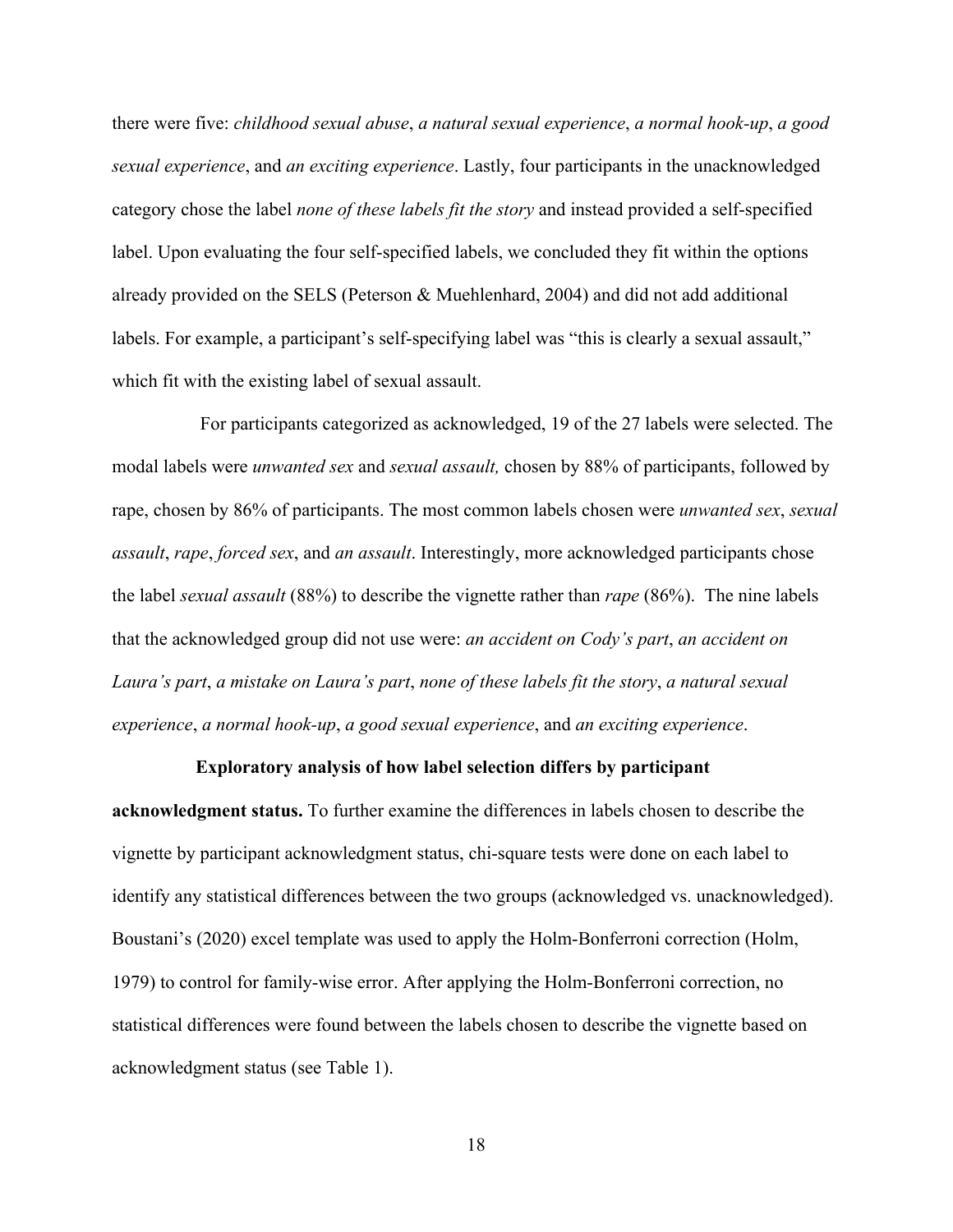# **Table 1**

|                                    | Rape Acknowledgment Status |                  |                   |
|------------------------------------|----------------------------|------------------|-------------------|
|                                    | Unacknowledged             | Acknowledged     |                   |
|                                    | $\frac{0}{(n)}$            | $\frac{0}{(n)}$  | $\chi^2(1) =$     |
| <b>Unwanted Sex</b>                | 96% (142)                  | 88% (56)         | $3.33, p = 1.340$ |
| Rape                               | 91% (135)                  | $86\% (55)$      | $0.74, p = 3.384$ |
| A Sexual Assault                   | 86% (127)                  | 88% (56)         | $0.29, p = 3.384$ |
| Forced Sex                         | 82% (122)                  | 73% (47)         | $1.68, p = 2.805$ |
| An Assault                         | 74\% (109)                 | 70% (45)         | $0.12, p = 3.384$ |
| A Crime                            | 71\% (105)                 | $61\% (39)$      | $1.67, p = 2.805$ |
| A Bad Sexual Experience            | $65\% (96)$                | 52\% (33)        | $2.90, p = 1.602$ |
| A Mistake on Cody's Part           | $41\%$ (61)                | $25\%$ (16)      | 4.78, $p = .667$  |
| A Drunken Mistake on Cody's        | $23\%$ (34)                | $19\% (12)$      | $0.41, p = 3.384$ |
| Part                               |                            |                  |                   |
| A Miscommunication                 | $22\%$ (33)                | $23\%$ (15)      | $0.05, p = 3.384$ |
| Cody's Uncontrollable Arousal      | $16\% (24)$                | $13\%$ (8)       | $0.43, p = 3.384$ |
| A Typical College Experience       | $15\% (23)$                | $25\%$ (16)      | $2.81, p = 1.602$ |
| A Bad Hook-Up                      | $13\% (20)$                | $23\%$ (15)      | $3.35, p = 1.340$ |
| A Learning Experience              | $9\%$ (13)                 | $9\% (6)$        | $0.03, p = 3.384$ |
| A Seduction                        | $8\%$ (12)                 | $5\%$ (3)        | $0.76, p = 3.384$ |
| An Accident on Cody's Part         | $6\%$ (10)                 | $\boldsymbol{0}$ | 4.48, $p = .748$  |
| An Accident on Laura's Part        | $5\%$ (8)                  | $\overline{0}$   | $3.55, p = 1.260$ |
| A Drunken Mistake on Laura's       | $4\%$ (7)                  | $2\%$ (1)        | 1.20, $p = 3.003$ |
| Part                               |                            |                  |                   |
| A Mistake on Laura's Part          | $3\%$ (4)                  | $\boldsymbol{0}$ | 1.74, $p = 2.805$ |
| None of These Labels Fit the Story | $3\%$ (4)                  | $\overline{0}$   | 1.74, $p = 2.805$ |
| Something That Happens to          | $2\%$ (3)                  | $5\%$ (3)        | $1.19, p = 3.003$ |
| Everyone                           |                            |                  |                   |
| A Normal Sexual Experience         | $1\%$ (2)                  | $3\%$ (2)        | $0.79, p = 3.384$ |
| Childhood Sexual Abuse             | $\boldsymbol{0}$           | $2\%$ (1)        | 2.36, $p = 2.000$ |
| A Natural Sexual Experience        | $\overline{0}$             | $\theta$         |                   |
| A Normal Hook-Up                   | $\overline{0}$             | $\boldsymbol{0}$ |                   |
| A Good Sexual Experience           | $\boldsymbol{0}$           | $\boldsymbol{0}$ |                   |
| An Exciting Experience             | $\overline{0}$             | $\boldsymbol{0}$ |                   |

*Labels Applied to the Female Vignette Protagonist's Rape by Participant Acknowledgment Status*

*Note*.  $n = 150$  for unacknowledged rape victims and  $n = 64$  for acknowledged rape victims. All *p* 

values were adjusted using the Holm-Bonferroni correction to keep the family-wise error rate at

.05. \* indicates statistical significance.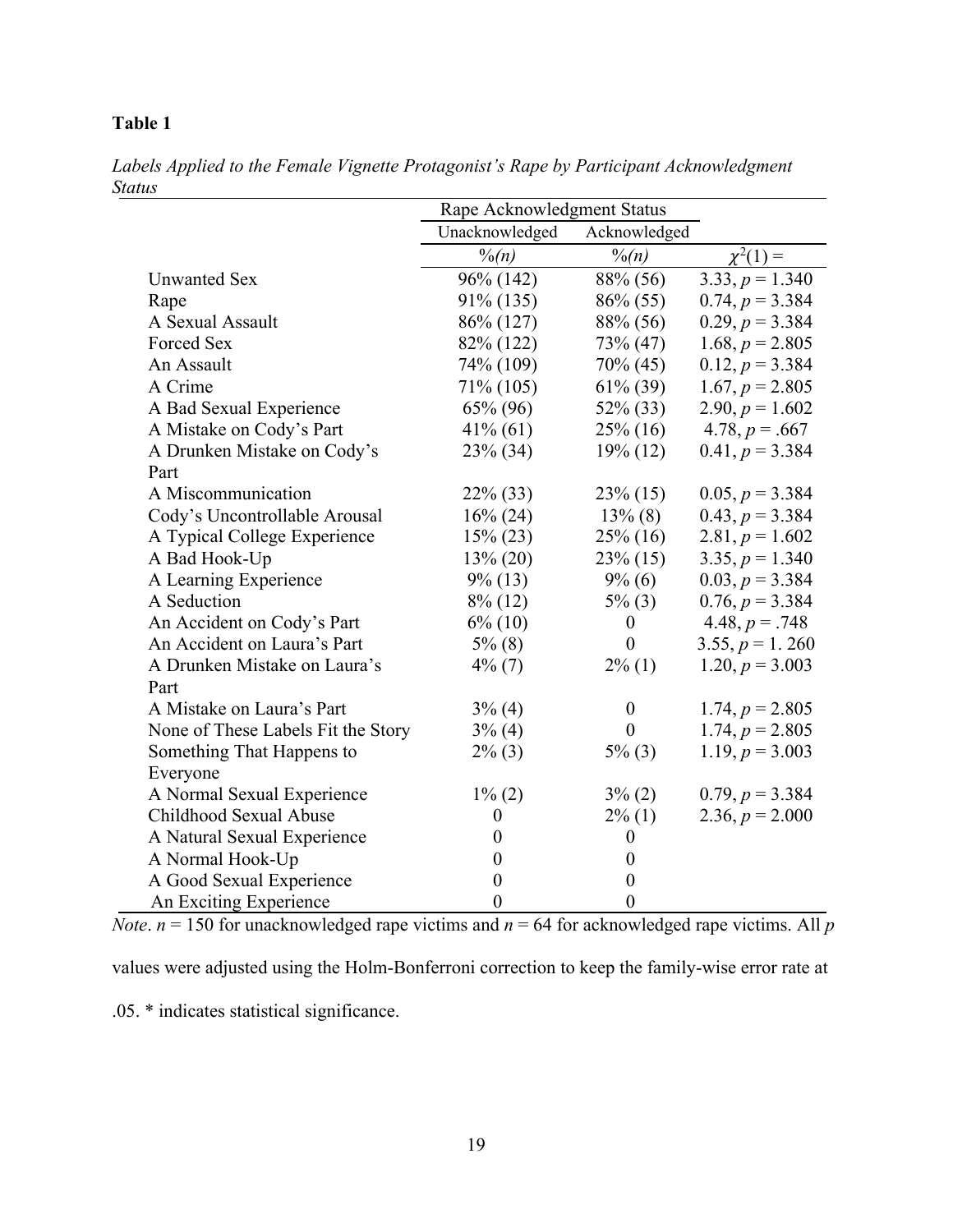#### *Acknowledgment of the Rape in the Vignette (Hypothesis 1)*

To examine how acknowledged and unacknowledged rape victims would view the rape of a female protagonist, we categorized participants into two groups. Participants were categorized by their multi-categorical responses. Those who answered *yes* were categorized as acknowledged versus *no,* or *unsure* were categorized as unacknowledged. We hypothesized that unacknowledged rape victims would label others' experiences of rape as rape at lower rates than acknowledged rape victims when asked on a 6-point Likert scale. A between-subjects *t*-test revealed that there was no difference between how acknowledged rape victims  $(M = 5.66 S D =$ .78) and unacknowledged rape victims (*M* =5.59 *SD* = .65) viewed a female protagonist's experience of rape as rape on a 6-point Likert Scale *t*(212) = .61, *p* = .616.

#### **Perceptions of One's Own Experiences of Rape (Research Question 2)**

#### *Labels Applied to One's Own Recent Experience of Rape*

When examining how acknowledged and unacknowledged rape victims labeled their most recent experience of unwanted sex, we categorized participants into two groups. As in research question 1, groups were created using participant responses to the categorical question about their rape history: participants who answered *yes* were categorized as acknowledged, versus *no* or *unsure* were categorized as unacknowledged.

For participants categorized as unacknowledged, 27 of the 27 labels were chosen. Additionally, two labels (*a coercive experience* and *an experience I was pressured into*) were added based on participants choosing to self-specify labels. The modal label chosen by unacknowledged participants was *a bad sexual experience* (50% of participants), followed by *a miscommunication* (36% of participants). The most common labels chosen by the unacknowledged participants were *a bad sexual experience, miscommunication, unwanted sex, a*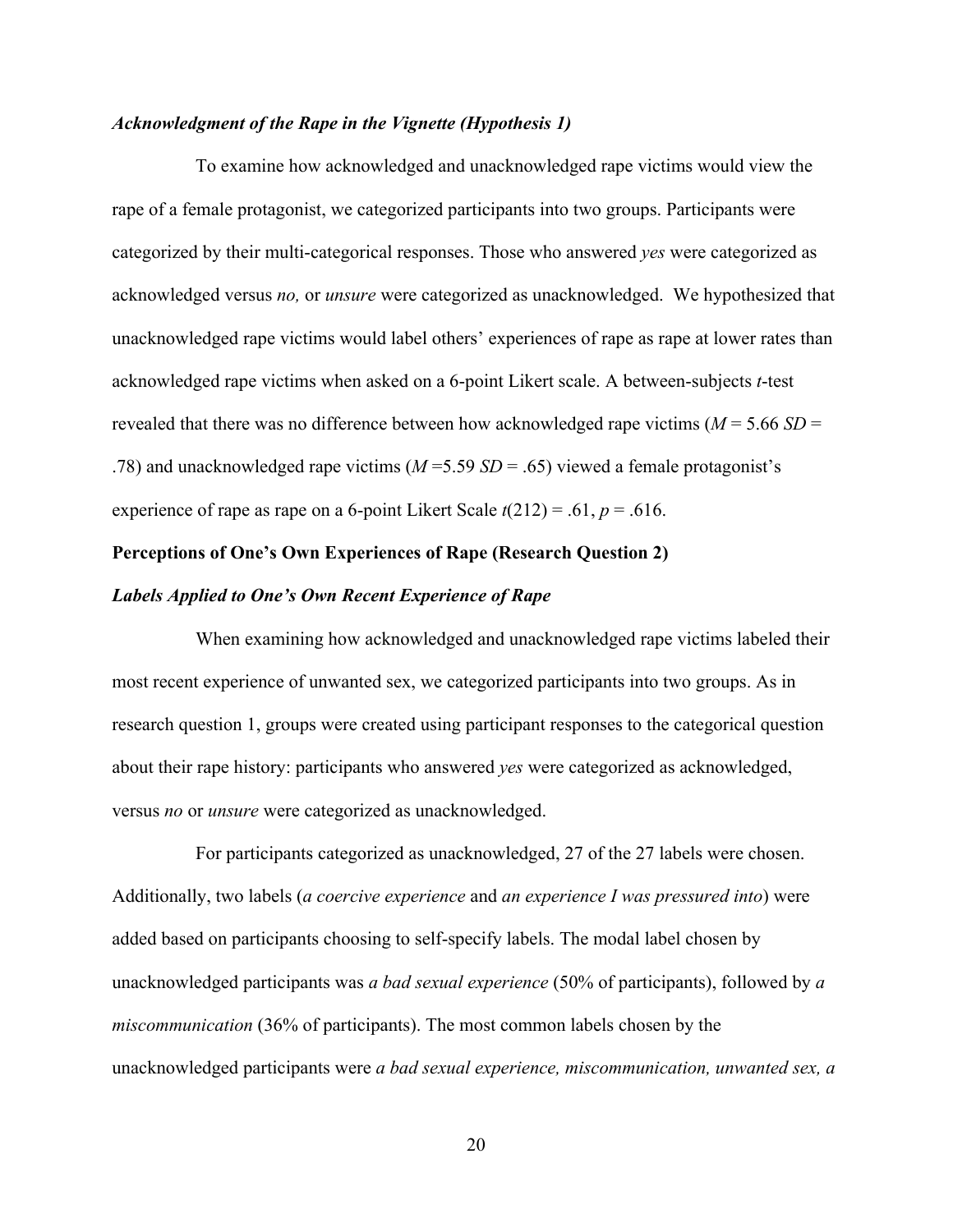*learning experience,* and *a mistake on my part.* Of the unacknowledged participants, only 3% selected the label *rape* to describe their own experience.

For participants categorized as acknowledged, 26 of the 27 labels were chosen. The modal label was *sexual assault,* chosen by 63% of participants, followed by *unwanted sex* chosen by 58% of participants. The most common labels chosen by the unacknowledged participants were *sexual assault*, *unwanted sex*, *rape*, *bad sexual experience*, and *forced sex.* The one label that the acknowledged group did not use was *an exciting sexual experience*. Although participants did choose to include self-specified labels, they fit within the available labels (e.g., my ex-boyfriend raped me), so no additional labels were added.

#### **Exploratory analysis of how label selection differs by participant**

**acknowledgment status.** Chi-square tests were performed to further examine the differences in the labels which acknowledged versus unacknowledged participants chose to describe their most recent experience of unwanted sex. Boustani's (2020) excel template was used to apply the Holm-Bonferroni correction (Holm, 1979) to control for family-wise error. After applying the Holm-Bonferroni correction, there were statistical differences in the labels selected by acknowledged and unacknowledged participants for four labels: *unwanted sex*, *sexual assault*, *forced sex*, and *rape*. Specifically, *unwanted sex* was selected by 58% of acknowledged participants compared to 34% of unacknowledged participants; *sexual assault* was selected by 63% of acknowledged compared to 23% of unacknowledged; *forced sex* was selected by 43% of acknowledged compared to 23% of unacknowledged; *rape* was selected by 53% of acknowledged compared to 3% of unacknowledged (see Table 2).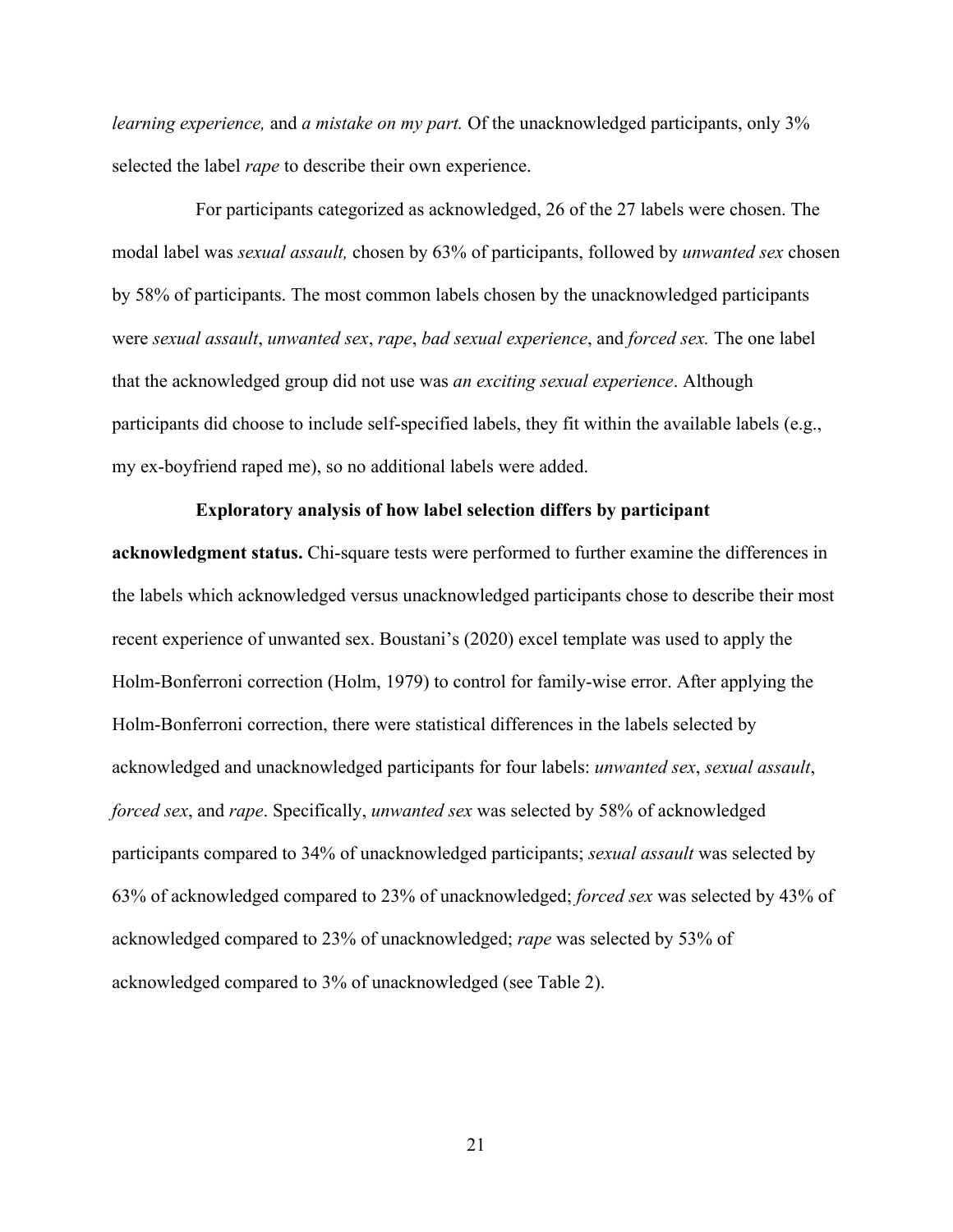# **Table 2**

*Labels Applied to One's Own Most Recent Experience of Unwanted Sex by Acknowledgment* 

### *Status*

|                                            | Rape Acknowledgment Status |                   |                    |
|--------------------------------------------|----------------------------|-------------------|--------------------|
|                                            | Unacknowledged             | Acknowledged      |                    |
|                                            | $\frac{0}{0}$ (n)          | $\frac{0}{0}$ (n) | $\chi^2(1) =$      |
| A Bad Sexual Experience                    | 50% (74)                   | 50.3% (32)        | $0.08, p = 5.496$  |
| A Miscommunication                         | $36\% (55)$                | $32\% (21)$       | $0.29, p = 5.496$  |
| <b>Unwanted Sex</b>                        | $34\%$ (51)                | 58% (37)          | $10.51, p = .026*$ |
| A Learning Experience                      | $34\%$ (51)                | $33\% (21)$       | $0.03, p = 5.496$  |
| A Mistake on My Part                       | 28% (42)                   | $22\%$ (14)       | $0.87, p = 4.914$  |
| A Bad Hook-Up                              | 24% (36)                   | $20\%$ (13)       | $0.35, p = 5.496$  |
| A Sexual assault                           | 23% (35)                   | $63\%$ (40)       | $30.23, p = .027*$ |
| An Instance of Uncontrollable Male Arousal | 23% (35)                   | $18\%$ (12)       | $0.55, p = 5.496$  |
| A Mistake on the Other Person's Part       | 21% (32)                   | 23% (15)          | $0.12, p = 5.496$  |
| A Drunken Mistake on My Part               | $20\% (30)$                | $23\%$ (15)       | $0.32, p = 5.496$  |
| An Accident on My Part                     | $18\% (27)$                | $.06\%$ (4)       | $5.00, p = .575$   |
| An Assault                                 | $17\% (25)$                | 34% (22)          | $8.21, p = .096$   |
| Something That Happens to Everyone         | $15\% (23)$                | $20\%$ (13)       | $0.80, p = 4.914$  |
| Drunken Mistake on The Other Person's Part | $14\% (21)$                | $12\%$ (8)        | $0.09, p = 5.496$  |
| Forced Sex                                 | $12\%$ (18)                | $43\% (28)$       | $26.70, p = .029*$ |
| A Typical College Experience               | $11\%$ (17)                | $20\%$ (13)       | $3.00, p = 1.743$  |
| A Seduction                                | $10\%$ (16)                | $7\%$ (5)         | $0.41, p = 5.496$  |
| An Accident on The Other Person's Part     | $10\%$ (16)                | $6\%$ (4)         | $1.03, p = 4.848$  |
| A Normal Sexual Experience                 | $9\%$ (14)                 | $9\%$ (6)         | $0.00, p = 5.496$  |
| A Normal Hook-Up                           | $7\%$ (11)                 | $3\% (2)$         | $1.39, p = 4.522$  |
| A Crime                                    | $6\%$ (10)                 | $20\%$ (13)       | $8.71, p = .075$   |
| Childhood Sexual Abuse                     | $6\%$ (10)                 | $9\%$ (6)         | $0.48, p = 5.496$  |
| No Label Describes My Experience           | $6\%$ (10)                 | $4\%$ (3)         | $0.31, p = 5.496$  |
| A Good Sexual Experience                   | $6\%$ (10)                 | $3\% (2)$         | $1.06, p = 4.848$  |
| A Natural Sexual Experience                | $4\%$ (7)                  | $1\%$ (1)         | $1.20, p = 4.641$  |
| An Exciting Experience                     | $4\%$ (7)                  | $\boldsymbol{0}$  | $3.09, p = 1.738$  |
| Rape                                       | $3\%$ (4)                  | 53% (34)          | $78.21, p = .028*$ |
| A Coercive Experience                      | $2\%$ (3)                  | $\boldsymbol{0}$  | 1.30, $p = 4.590$  |
| An Experience I was Pressured Into         | $.06\%$ (1)                | $\boldsymbol{0}$  | 2.36, $p = 2.500$  |

*Note.*  $n = 147$  for unacknowledged rape victims and  $n = 64$  for acknowledged rape victims. All  $p$ 

values were adjusted using the Holm-Bonferroni correction to keep the family-wise error rate at

.05. \* indicates statistical significance.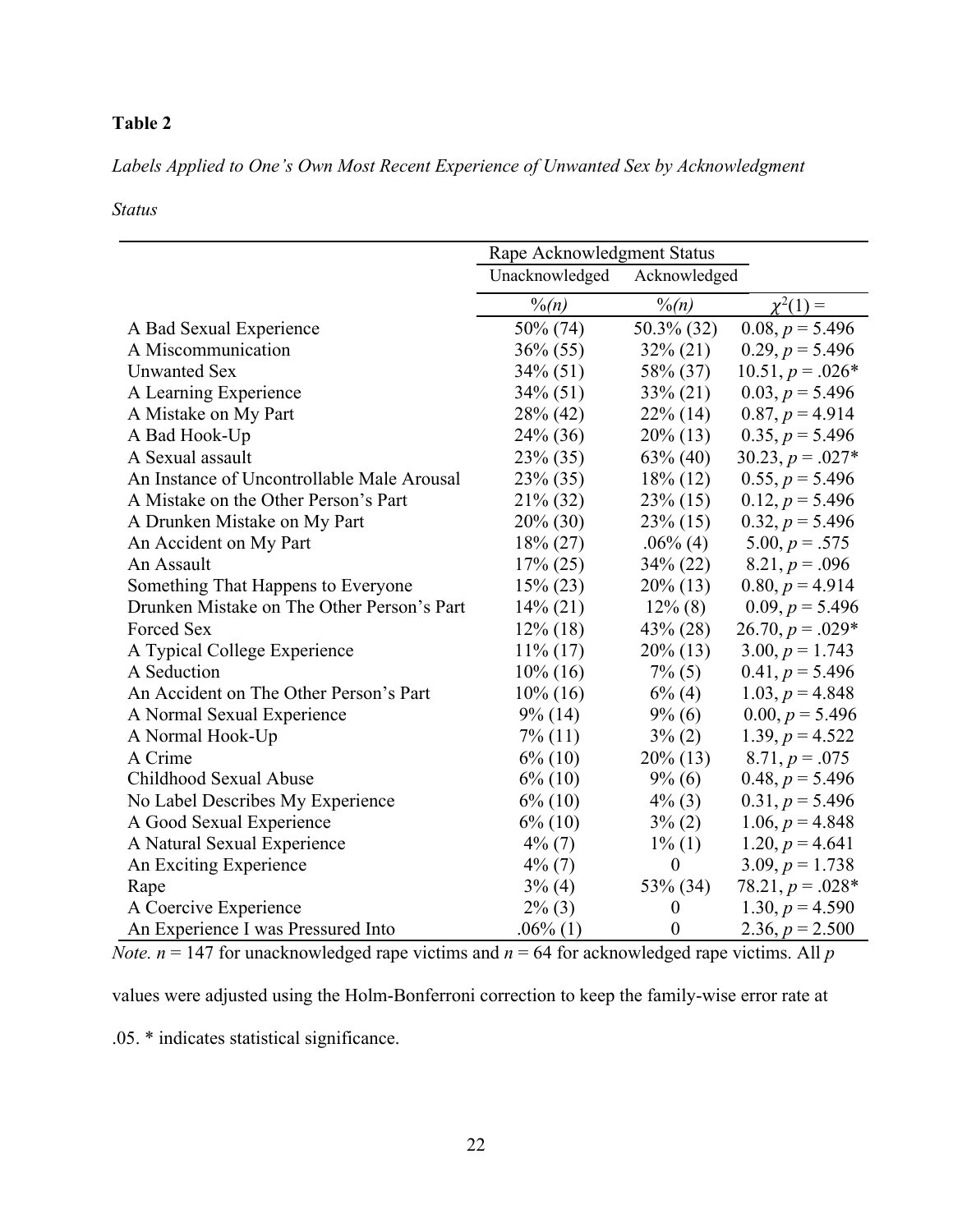# **Acknowledgment of One's Experience of Rape on a Continuous Versus Multi-Categorical Response Scale (Hypothesis 2)**

Next, we examined how participants' multi-categorical rape acknowledgment status (*yes*, *no*, *unsure*) related to their degree of rape acknowledgment assessed on a continuous scale. We hypothesized that unacknowledged rape victims (those in the *no* and *unsure* categories) would report a greater degree of acknowledgment that they have experienced rape if asked on a 6-point, Likert-type (vs. multi-categorical) response scale. The results of this ANOVA to test Hypothesis 2 can be found in Figure 1.

A Bartlett's homogeneity of variance test indicated a significant difference between multi-categorical rape acknowledgment (i.e., yes, no, unsure) and ratings of rape acknowledgment on a Likert scale  $B(2) = 12.18$ ,  $p = .002$ . A Welch's ANOVA was used as the data did not meet the assumption of homogeneity of variance. There was a statistically significant difference between the three rape acknowledgment groups, Welch's  $F(2, 119) =$  $345.89$ ,  $p < .001$ . To identify the differences among the groups, we conducted a Games-Howell post-hoc test ( $p < .001$ ) sensitive to groups with heterogeneity of variance. The test indicated a statistically significant difference in mean responses to the continuous rape acknowledgment question when participants were categorized by their response to the multi-categorical rape acknowledgment question (yes, no, unsure; see Figure 2).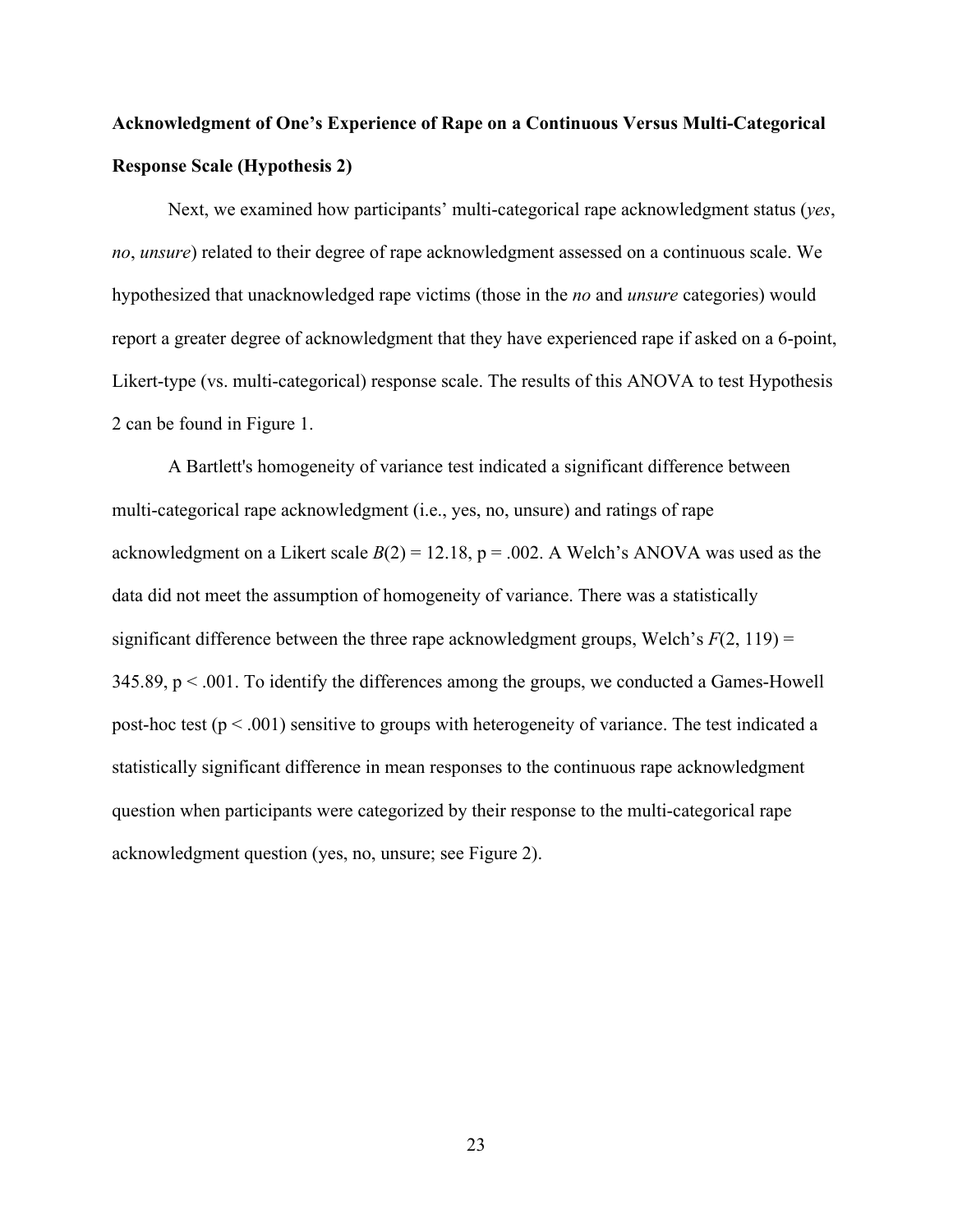



Note: A Games-Howell post hoc test compared the means and found that  $a > b$ ,  $p < .001$ ;  $a > c$ ,  $p < .001$ ;  $b > c$ ,  $p <$ .001.

Participants (*n* = 100) who answered *no* to the question "Have you been raped?" had the lowest mean rate of agreement on the Likert-type question *I have been raped* ( $M = 1.65$  SD = 1.07), between *Strongly disagree* and *Slightly disagree*, but closer to the latter. Among participants (*n* = 50) who answered *unsure* to the question "Have you been raped," the mean rate of agreement on the Likert-type question *I have been raped* (*M* =3.52 SD = 1.02) was between *Slightly disagree* and *Slightly agree*, but closer to the latter. Lastly, participants (*n* = 64) who answered *yes* to the question "Have you been raped?" had the highest mean rate of agreement on the Likert-type question *I have been raped* (*M* = 5.33 SD = .71), between *Agree* and *Strongly agree,* but closer to the former (See Figure 2).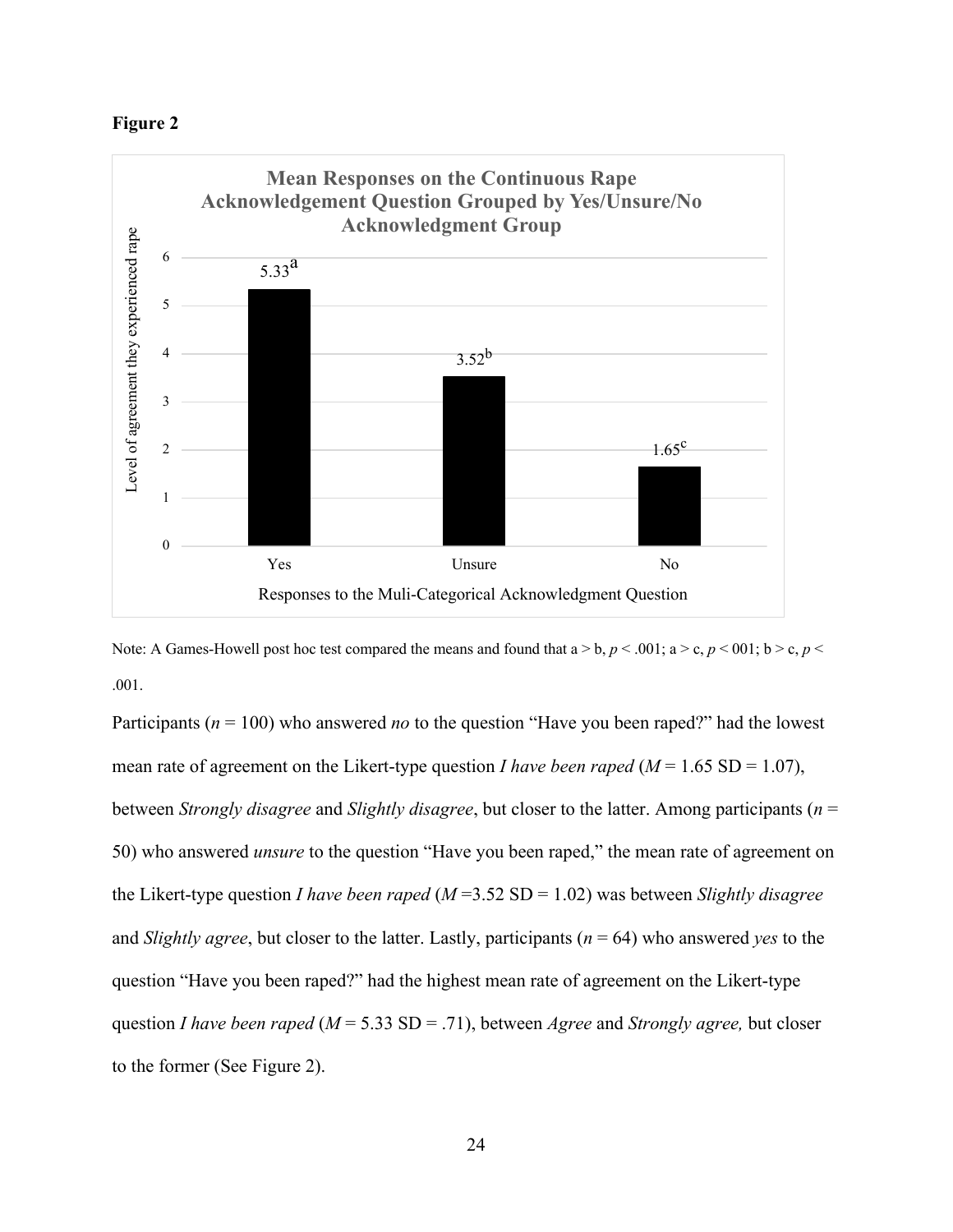Additionally, we assessed whether rape acknowledgment status varied by how

acknowledgment questions were posed (see Figure 3). Thus, we calculated the rates of





*Note:* The Multi-Categorical question categorized individuals who responded yes as acknowledged rape victims and no/unsure responses as unacknowledged rape victims. The continuous scale categorized individuals as acknowledged rape victims when their responses were 4-6 on the Likert scale, whereas responses of 1-3 indicated unacknowledged rape victims. The label question categorized individuals as acknowledged rape victims when they chose rape as one of the labels to describe their experience.

acknowledged vs. unacknowledged rape victims in the sample based on the different questions about participant rape history. First, when rape acknowledgment was operationalized as the answer *yes* (versus *no* or *unsure*) on the multi-categorical rape history question "Since the age of 14, have you ever been raped?", 30% of the 214 participants who responded to the question were categorized as acknowledged rape victims ( $n = 64$  for *yes*), and 70% were categorized as unacknowledged rape victims ( $n = 100$  for *no* and  $n = 50$  for *unsure*). Second, when rape acknowledgment was operationalized as selecting a response option from *slightly agree* (4) to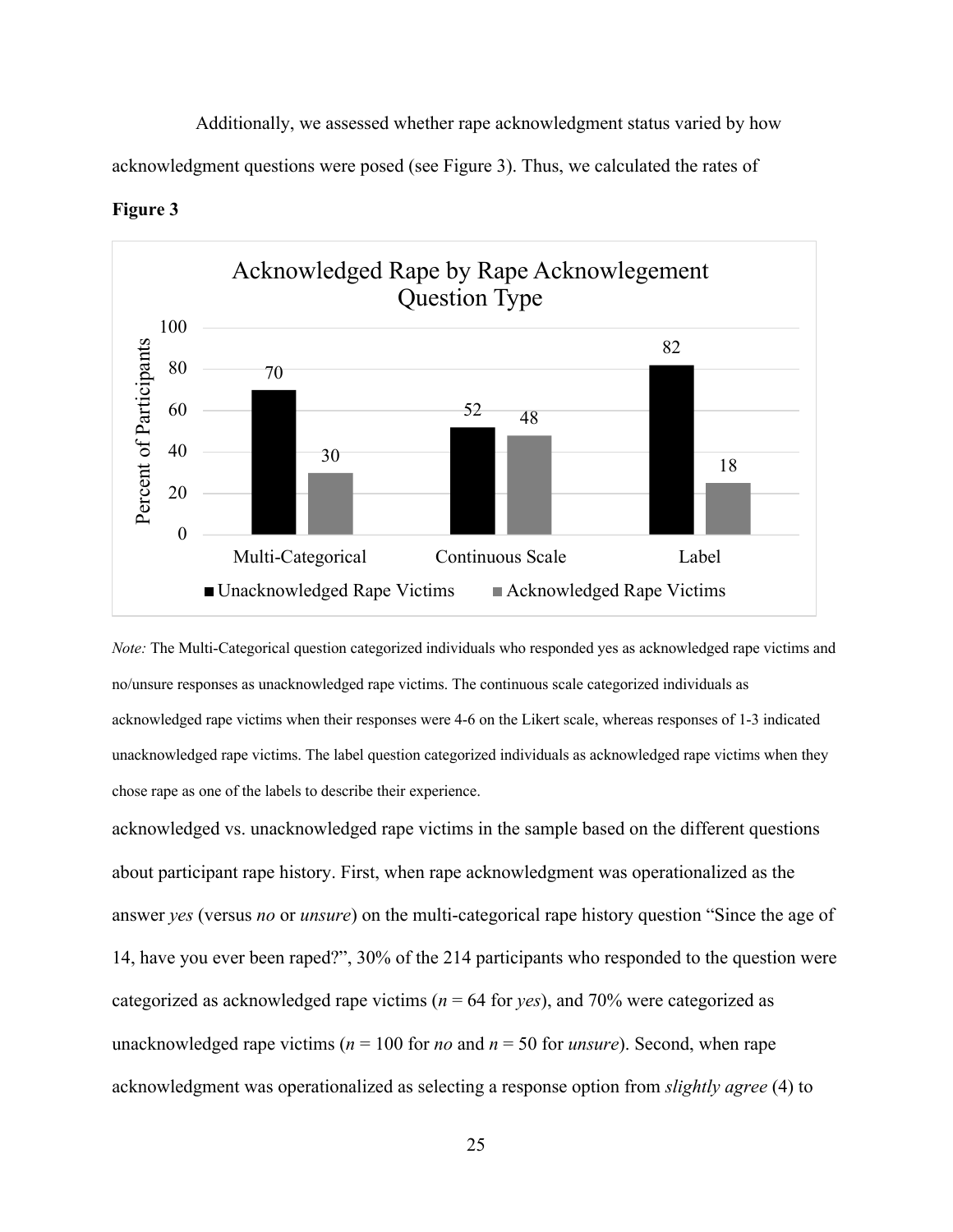*strongly agree* (6) on the continuous scale rape acknowledgment question, "I have been raped," 48% of participants ( $n = 103$ ) were categorized as acknowledged rape victims. The remainder, 51% (*n* = 111), selected response options from *strongly disagree* (1) to *slightly disagree* (3) and were categorized as unacknowledged victims in this operationalization.

Third, we examined the responses to the sexual experiences label survey (SELS; Peterson & Muehlenhard, 2004) as an operationalization of rape acknowledgment. Although the SELS is not traditionally used to measure rape acknowledgment status, due to participants being able to choose more than one label (rape, sexual assault, or forced sex), it presented as an interesting opportunity given the context of this study. Rape acknowledgment was operationalized as the selection of *rape* as a label on the SELS; 25% of participants (*n* =38) were categorized as acknowledged rape victims, and  $82\%$  ( $n = 176$ ) were unacknowledged victims who selected *sexual assault* or *forced sex* as response options (see Figure 2).

#### *Exploratory Analysis - Frequency Responses to Continuous Rape Acknowledgment Question*

To capture nuances in participant responses to the continuous rape acknowledgment question by acknowledgment status, we looked at the frequencies of responses to the continuous Likert-scale rape acknowledgment question by dichotomous categorical acknowledgment status (*acknowledged* = yes, *unacknowledged* = no or unsure). We found that acknowledged participants—those who answered *yes* to the multi-categorical question "I have been raped"—had responses ranging from *slightly disagree* (3) to *strongly agree* (6)*.*  Unacknowledged participants—those who answered *no* or *unsure* to the multi-categorical question "I have been raped"—had responses ranging from *strongly disagree* (1) to *strongly agree* (6) (see Figure 4).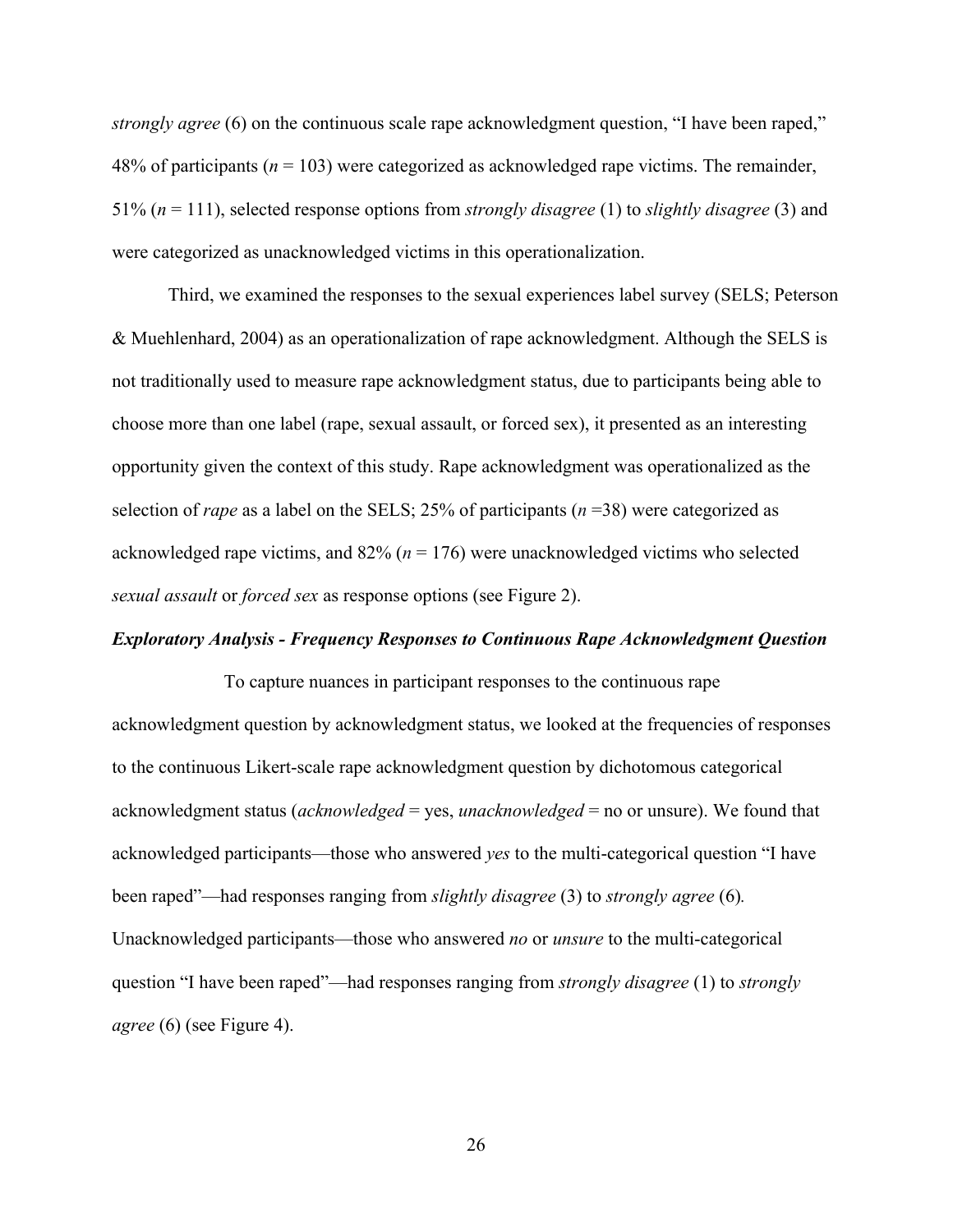#### **Figure 4**



*Note:* Participants were categorized using their responses to the multi-categorical rape acknowledgment questions. Participants who answered *yes* were categorized as acknowledged versus *no,* or *unsure* were categorized as unacknowledged.

#### **Discussion**

This study aimed to replicate and expand the literature regarding the relationship between young women's rape acknowledgment status and perceptions of sexual violence (both personal experiences and others' experiences) while also assessing differences in acknowledgment status based on survey question response formats. Implementing a survey- and vignette-based design, we found that regardless of their rape acknowledgment status, college women with experiences of rape used the label "rape" to describe a female vignette protagonist's acquaintance rape (described behaviorally in the vignette without being named or labeled as such). When examining the relationship between rape acknowledgment status and perceptions of one's own rape experiences, unacknowledged (vs. acknowledged) rape victims were more likely to name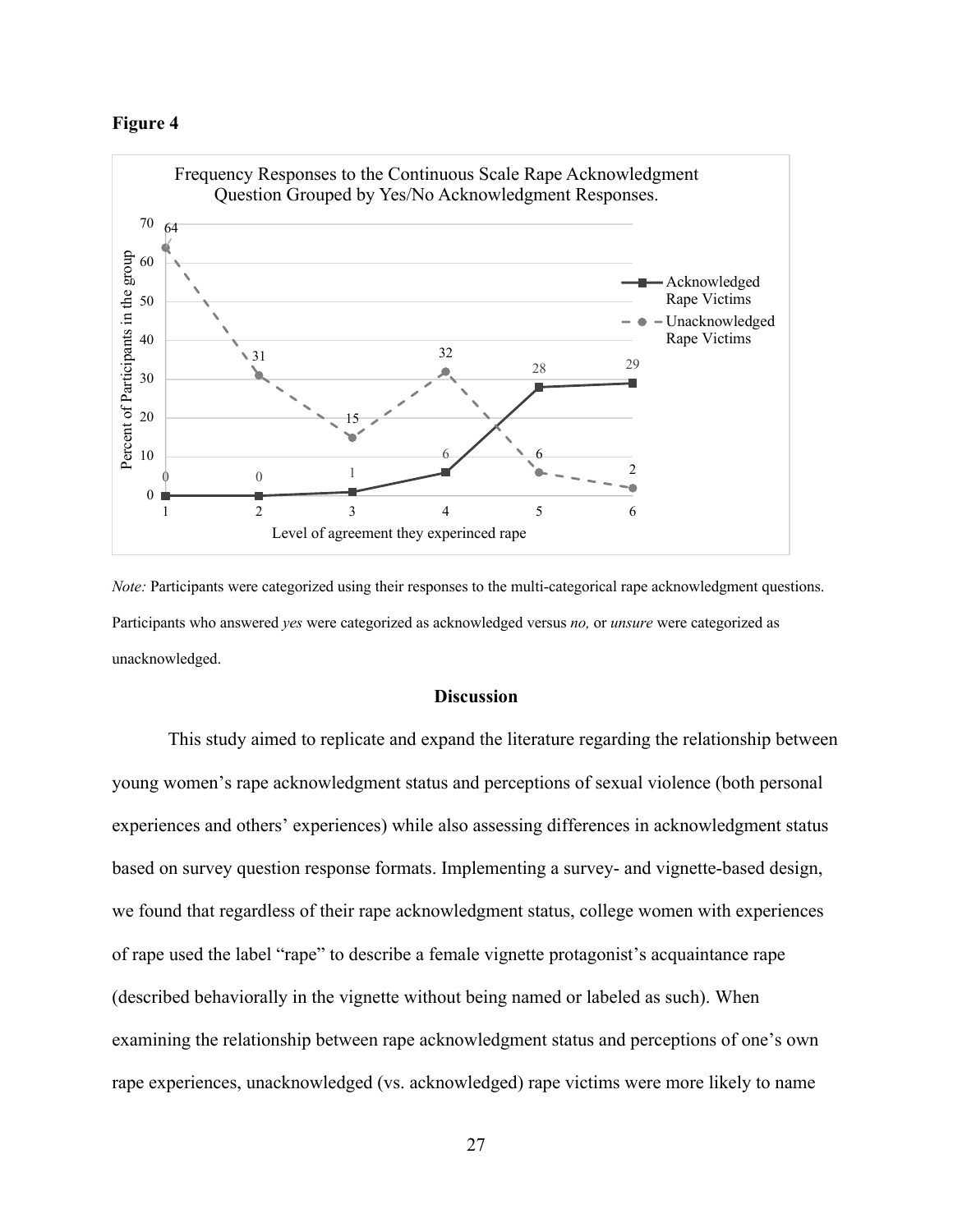their experience of rape as rape when asked on a continuous Likert-type scale (vs. a multicategorical response scale). Lastly, when comparing rape acknowledgment question response formats, a continuous Likert scale resulted in the most acknowledgment of rape (vs. multicategorical and choosing rape as a label response formats). These findings provide insight into the implications of rape acknowledgment status and suggest that an individual's status may not interfere with perceptions of others' experiences of sexual violence. Also, these findings have scientific implications as they suggest that the measurement of rape acknowledgment status can be improved.

#### **Rape Acknowledgment Status and Perceptions of Other's Rapes**

Our finding of acknowledgment status not being influential when perceiving others' rapes align with Sasson and Paul's (2014) finding. Sasson & Paul (2014) found that rape acknowledgment status did not influence how a community sample perceived a vignette depicting rape. We hypothesized the opposite of Sasson and Paul's (2014) findings due to their sample being older than college students (mean age of 33), including a small number of acknowledged (*n* = 66) and unacknowledged (*n* = 44) participants in the sample (*N* = 401), and their using a vignette that depicted a physically violent rape. An additional contribution of the present study is our comparison of the labels that acknowledged and unacknowledged rape victims selected to describe a vignette depicting rape, although we did not find any statistical differences between the two groups. These findings suggest that, regardless of how they are asked, young women's rape acknowledgment status does not seem to connect to their perceptions of a stranger's experience of rape.

Previous research has established that unacknowledged rape victims are more likely to minimize their own experiences of rape through comparison (i.e., traditional rape scripts or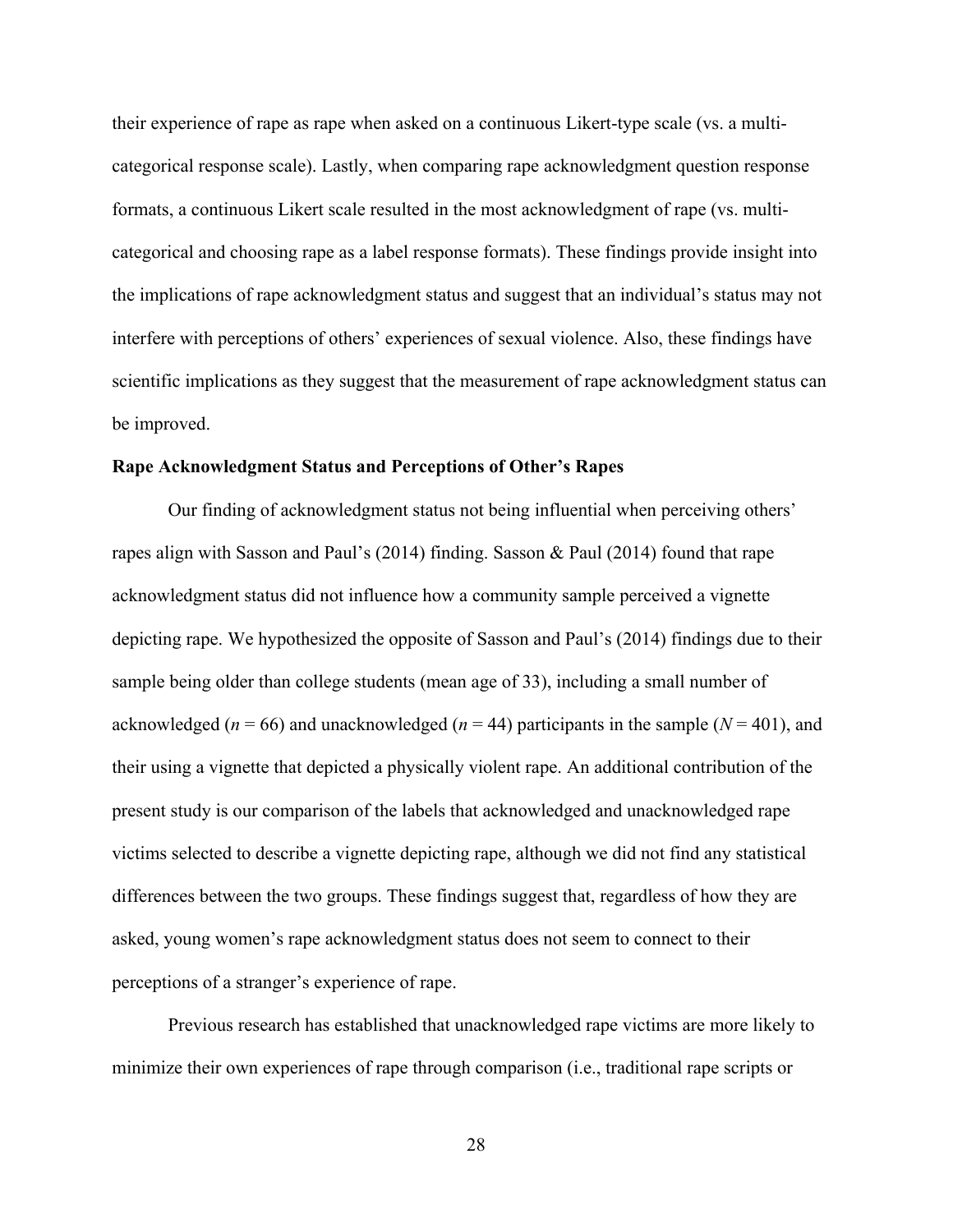other's experiences), leading them to view their experiences of rape as "not bad enough" and not labeling the experience as rape (Harden, 2005; Rousseau et al., 2020). However, since the #MeToo Movement went viral in 2017 (me too. Movement, 2015), media attention regarding sexual violence has vastly increased, especially surrounding college sexual assault. For example, the walk-out that was staged to support Alexandra Docken at the University of Connecticut (Burchill, 2022). Therefore, it is possible that unacknowledged rape victims are minimizing their own experiences but are still able to identify instances of rape impacting others. Further, Sinko et al. (2021) found that college women were able to identify instances of sexual violence normalization on their college campuses. Our findings, collectively with those of Sinko et al. (2021), suggest that the internalization of rape culture is less influential when perceiving others' experiences of sexual violence.

Another possible explanation for our findings could be that women and those with a history of victimization are more empathetic towards individuals who have experienced sexual violence (Anderson et al., 2021; Grubb & Harrower, 2009; Osman, 2011). Thus, it is possible that we found no difference in how acknowledged and unacknowledged rape victims viewed the vignette, as participant empathy outweighed the influence of rape culture when reading the vignette.

# **Rape Acknowledgment Status and Perceptions of Rape Experiences Based on Question Response Format**

Our hypothesis regarding women's rape acknowledgment status and perceptions of their own rape experiences was supported. We found that unacknowledged rape victims were more likely to acknowledge their experience of rape when asked on a continuous Likert scale than on a multi-categorical yes-no-unsure scale. Further, we found that individuals who were "unsure"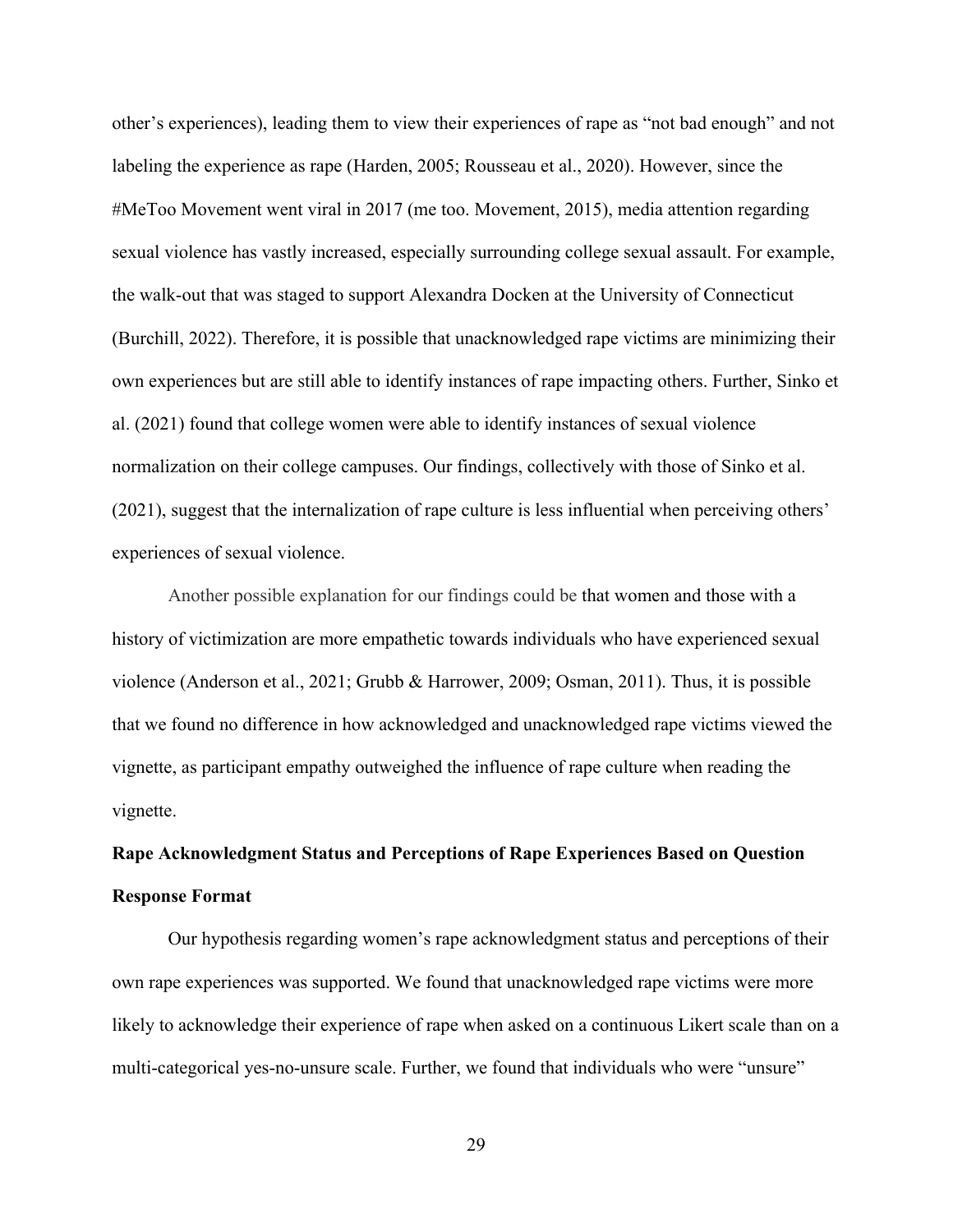whether their experience constituted rape or not were more likely to agree their experience was rape when asked on a continuous Likert scale. Our findings replicate previous work showing that unacknowledged rape victims are more likely to label their experiences as rape when asked on a continuous Likert scale (Anderson et al., 2022; Peterson and Muehlenhard, 2004). Taken together, these findings suggest that a categorical response format may be too narrow for unacknowledged rape victims, as this format forces the weighty choice between a label of rape or not rape. Indeed, the word "rape" is viewed negatively by society (Delker, 2022; Kahn et al., 2018) and can result in being labeled a "victim," which can cause negative personal and emotional impacts (Donde et al., 2018; Peterson & Muehlenhard, 2011).

Further, it has been established that many unacknowledged rape victims' experiences of rape do not match rape scripts (Littleton & Axsom, 2003; Rousseau et al., 2020); therefore, a categorical response format lacks flexibility, especially for individuals that are struggling to view their experience as rape. A continuous Likert-type response format may have resulted in more unacknowledged rape victims acknowledging their experience of rape. It allows for flexibility when acknowledging experiences of rape without undertaking the full emotional toll of labeling an experience as rape.

Similarly, when we compared the rates of acknowledged rape between three methods of measuring rape acknowledgment status (i.e., multi-categorical, continuous, and the sexual experiences label survey; SELS; Peterson and Muehlenhard, 2004), we found the continuous Likert scale to result in the highest rate of acknowledged rape. The SELS is not commonly used to measure rape acknowledgment status. However, it presented an interesting opportunity for comparison. Our findings match those of Anderson and colleagues (2022). They also found a continuous Likert scale to result in the highest rates of acknowledged rape, suggesting that a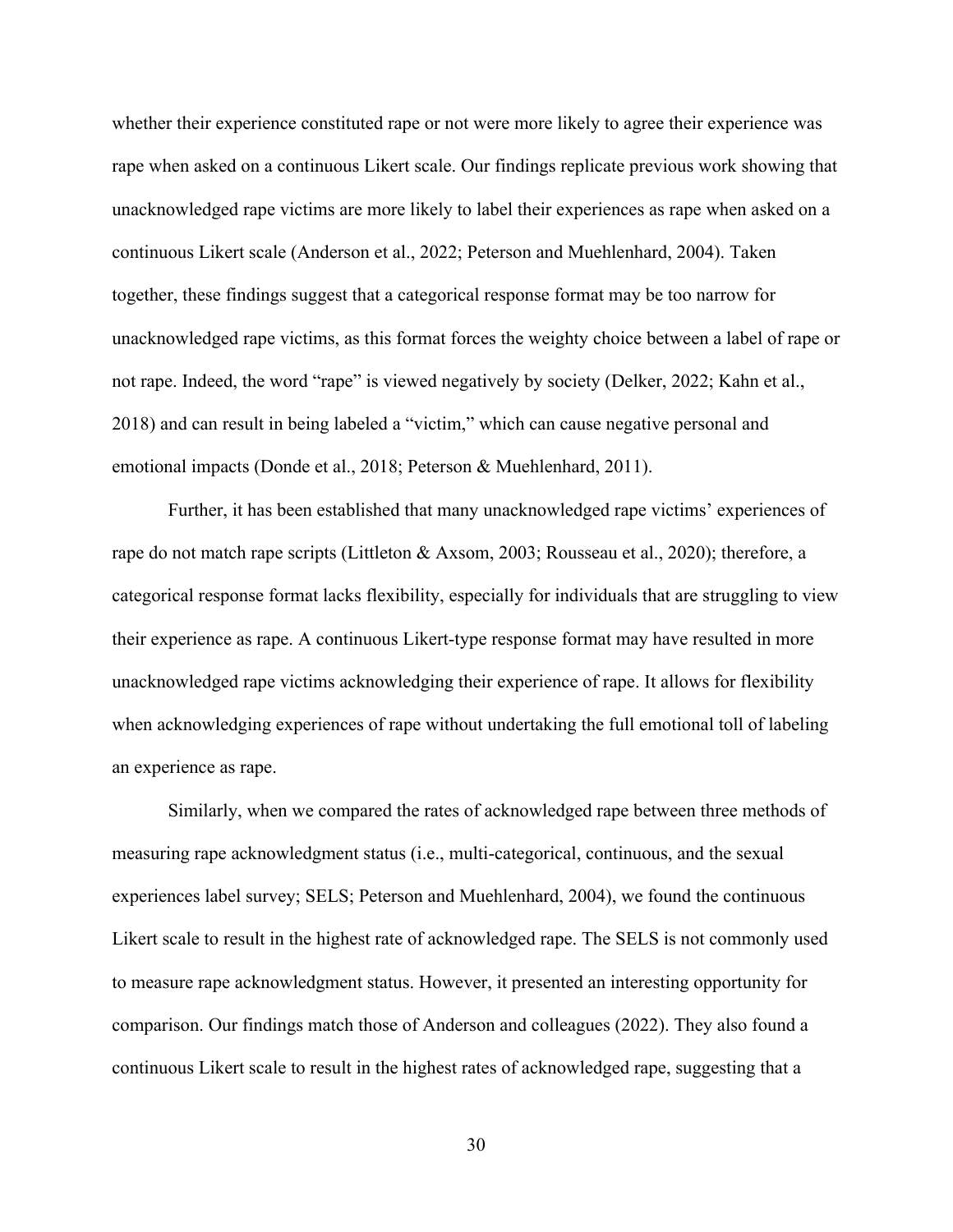multi-categorical response format may be too restrictive when assessing rape acknowledgment status and should be reconsidered.

#### **Rape Acknowledgment Status and Labeling Experiences of Rape**

We expanded on Harden's (2005) findings of labels that unacknowledged rape victims used to describe experiences of rape. Additionally, we expanded the literature by comparing the labels that acknowledged and unacknowledged rape victims used to describe these experiences. Specifically, we found that unacknowledged rape victims chose labels that aligned with rape culture, such as *a mistake on my part*, *a learning experience*, *a miscommunication*, and *a bad hook-up*. In comparison, acknowledged rape victims chose labels such as *rape*, *sexual assault*, and *forced sex*. This difference exemplifies how unacknowledged rape victims may internalize cultural stigma, particularly minimization and blame. The most common labels unacknowledged rape victims chose either minimized their experience of rape (i.e., *bad sexual experience*, a *miscommunication*, *a learning experience*, and *a bad hook-up*) or blamed themselves (i.e., *a mistake on my part*) for the experience.

Additionally, in contrast to previous research (Littleton et al., 2006), we found that acknowledged and unacknowledged rape victims used minimizing labels (i.e., miscommunication, *bad sexual experience*, and *learning experience*) at similar rates. This finding extends previous research (Harden, 2005; Littleton, 2009) that found common alternative labels used by unacknowledged rape victims to be *miscommunication* and *bad sexual experience*. However, our findings indicate that these labels were used equally regardless of rape acknowledgment status, indicating that acknowledged rape victims are internalizing cultural stigma even if they are able to label their experiences of rape as rape, as they are also choosing minimizing labels. This finding may allude to a difference in the expression (i.e., overt vs.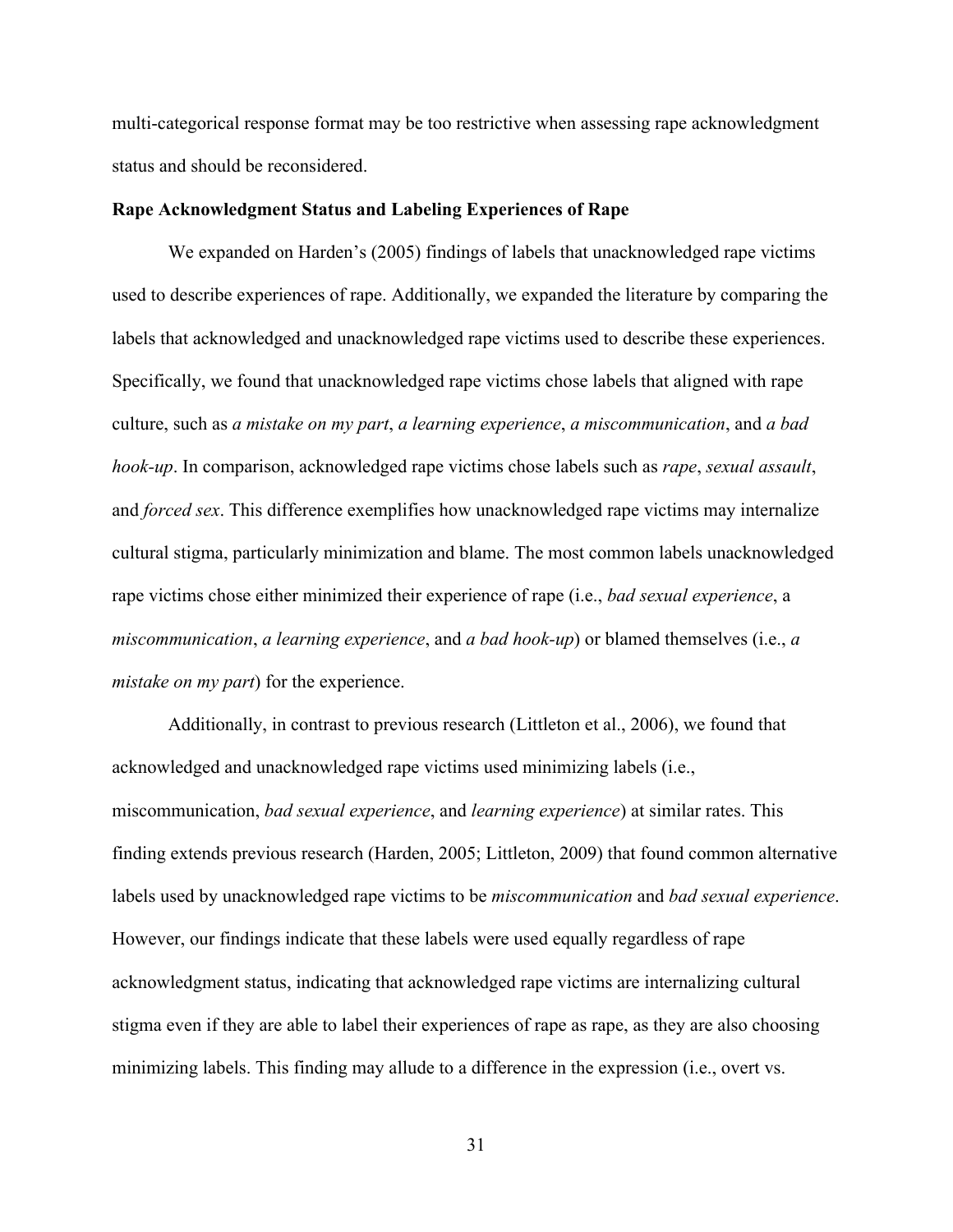covert) of internalized cultural stigma between acknowledged and unacknowledged rape victims. We found it common for unacknowledged rape victims to choose labels that minimized or denied their experiences of rape (i.e., overt expression). In contrast, acknowledged rape victims chose minimizing and denying labels in conjunction with other labels such as rape, unwanted sex, sexual assault, or forced sex (i.e., covert expression).

Another novel contribution of this study was that unacknowledged rape victims chose the labels *unwanted sex*, *sexual assault*, *forced sex*, and *rape* at significantly lower rates than acknowledged rape victims. This finding highlights that unacknowledged rape victims not only are less likely to label their experiences of rape as rape, but they are also less likely to label their experiences of rape with commonly used alternative words for rape (i.e., *sexual assault*, *forced sex*, and *unwanted sex*). Our finding potentially suggests a need to adjust the way that rape victimization is measured, as many surveys use phrases such as unwanted sex, forced sex, and sexual assault to capture instances of rape. Perhaps this finding is due to unacknowledged victims experiencing assault characteristics that align with rape myths, such as less physical violence or increased alcohol consumption. Previous research has found that unacknowledged victims experience less physically violent rapes or report heavy drinking during the rape (Littleton et al., 2009), which may make them less likely to use the label rape and common alternative words. However, we did not ascertain data regarding assault characteristics to confirm this speculation.

#### **Implications**

Study findings have clinical, prevention, and survey research implications. Regarding clinical implications, clinicians should consider administering rape acknowledgment questions to clients to provide sexual violence resources for unacknowledged rape victims that may not view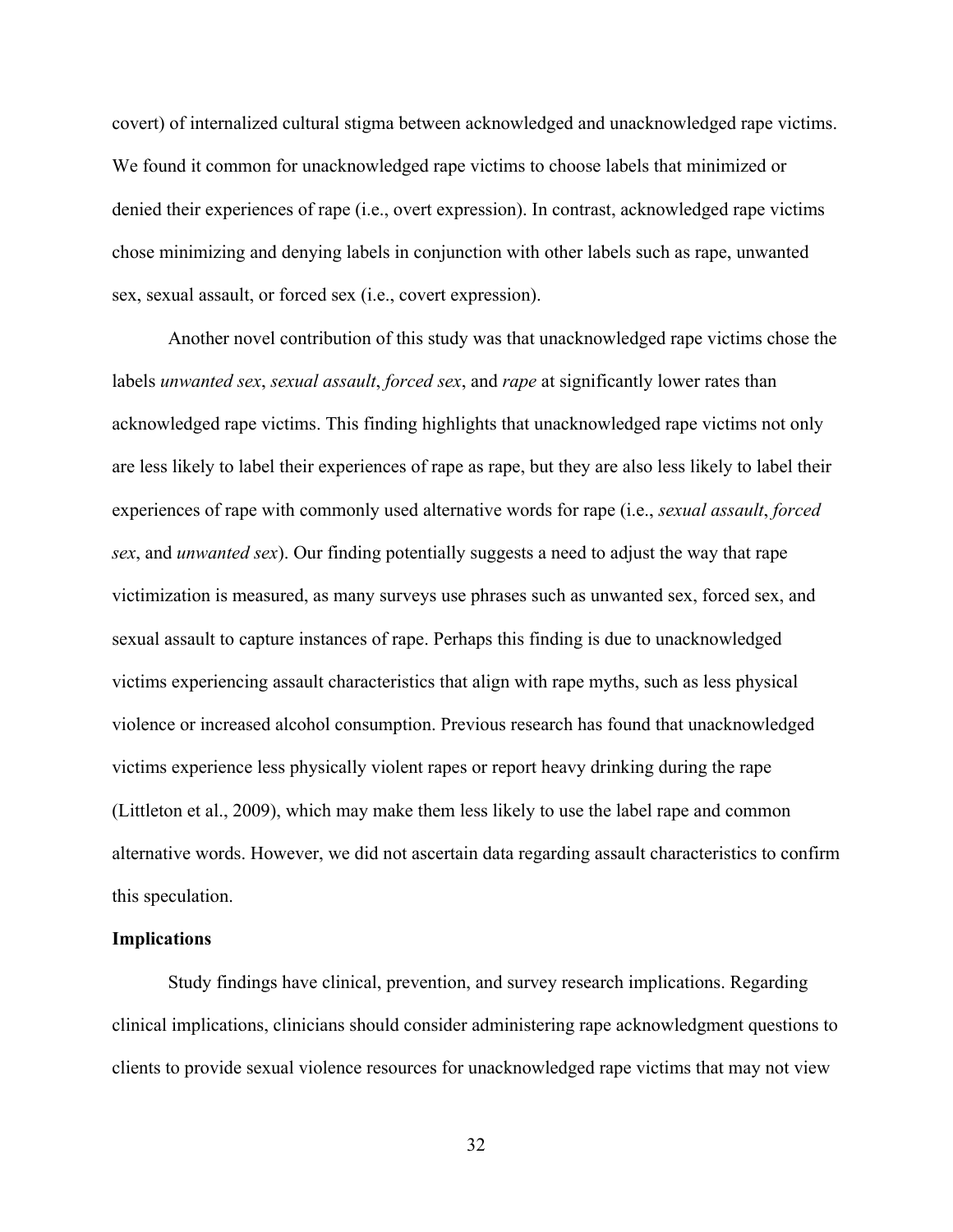their experience as rape, unwanted sex, forced sex, or sexual assault. Further, young women who are acknowledged may still need a clinician's help to work through their minimizing feelings associated with their experience of rape in the recovery process (Conoscenti & McNally, 2006; Littleton & Henderson, 2009). Lastly, college women with experiences of rape may have more than one label to describe their experience of rape.

These findings indicate that the cultural stigma surrounding interpersonal violence, specifically rape culture, can influence young women as they perceive and label their experiences of rape. Rape culture not only affects unacknowledged victims but acknowledged victims as well. Thus, college campuses should continue to implement sexual violence prevention programs that focus on attitude changes (i.e., endorsement of rape culture; Cares et al., 2014), while resources for college students should highlight how cultural stigma can influence the way they label and understand their experience of rape. In addition, resources for survivors should highlight the ways that rape culture can be internalized (i.e., minimizing or denying one's experience) in an effort to give survivors the ability to identify when rape culture is skewing their perception of their rape.

Research implications of this study are related to the measurement of rape victimization, specifically rape acknowledgment status. Moving forward, researchers should consider using a continuous Likert scale when measuring rape acknowledgment status. Further, when measuring instances of victimization or working with unacknowledged rape victims, researchers should be aware that the use of the words rape, sexual assault, unwanted sex, and forced sex may result in unacknowledged rape victims being unable to identify with a question or statement. Instead, questions that tap into behaviorally specific events that correspond with sexual assault will provide a more accurate estimate of rape victimization in a sample. Lastly, we found an instance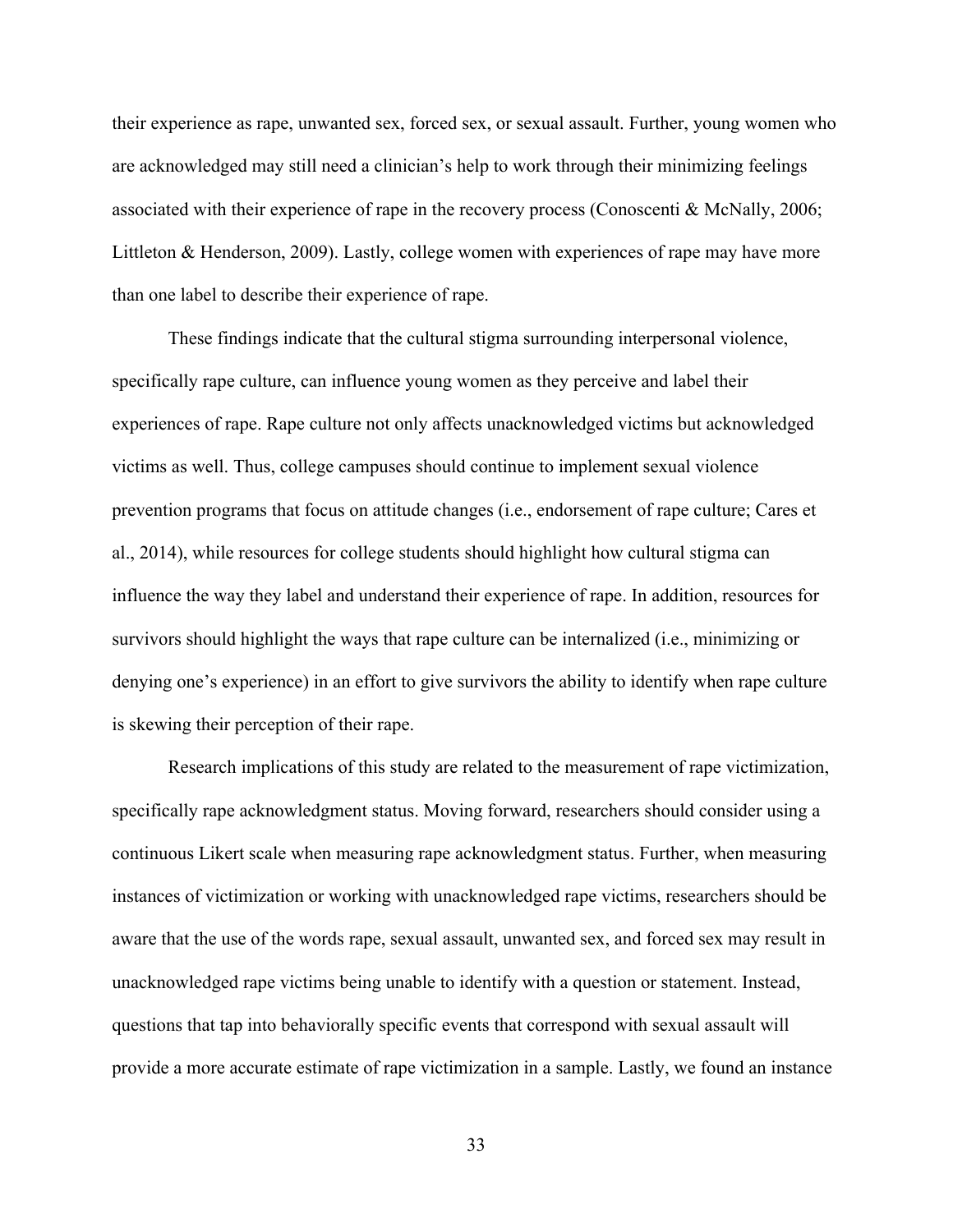in which rape acknowledgment status does not influence other measures (i.e., perceptions of others' rapes).

#### **Limitations and Future Directions**

Limitations of this study should be considered, such as the convenience sample, which was all-female psychology students who were predominately White, which impacts the generalizability of our results. For instance, Ahren et al. (2020) found a sample of Latina/x participants to adhere closely to traditional gender norms, leading us to infer that that sample may be less likely to label an act of rape as rape. Additionally, the university this data was collected is known for having a particularly left-leaning political orientation, which could have affected the way participants viewed the vignette, as liberal (vs. conservative) individuals tend to hold more positive attitudes towards victims (Naseralla et al., 2021).

Lastly, the vignette depicted a heteronormative rape which may have been easier for participants to identify as rape. Heteronormative roles are often defaulted to when talking about sexual acts. Therefore, it would be easier to identify an assault as rape when the perpetrator is male, and the victim is female (Javaid, 2018). Also, experiences of heteronormative rapes are more often shared than less prototypical experiences (i.e., female to female rape; Mortimer et al., 2019), and stereotypical rape scripts are often heteronormative (Littleton & Axsom, 2003). A replication and expansion of this study could address the limitation of the current study and measure perceptions of less heteronormative experiences of rape by varying components of the vignette (i.e., perpetrator and victim gender or sexual orientation).

Future studies should continue to investigate and improve the measurement of rape acknowledgment status. Specifically, future research should focus on ways to pose rape acknowledgment questions that will capture the experiences of unacknowledged rape victims or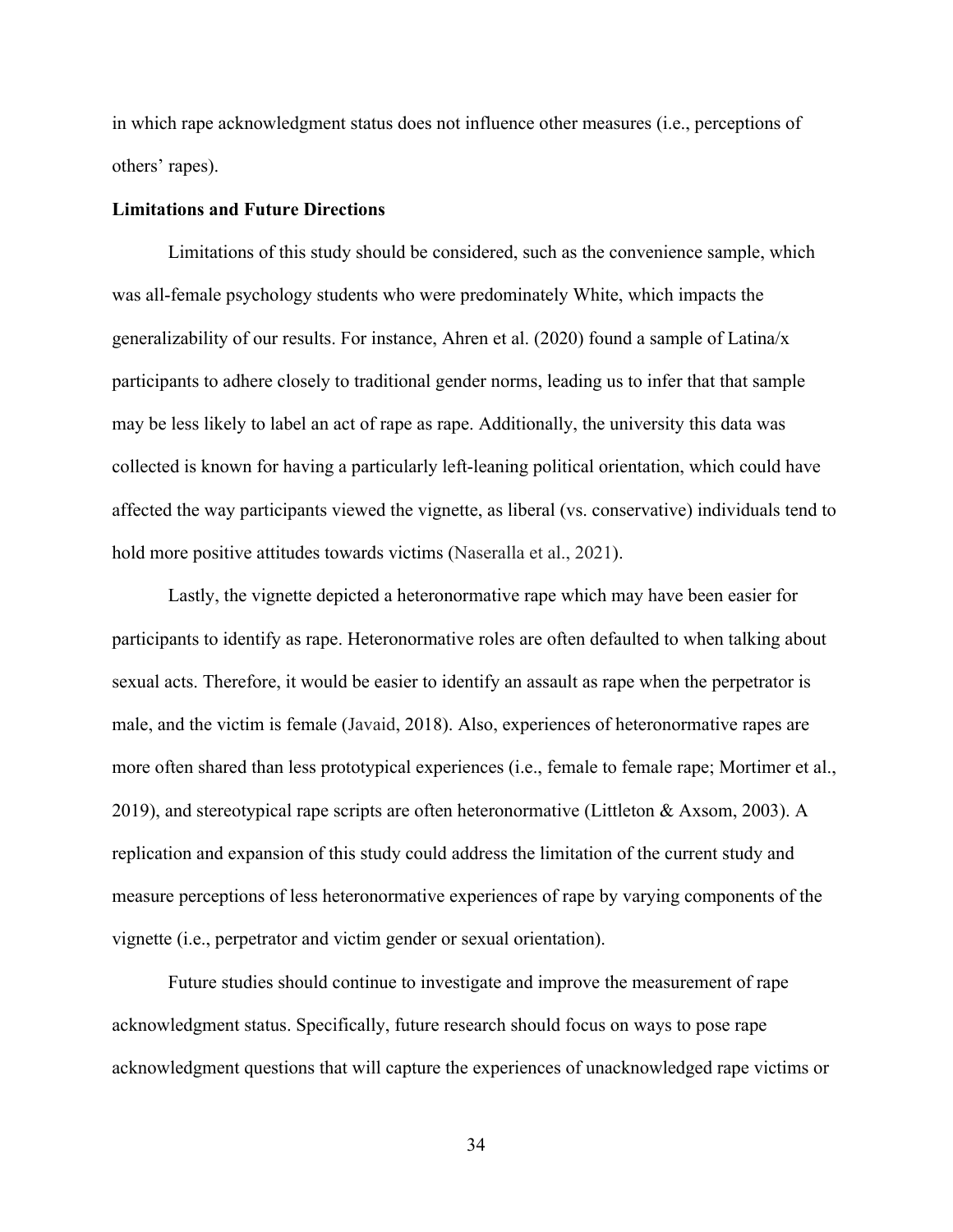develop a universal standard for measuring rape acknowledgment. Additionally, more research is needed to understand the extent of fluidity associated with rape acknowledgment status and if it changes over time. Future researchers should consider collecting longitudinal data that could capture predictive factors or the point in recovery that rape acknowledgment status changes, if at all. Further, longitudinal data could be used to identify if labels used to describe experiences of rape change while giving insight into survivors' utilization of minimizing labels over time.

Further, this study could be expanded by recruiting a more diverse sample (i.e., minority or male survivors). Replicating this study with male survivors would present a rich addition to the literature as there is limited research examining rape acknowledgment status in men. Due to gendered social norms around men's agency and invulnerability, we would expect additional layers of difficulty for male survivors to fully acknowledge experiences of sexual violence victimization (Turchik et al., 2016). Additionally, more research should be done to see if our results regarding the labels chosen by acknowledged and unacknowledged victims can be replicated and why individuals choose these specific labels.

In sum, this study contributes to the growing literature about rape acknowledgment status while beginning to tease apart the implications that internalizing cultural stigma can have on college women with experiences of rape. We hope this study inspires more work that continues to parse out the relationship between sexual violence and cultural stigma.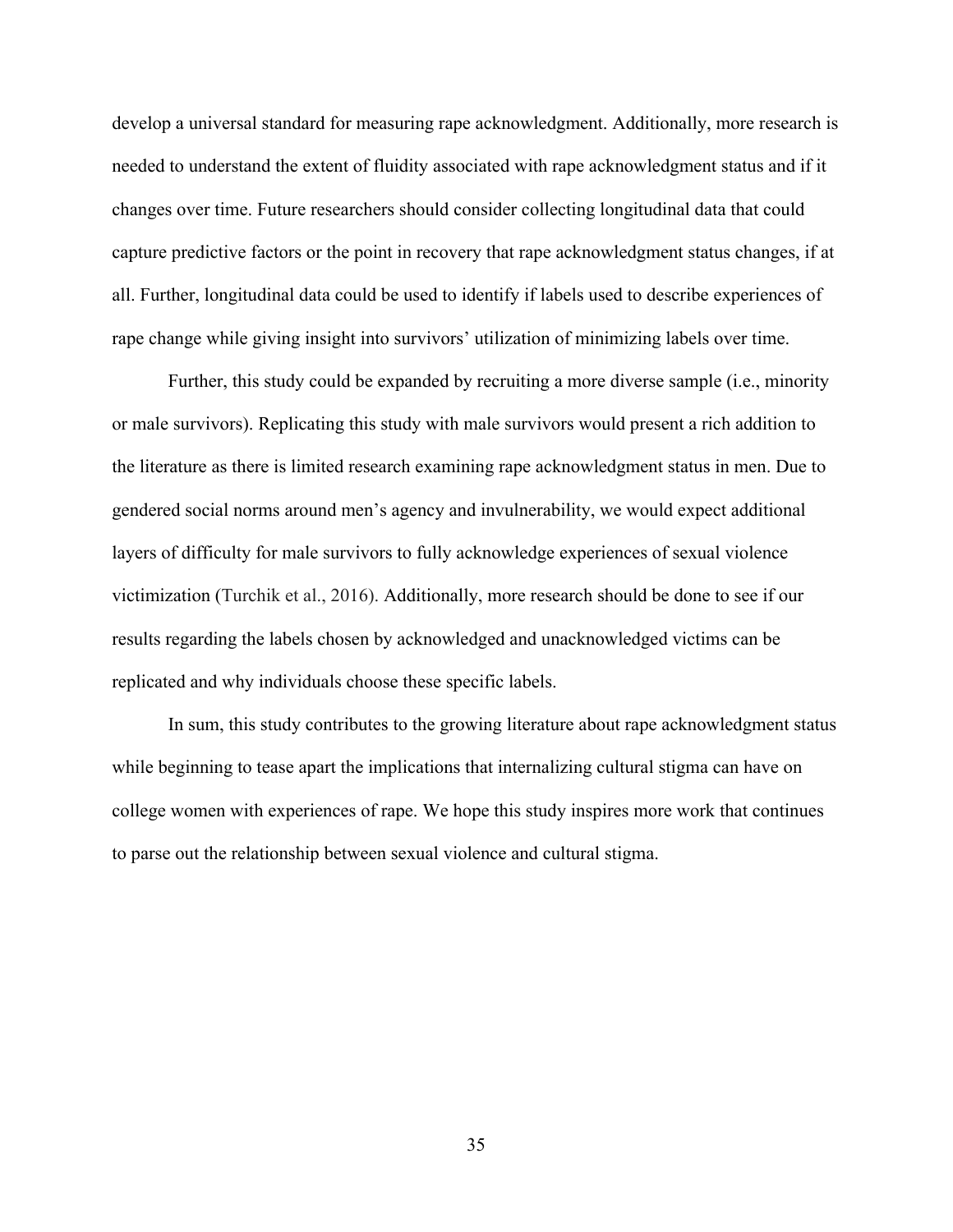#### R**eferences**

- Abbey, A. (2002). Alcohol-related sexual assault: A common problem among college students. *Journal of Studies on Alcohol Supplement*, (14), 118-128.
- Ahrens, C. E., Rios-Mandel, L. C., Isas, L., & del Carmen Lopez, M. (2010). Talking about interpersonal violence: Cultural influences on Latinas' identification and disclosure of sexual assault and intimate partner violence. *Psychological Trauma: Theory, Research, Practice, and Policy*, *2*(4), 284.
- Anderson, R. E., Carstens Namie, E. M., & Goodman, E. L. (2021). Valid for who? A preliminary investigation of the validity of two sexual victimization questionnaires in men and sexual minorities. *American journal of criminal justice*, *46*(1), 168-185
- Anderson, R. E., Doctor, H., & Piggott, D. M. (2022, April 4). Probably sexual assault: Exploring the impact of response format and wording choice on rape acknowledgment. Retrieved from osf.io/gtwq7
- Anderson, R. E., Holmes, S. C., Johnson, N. L., & Johnson, D. M. (2020). Analysis of a modification to the sexual experiences survey to assess intimate partner sexual violence. *The Journal of Sex Research*, 1-11.
- Anderson, R. E., Wandrey, R. L., Klossner, S. C., Cahill, S. P., & Delahanty, D. L. (2017). Sexual minority status and interpersonal victimization in college men. *Psychology of Sexual Orientation and Gender Diversity*, *4*(1), 130.

Basile, K. C., Smith, S. G., Breiding, M., Black, M. C., & Mahendra, R. R. (2014). Sexual violence surveillance: uniform definitions and recommended data elements. Version 2.0. Billings, M. S., & Terkla, D. G. (2014). The impact of the campus culture on students' civic

activities, values, and beliefs. *New Directions for Institutional Research*, *2014*(162), 43-53.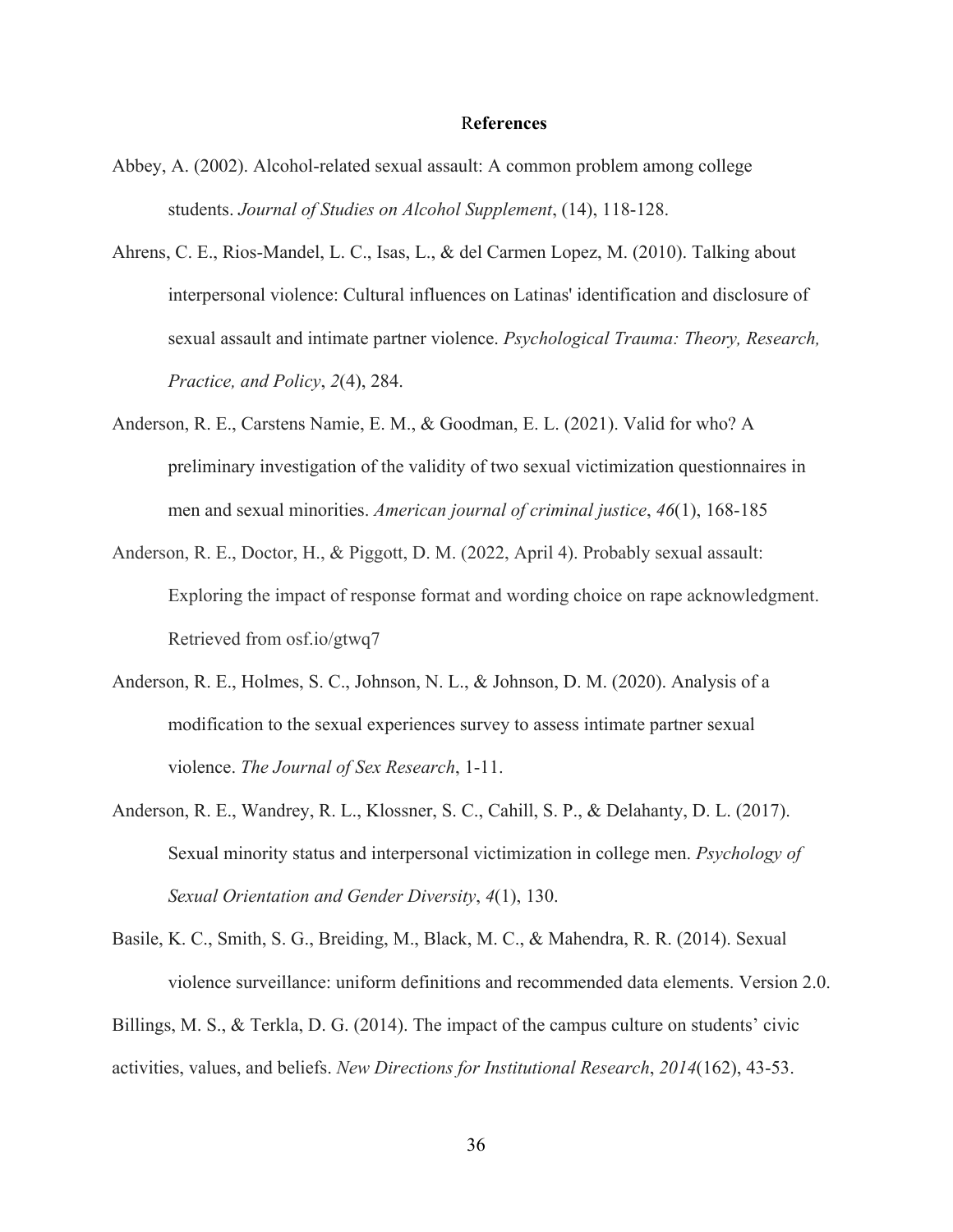- Botta, R. A., & Pingree, S. (1997). Interpersonal communication and rape: Women acknowledge their assaults. *Journal of Health Communication*, *2*(3), 197–214.
- Boustani, S. (2020, September 28). Holm-Bonferroni Correction in Excel. Retrieved from osf.io/yv5zr
- Brake, D. L. (2017). Fighting the rape culture wars through the preponderance of the evidence standard. *Mont. L. Rev*, *78*, 109.
- Burchill, C. (2022, February 9). *UConn students rally behind classmate after handling of sexual assault case*. NBC Connecticut. Retrieved April 18, 2022, from https://www.nbcconnecticut.com/news/local/uconn-students-rally-behind-classmate-afterhandling-of-sexual-assault-case/2714568/
- Canan, S. N., Jozkowski, K. N., Wiersma-Mosley, J., Blunt-Vinti, H., & Bradley, M. (2020). Validation of the sexual experience survey-short form revised using lesbian, bisexual, and heterosexual women's narratives of sexual violence. *Archives of sexual behavior*, *49*(3), 1067-1083.
- Cannon, C., Lauve-Moon, K., & Buttell, F. (2015). Re-theorizing intimate partner violence through post-structural feminism, queer theory, and the sociology of gender. *Social Sciences*, *4*(3), 668-687.
- Cantor, D., Fisher, B., Chibnall, S. H., Townsend, R., Lee, H., Thomas, G., ... & Westat, Inc. (2015). Report on the AAU campus climate survey on sexual assault and sexual misconduct.
- Cares, A. C., Banyard, V. L., Moynihan, M. M., Williams, L. M., Potter, S. J., & Stapleton, J. G. (2015). Changing attitudes about being a bystander to violence: Translating an in-person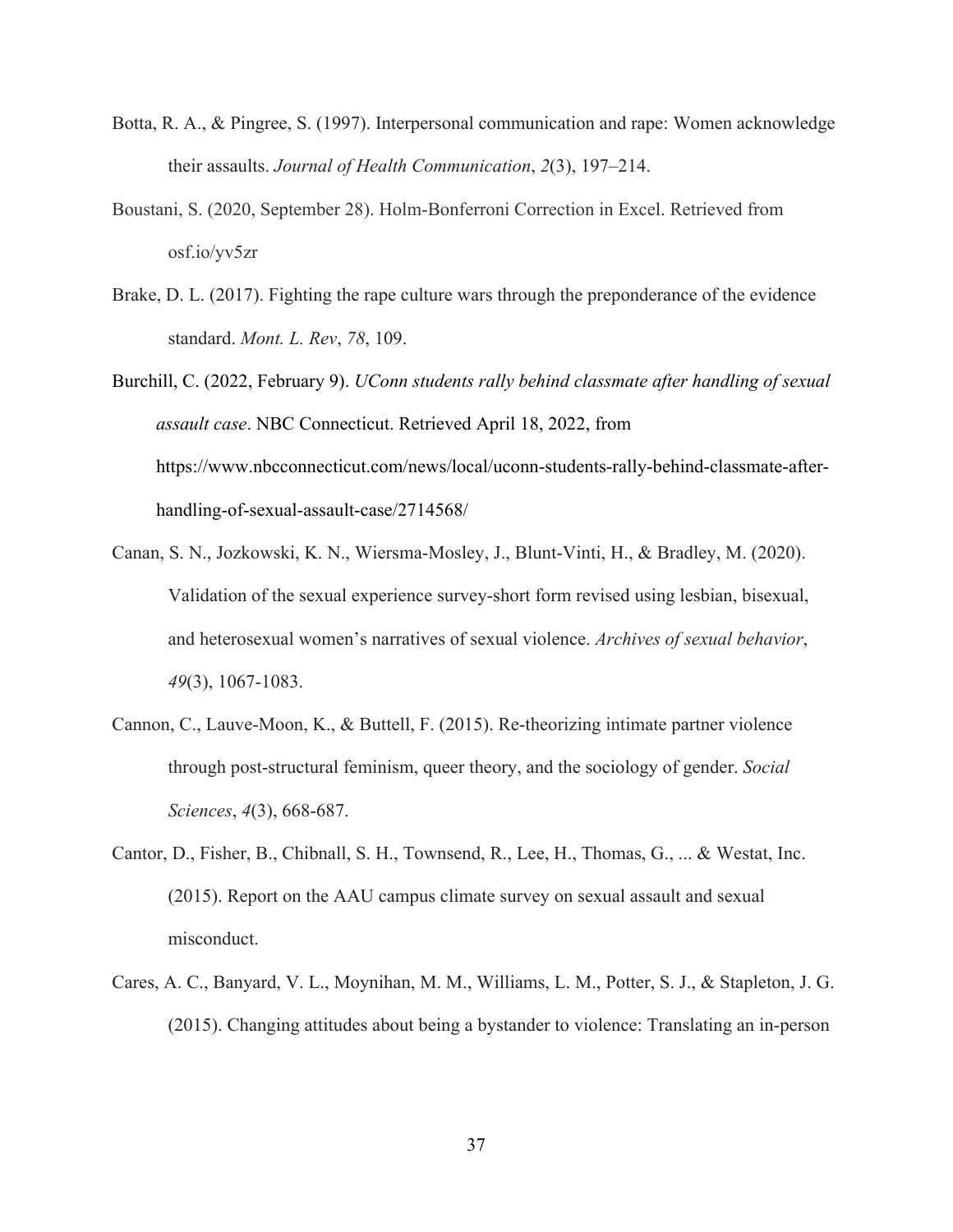sexual violence prevention program to a new campus. *Violence against women*, *21*(2), 165-187.

- Clements, C. M., & Ogle, R. L. (2009). Does acknowledgment as an assault victim impact postassault psychological symptoms and coping?. *Journal of Interpersonal Violence*, *24*(10), 1595-1614.
- Conoscenti, L. M., & McNally, R. J. (2006). Health complaints in acknowledged and unacknowledged rape victims. *Journal of Anxiety Disorders*, *20*(3), 372-379.
- Coulter, R. W., Mair, C., Miller, E., Blosnich, J. R., Matthews, D. D., & McCauley, H. L. (2017). Prevalence of past-year sexual assault victimization among undergraduate students: Exploring differences by and intersections of gender identity, sexual identity, and race/ethnicity. *Prevention Science*, *18*(6), 726-736.
- Crome, S. A., & McCabe, M. P. (2001). Adult rape scripting within a victimological perspective. *Aggression and Violent Behavior*, *6*(4), 395-413.
- Delker, B. C. (2022). Interpersonal violence in context: A call to consider cultural stigma in theory and research on the psychology of trauma. *Cultural Methodologies in Psychology. New York, NY: Oxford University Press. Forthcoming*.
- Donde, S. D., Ragsdale, S. K., Koss, M. P., & Zucker, A. N. (2018). If it wasn't rape, was it sexual assault? Comparing rape and sexual assault acknowledgment in college women who have experienced rape. *Violence against women*, *24*(14), 1718-1738.
- Edwards, K. M., Turchik, J. A., Dardis, C. M., Reynolds, N., & Gidycz, C. A. (2011). Rape myths: History, individual and institutional-level presence, and implications for change. *Sex roles*, *65*(11-12), 761-773.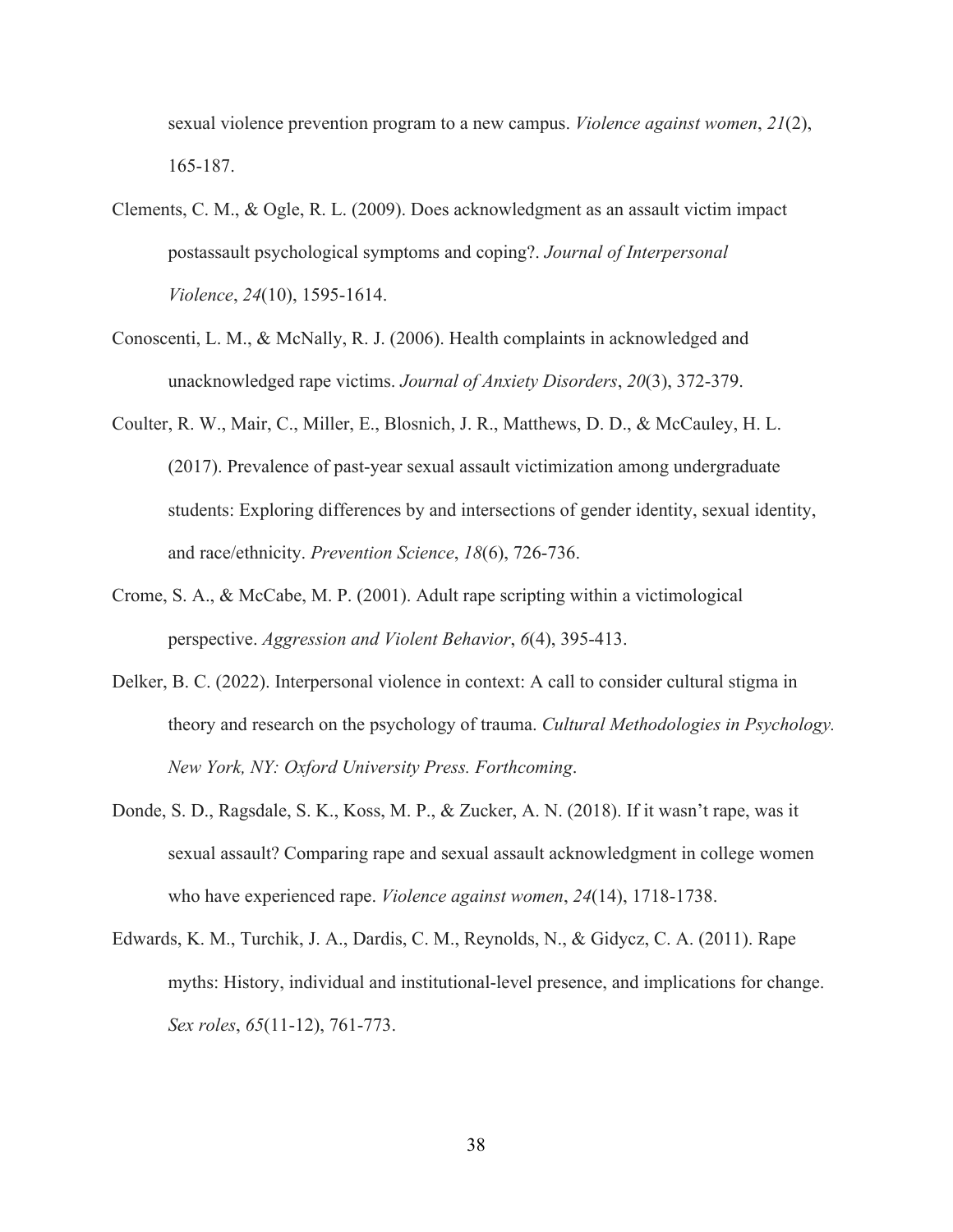- Faul, F., Erdfelder, E., Lang, A.-G., & Buchner, A. (2007). G\*Power 3: A flexible statistical power analysis program for the social, behavioral, and biomedical sciences. *Behavior Research Methods*, *39*, 175-191.
- Fisher, B. S., Daigle, L. E., Cullen, F. T., & Turner, M. G. (2003). Acknowledging sexual victimization as rape: Results from a national-level study. *Justice Quarterly*, *20*(3), 535- 574.
- Grubb, A. R., & Harrower, J. (2009). Understanding attribution of blame in cases of rape: An analysis of participant gender, type of rape and perceived similarity to the victim. *Journal of Sexual Aggression*, *15*(1), 63-81.
- Hamby, S. (2017). On defining violence, and why it matters. *Psychology of Violence, 7*(2), 167- 180. Clements, C. M., & Ogle, R. L. (2009). Does acknowledgment as an assault victim impact postassault psychological symptoms and coping?. *Journal of Interpersonal Violence*, *24*(10), 1595-1614.
- Harned, M. S. (2005). Understanding women's labeling of unwanted sexual experiences with dating partners: A qualitative analysis. *Violence Against Women*, *11*(3), 374-413.
- Herbenick, D., Fu, T. C., Dodge, B., & Fortenberry, J. D. (2019). The alcohol contexts of consent, wanted sex, sexual pleasure, and sexual assault: Results from a probability survey of undergraduate students. *Journal of American college health*, *67*(2), 144-152.
- Hills, P. J., Pleva, M., Seib, E., & Cole, T. (2021). Understanding how university students use perceptions of consent, wantedness, and pleasure in labeling rape. *Archives of sexual behavior*, *50*(1), 247-262.
- Hindmarch, I., Kerr, J. S., & Sherwood, N. (1991). The effects of alcohol and other drugs on psychomotor performance and cognitive function. *Alcohol and alcoholism*, *26*(1), 71-79.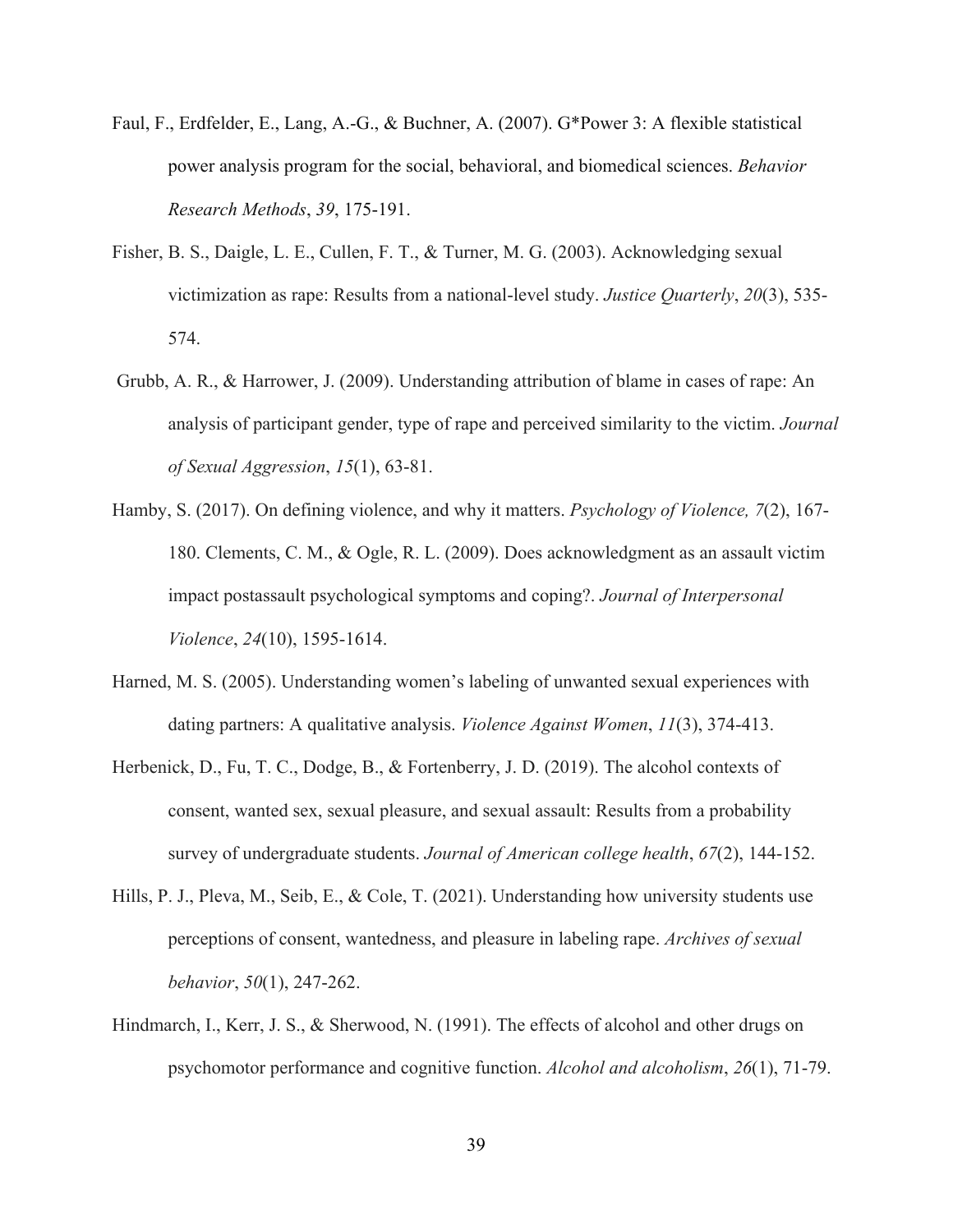- Holm, S. (1979). A simple sequentially rejective multiple test procedure. *Scandinavian journal of statistics*, 65-70.
- Howard, D. E., Griffin, M. A., & Boekeloo, B. O. (2008). Prevalence and psychosocial correlates of alcohol-related sexual assault among university students. *Adolescence*, *43*(172), 733.
- Jaffe, A. E., Cero, I., & DiLillo, D. (2021). The #metoo movement and perceptions of sexual assault: College students' recognition of sexual assault experiences over time. Psychology of Violence, *11*(2), 209–218.
- Javaid, A. (2018). Out of place: Sexualities, sexual violence, and heteronormativity. *Aggression and Violent Behavior*, *39*, 83-89.
- Johnson, S. M., Murphy, M. J., & Gidycz, C. A. (2017). Reliability and validity of the sexual experiences survey–short forms victimization and perpetration. *Violence and Victims*, *32*(1), 78-92.
- Jozkowski, K. N., & Peterson, Z. D. (2013). College students and sexual consent: Unique insights. *Journal of sex research*, *50*(6), 517-523.
- Jozkowski, K. N., & Wiersma, J. D. (2015). Does drinking alcohol prior to sexual activity influence college students' consent?. *International Journal of Sexual Health*, *27*(2), 156- 174.
- Jozkowski, K. N., & Wiersma‐Mosley, J. D. (2017). The greek system: How gender inequality and class privilege perpetuate rape culture. *Family Relations*, *66*(1), 89-103.
- Kahn, A. S., Jackson, J., Kully, C., Badger, K., & Halvorsen, J. (2003). Calling it rape: Differences in experiences of women who do or do not label their sexual assault as rape. *Psychology of Women Quarterly*, *27*(3), 233-242.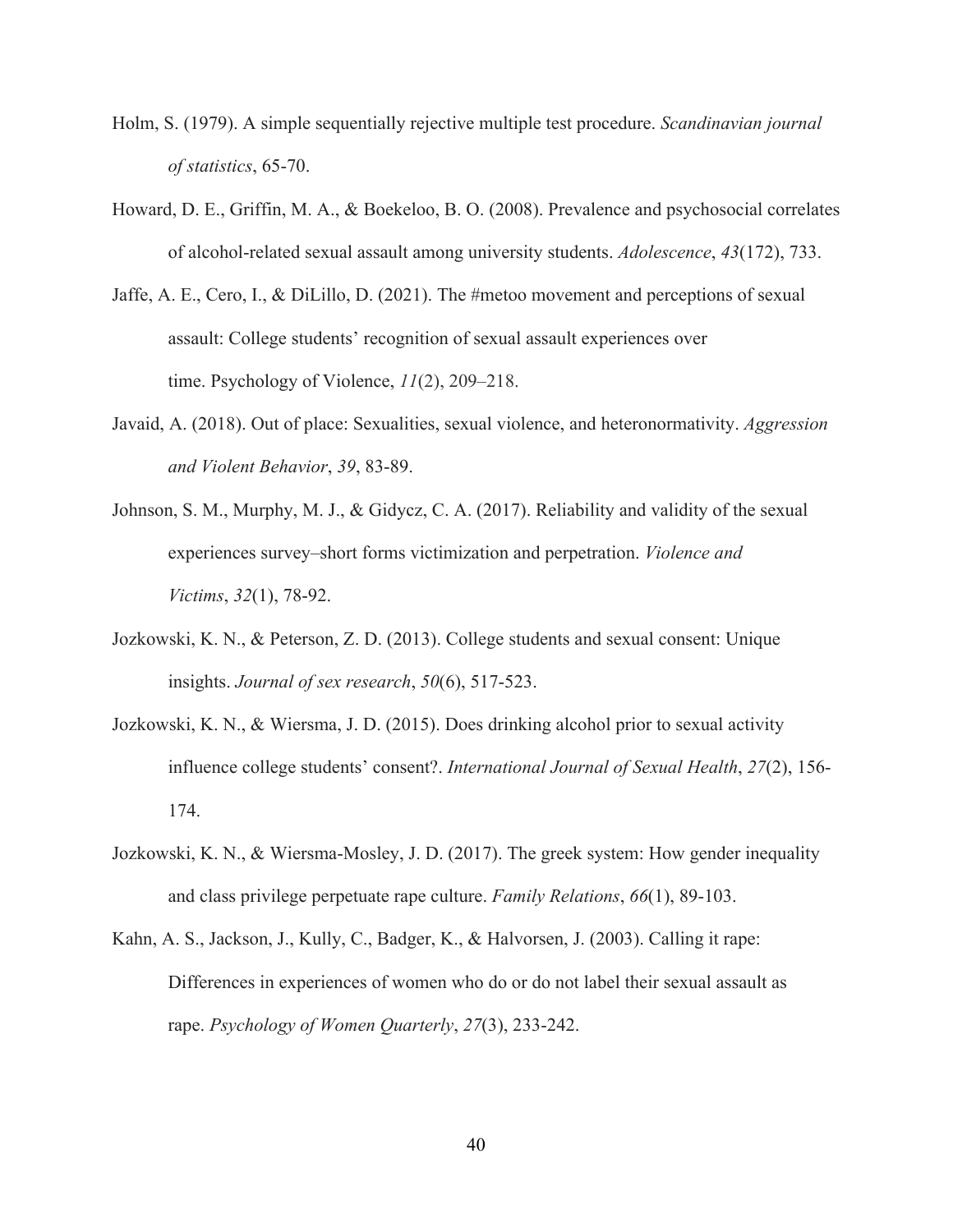- Khan, S. R., Hirsch, J. S., Wambold, A., & Mellins, C. A. (2018). I didn't want to be that girl: the social risks of labeling, telling, and reporting Sexual Assault. *Sociological Science*, *5*, 432-460.
- Koss, M. P. (1985). The hidden rape victim: Personality, attitudinal, and situational characteristics. *Psychology of Women Quarterly*, *9*(2), 193-212.
- Koss, M. P., Abbey, A., Campbell, R., Cook, S., Norris, J., Testa, M., Ullman, S., West, C., & White, J. (2007). Revising the SES: A collaborative process to improve assessment of sexual aggression and victimization. *Psychology of Women Quarterly*, *31*(4), 357-370.
- LeMaire, K. L., Oswald, D. L., & Russell, B. L. (2016). Labeling sexual victimization experiences: The role of sexism, rape myth acceptance, and tolerance for sexual harassment. *Violence and Victims*, *31*(2), 332-346.
- Littleton, H. L., & Axsom, D. (2003). Rape and seduction scripts of university students: Implications for rape attributions and unacknowledged rape. *Sex Roles*, *49*(9), 465-475.
- Littleton, H., & Henderson, C. E. (2009). If she is not a victim, does that mean she was not traumatized? Evaluation of predictors of PTSD symptomatology among college rape victims. *Violence against women*, *15*(2), 148–167.
- Littleton, H., Radecki Breitkopf, C., & Berenson, A. (2008). Beyond the campus: Unacknowledged rape among low-income women. *Violence Against Women*, *14*(3), 269– 286.
- Littleton, H., Axsom, D., & Grills-Taquechel, A. (2009). Sexual assault victims' acknowledgment status and revictimization risk. *Psychology of Women Quarterly*, *33*(1), 34-42.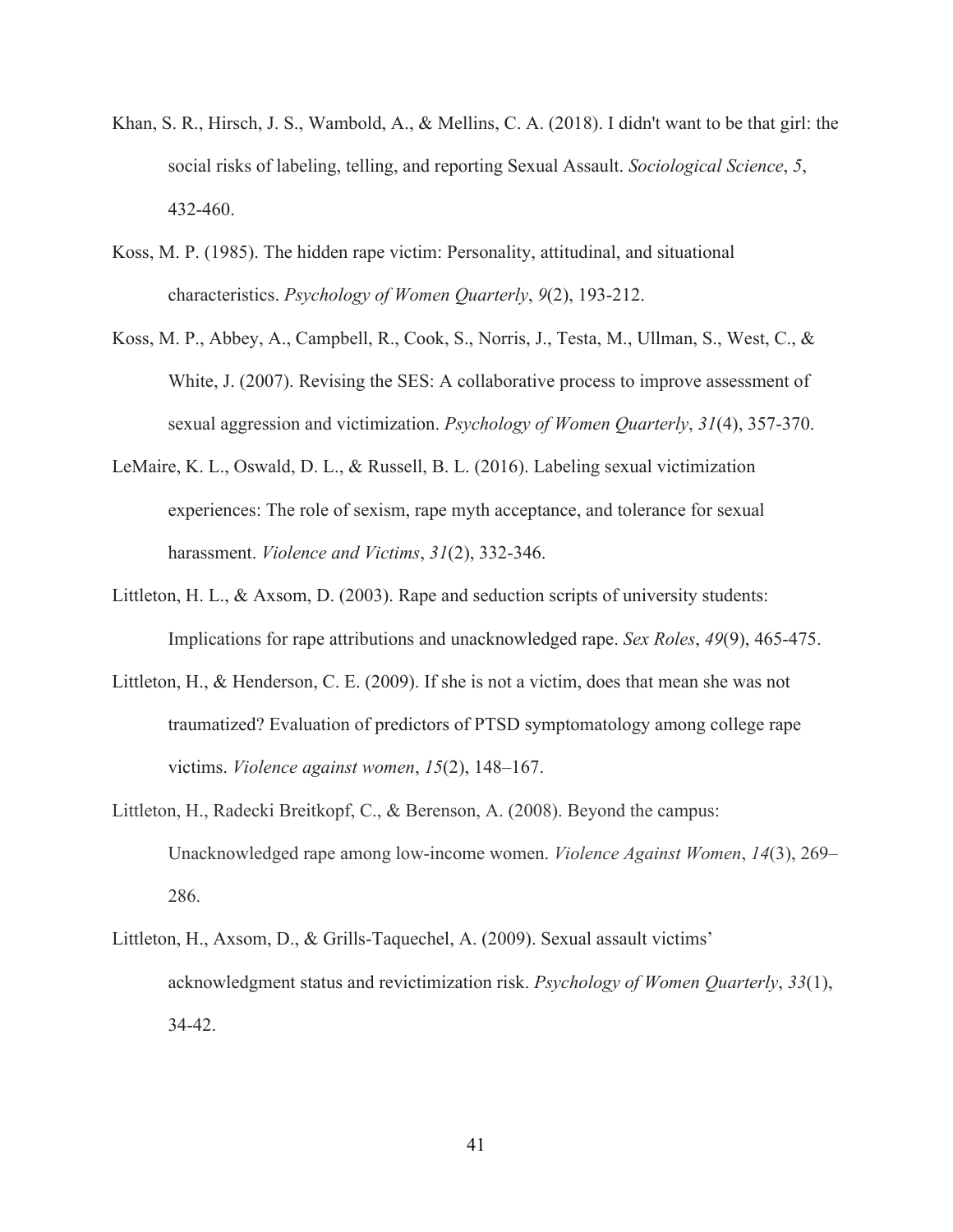- Littleton, H. L., Axsom, D., Breitkopf, C. R., & Berenson, A. (2006). Rape acknowledgment and postassault experiences: How acknowledgment status relates to disclosure, coping, worldview, and reactions received from others. *Violence and Victims*, *21*(6), 761-778.
- Leiting, K. A., & Yeater, E. A. (2017). A qualitative analysis of the effects of victimization history and sexual attitudes on women's hypothetical sexual assault scripts. *Violence Against Women*, *23*(1), 46-66.
- *Me too. movement*. me too. Movement. (2022, April 15). Retrieved April 18, 2022, from https://metoomvmt.org/
- Mortimer, S., Powell, A., & Sandy, L. (2019). 'Typical scripts' and their silences: Exploring myths about sexual violence and LGBTQ people from the perspectives of support workers. *Current Issues in Criminal Justice*, *31*(3), 333-348.
- Muehlenhard, C. L., Peterson, Z. D., Humphreys, T. P., & Jozkowski, K. N. (2017). Evaluating the one-in-five statistic: Women's risk of sexual assault while in college. *The Journal of Sex Research*, *54*(4-5), 549-576.
- Naseralla, E. J., Baker, S. G., & Warner, R. H. (2021). The influence of political partisanship on perceptions of sexual assault. *Analyses of Social Issues and Public Policy*, *21*(1), 210-236.
- Neville, H. A., & Heppner, M. J. (1999). Contextualizing rape: Reviewing sequelae and proposing a culturally inclusive ecological model of sexual assault recovery. *Applied and Preventive Psychology*, *8*(1), 41-62.
- Orchowski, L. M., Untied, A. S., & Gidycz, C. A. (2013). Factors associated with college women's labeling of sexual victimization. *Violence and Victims*, *28*(6), 940-958.
- Osman, S. L. (2011). Predicting rape empathy based on victim, perpetrator, and participant gender, and history of sexual aggression. *Sex Roles*, *64*(7), 506-515.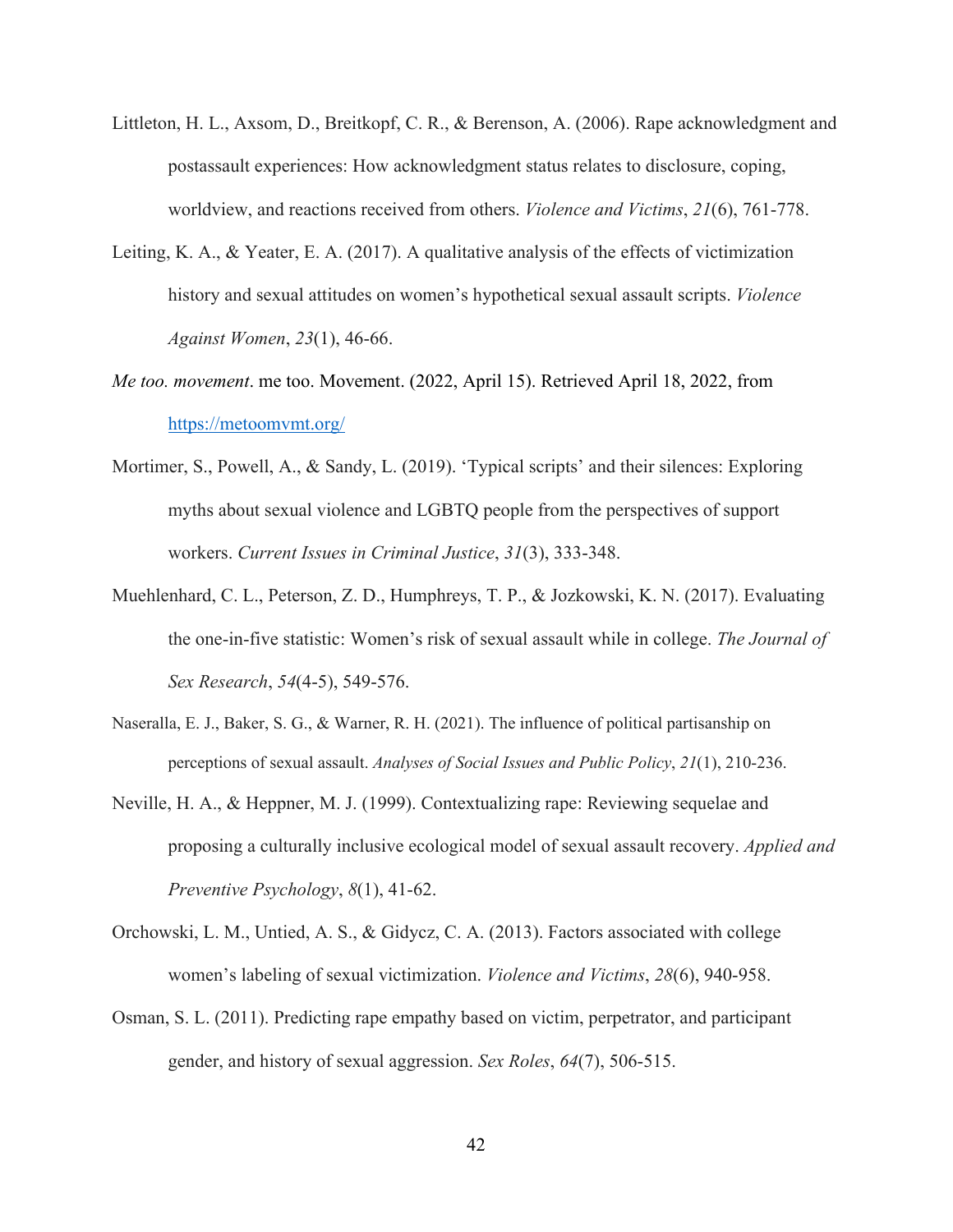- Payne, D. L., Lonsway, K. A., & Fitzgerald, L. F. (1999). Rape myth acceptance: Exploration of its structure and its measurement using the Illinois rape myth acceptance scale. *Journal of Research in Personality*, *33*(1), 27-68.
- Peterson, Z. D., & Muehlenhard, C. L. (2004). Was it rape? The function of women's rape myth acceptance and definitions of sex in labeling their own experiences. *Sex Roles*, *51*(3), 129-144.
- Peterson, Z. D., & Muehlenhard, C. L. (2011). A match-and-motivation model of how women label their nonconsensual sexual experiences. *Psychology of Women Quarterly*, *35*(4), 558- 570.
- Reling, T. T., Barton, M. S., Becker, S., & Valasik, M. A. (2018). Rape myths and hookup culture: An exploratory study of U.S. college students' perceptions. *Sex Roles*, *78*(7), 501- 514.
- Rousseau, C., Bergeron, M., & Ricci, S. (2020). A metasynthesis of qualitative studies on girls' and women's labeling of sexual violence. *Aggression and Violent Behavior*, *52*, 101395.
- Ryan, K. M. (2011). The relationship between rape myths and sexual scripts: The social construction of rape. *Sex Roles*, *65*(11-12), 774-782.
- Sampson, R. (2003). Acquaintance rape of college students. *Public Health Resources*, 92.
- Sasson, S., & Paul, L. A. (2014). Labeling acts of sexual violence: What roles do assault characteristics, attitudes, and life experiences play?. *Behavior and Social Issues*, *23*(1), 35-49.
- Sigurvinsdottir, R., & Ullman, S. E. (2015). Social reactions, self-blame, and problem drinking in adult sexual assault survivors. *Psychology of Violence*, *5*(2), 192.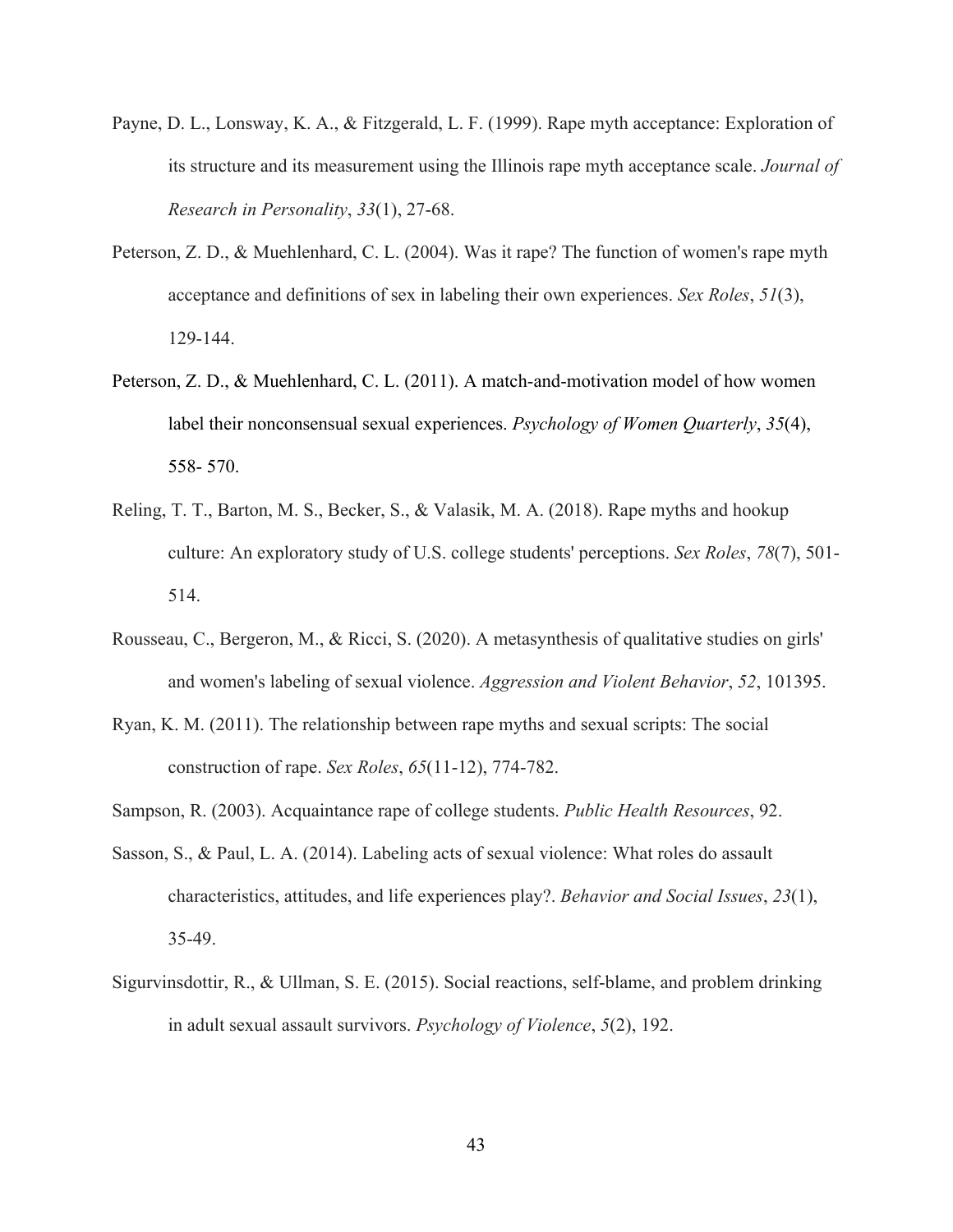- Sinko, L., Munro-Kramer, M., Conley, T., & Saint Arnault, D. (2021). Internalized messages: The role of sexual violence normalization on meaning-making after campus sexual violence. *Journal of Aggression, Maltreatment & Trauma*, *30*(5), 565-585.
- Smircich, L. (1985). Is the concept of culture a paradigm for understanding organizations and ourselves? In P. J. Frost, L. F. Moore, M. R. Louis, C. C. Lundberg, & J. Martin (Eds.), *Organizational Culture* (pp. 55–72). Beverly Hills, CA: Sage.
- Struckman-Johnson, C., Anderson, P. B., Struckman‐Johnson, D., & Smeaton, G. (2019). The post-refusal sexual persistence scale. *Handbook of sexuality-related measures*, 76-86.
- Sweeney, B. N. (2011). The allure of the freshman girl: Peers, partying, and the sexual assault of first-year college women. *Journal of College and Character*, *12*(4).
- Turchik, J. A., Hebenstreit, C. L., & Judson, S. S. (2016). An examination of the gender inclusiveness of current theories of sexual violence in adulthood: Recognizing male victims, female perpetrators, and same-sex violence. *Trauma, Violence, & Abuse*, *17*(2), 133-148.
- Untied, A. S., Orchowski, L. M., Mastroleo, N., & Gidycz, C. A. (2012). College students' social reactions to the victim in a hypothetical sexual assault scenario: The role of victim and perpetrator alcohol use. *Violence and Victims*, *27*(6), 957-972.
- Ullman, S. E. (2010). *The social context of talking about sexual assault.* In S. E. Ullman, *Psychology of women (APA Division 35). Talking about sexual assault: Society's response to survivors* (p. 13–27). American Psychological Association.
- Ullman, S. E., Relyea, M., Sigurvinsdottir, R., & Bennett, S. (2017). A short measure of social reactions to sexual assault: The social reactions Questionnaire-Shortened. *Violence and Victims*, *32*(6), 1096-1115.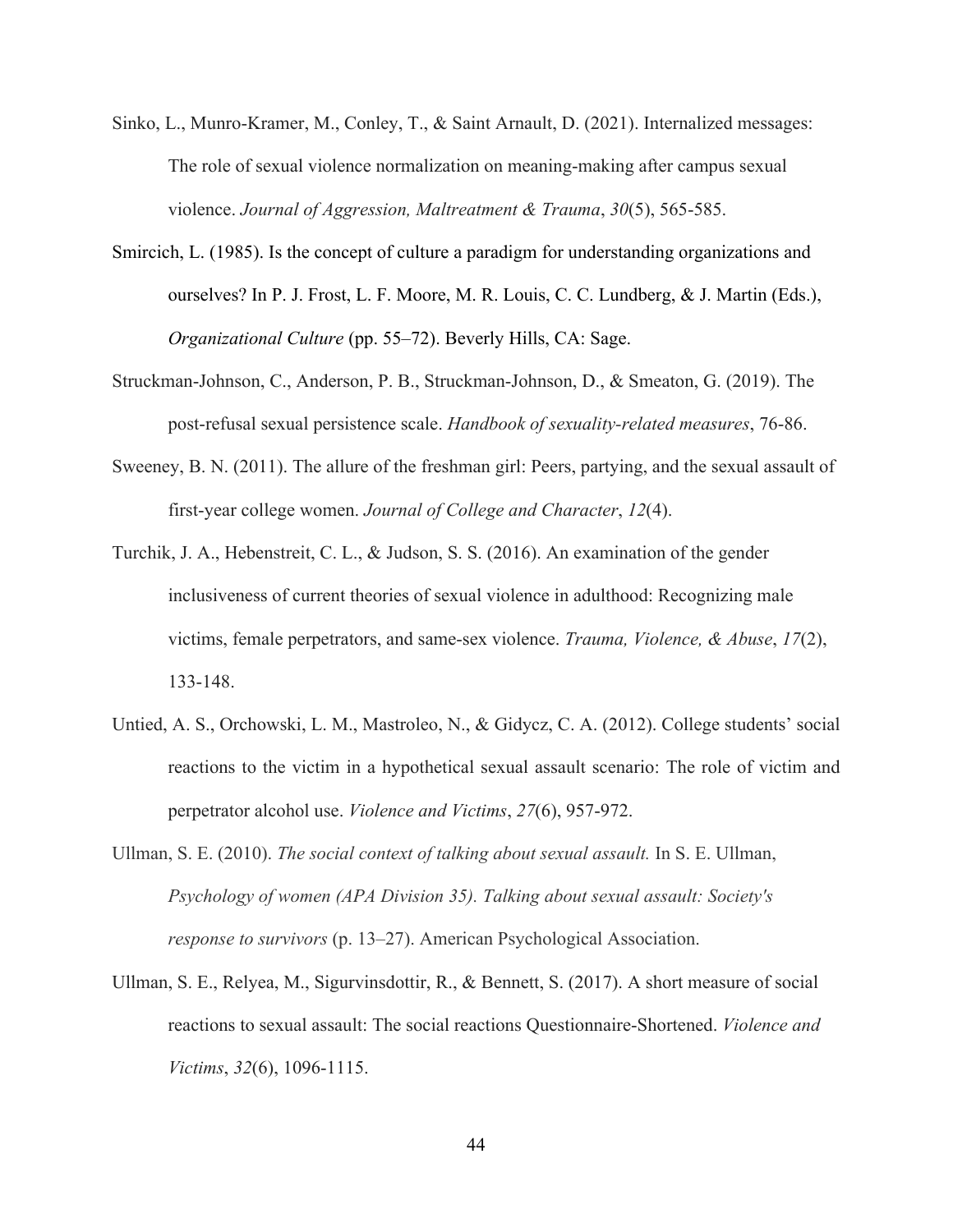- Wilson, L. C., & Miller, K. E. (2016). Meta-analysis of the prevalence of unacknowledged rape. *Trauma, Violence, & Abuse*, *17*(2), 149-159.
- Yndo, M. C., & Zawacki, T. (2020). Factors influencing labeling nonconsensual sex as sexual assault. *Journal of Interpersonal Violence*, *35*(7-8), 1803-1827.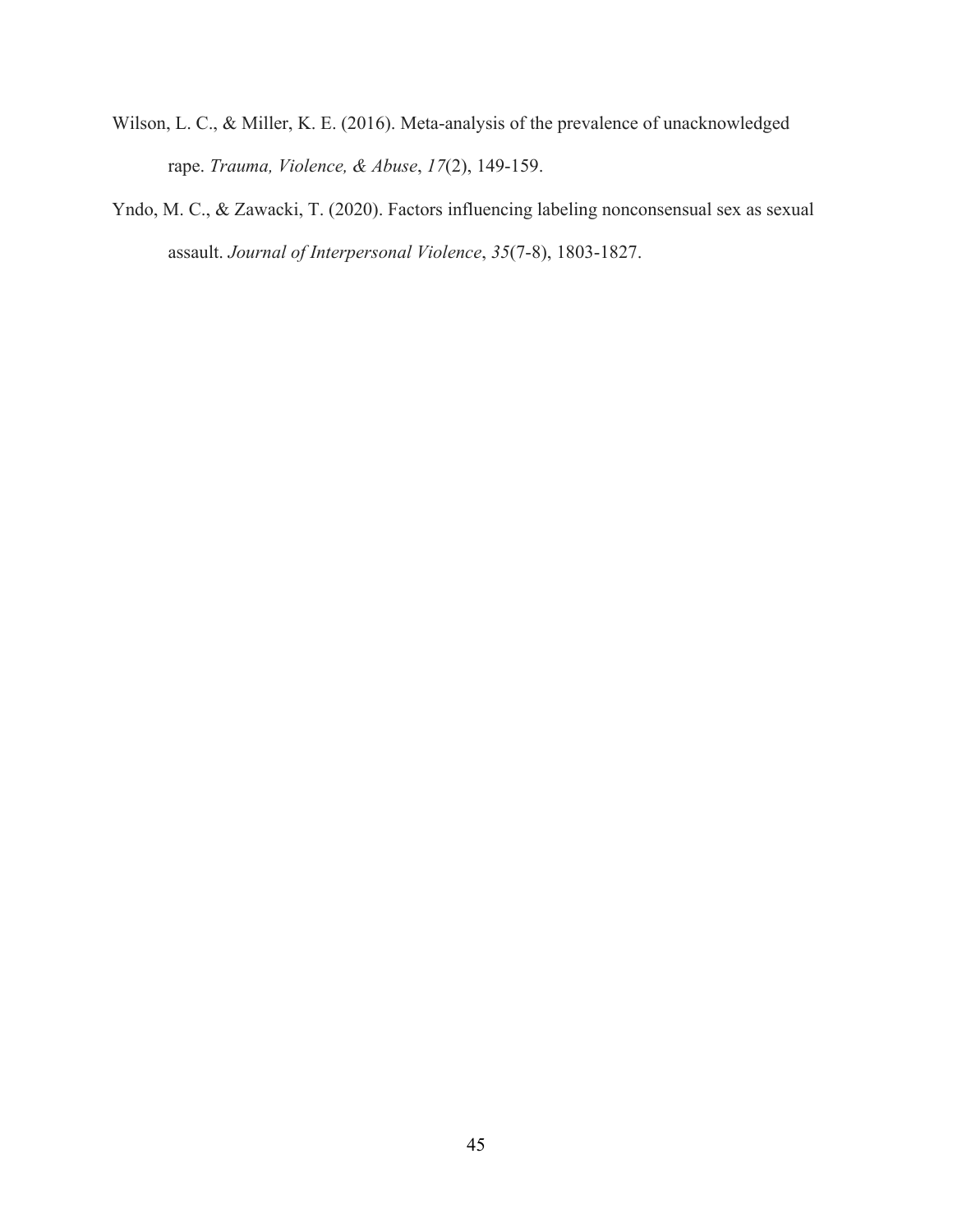#### **Appendix**

### **Modified Sexual Experiences Survey – Short Form Version**

The following questions concern sexual experiences that you may have had that were unwanted. We know that these are personal questions, so we do not ask your name or other identifying information. Your information is completely confidential. We hope that this helps you to feel comfortable answering each question honestly. You may skip any questions you are not comfortable answering by **clicking the arrow at the bottom of the page**, or to withdraw from the study, **click the withdraw button at the bottom of the page**. Please circle Yes or No in the box to indicate if you have had this experience has happened to you. If several experiences occurred on the same occasion--for example, if one night someone told you some lies and had sex with you when you were drunk, you would circle yes in both box A and C. The past 12 months refers to the past year going back from today. Since age 14 refers to your life starting on your 14th birthday and stopping one year ago from today.

|   |                | Sexual Experiences Survey                                                                                                                                                                                   | Has this<br>happened in<br>the past 12<br>months? | Has this<br><b>Happened</b><br>since the age<br>14? |
|---|----------------|-------------------------------------------------------------------------------------------------------------------------------------------------------------------------------------------------------------|---------------------------------------------------|-----------------------------------------------------|
| 1 |                | Someone had oral sex with me or made me have oral<br>sex with them <i>without</i> my consent by:                                                                                                            |                                                   |                                                     |
|   | a.             | Telling lies, threatening to end the relationship,<br>threatening to spread rumors about me, making<br>promises I knew were untrue, or continually<br>verbally pressuring me after I said I didn't want to. | Yes No                                            | Yes No                                              |
|   | $\mathbf{b}$ . | Showing displeasure, criticizing my sexuality or<br>attractiveness, getting angry but not using physical<br>force, after I said I didn't want to.                                                           | Yes No                                            | No.<br>Yes.                                         |
|   | c.             | Taking advantage of me when I was too drunk or<br>out of it to stop what was happening.                                                                                                                     | N <sub>o</sub><br>Yes.                            | Yes. No                                             |
|   | d.             | Threatening to physically harm me or someone<br>close to me.                                                                                                                                                | Yes No                                            | N <sub>o</sub><br><b>Yes</b>                        |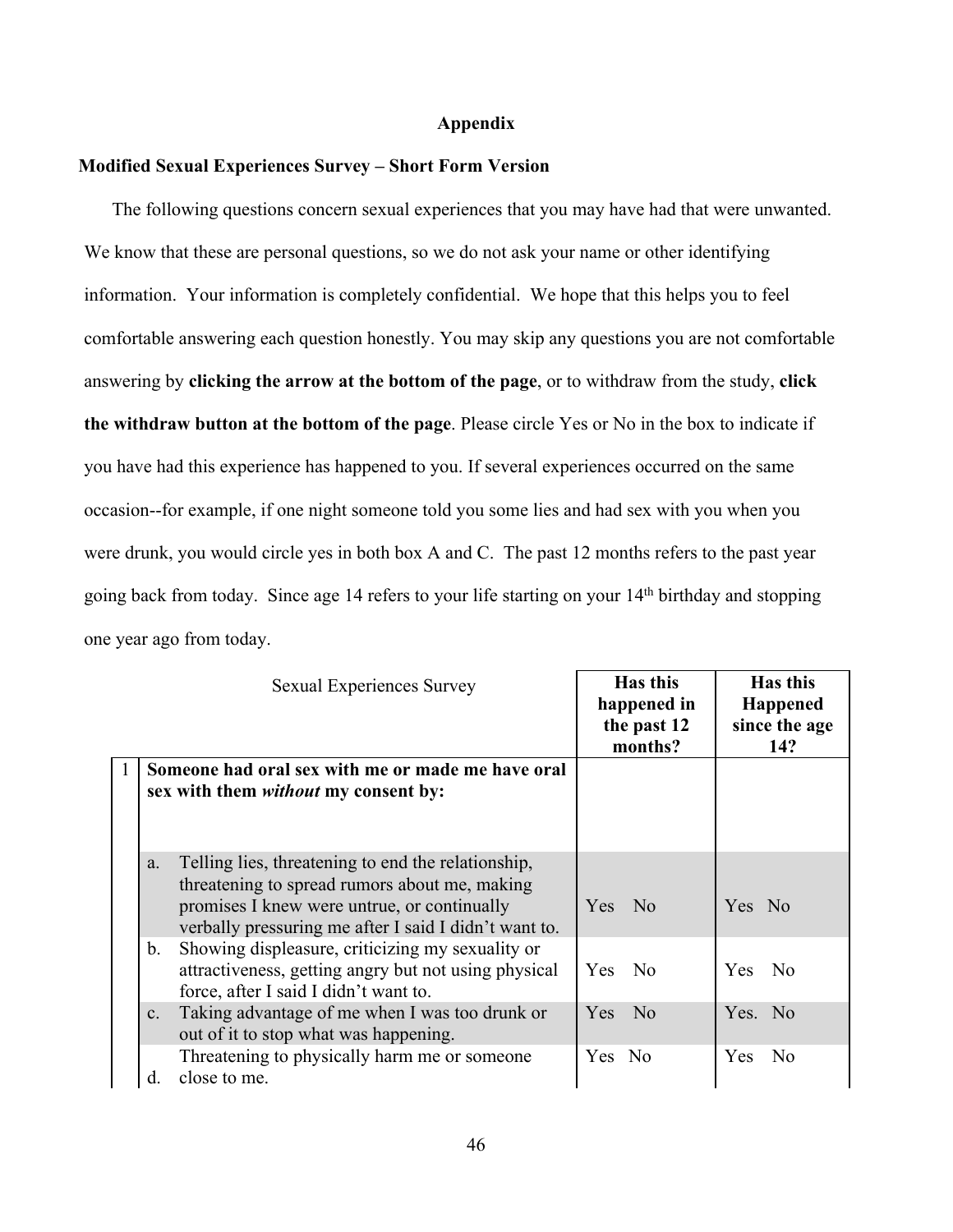|  | e. Using force, for example holding me down with<br>their body weight, pinning my arms, or having a<br>weapon.     | Yes No | Yes No |  |
|--|--------------------------------------------------------------------------------------------------------------------|--------|--------|--|
|  | Just doing the behavior without giving me a chance   Yes No<br>to say 'no' (e.g. surprising me with the behavior). |        | Yes No |  |

|                | Someone put their penis, finger(s), or object(s) into<br>my butt or vagina, without my consent by:                                                                                                          |        |        |
|----------------|-------------------------------------------------------------------------------------------------------------------------------------------------------------------------------------------------------------|--------|--------|
| a.             | Telling lies, threatening to end the relationship,<br>threatening to spread rumors about me, making<br>promises I knew were untrue, or continually<br>verbally pressuring me after I said I didn't want to. | Yes No | Yes No |
| b.             | Showing displeasure, criticizing my sexuality or<br>attractiveness, getting angry but not using physical<br>force, after I said I didn't want to.                                                           | Yes No | Yes No |
| C <sub>1</sub> | Taking advantage of me when I was too drunk or<br>out of it to stop what was happening.                                                                                                                     | Yes No | Yes No |
| $d_{\cdot}$    | Threatening to physically harm me or someone<br>close to me.                                                                                                                                                | Yes No | Yes No |
| e.             | Using force, for example holding me down with<br>their body weight, pinning my arms, or having a<br>weapon.                                                                                                 | Yes No | Yes No |
| f.             | Just doing the behavior without giving me a chance<br>to say 'no' (e.g. surprising me with the behavior).                                                                                                   | Yes No | Yes No |

3. I have been raped.

1. Strongly Disagree

2. Disagree

3. Slightly Disagree

4. Slightly Agree

5. Agree

6. Strongly Agree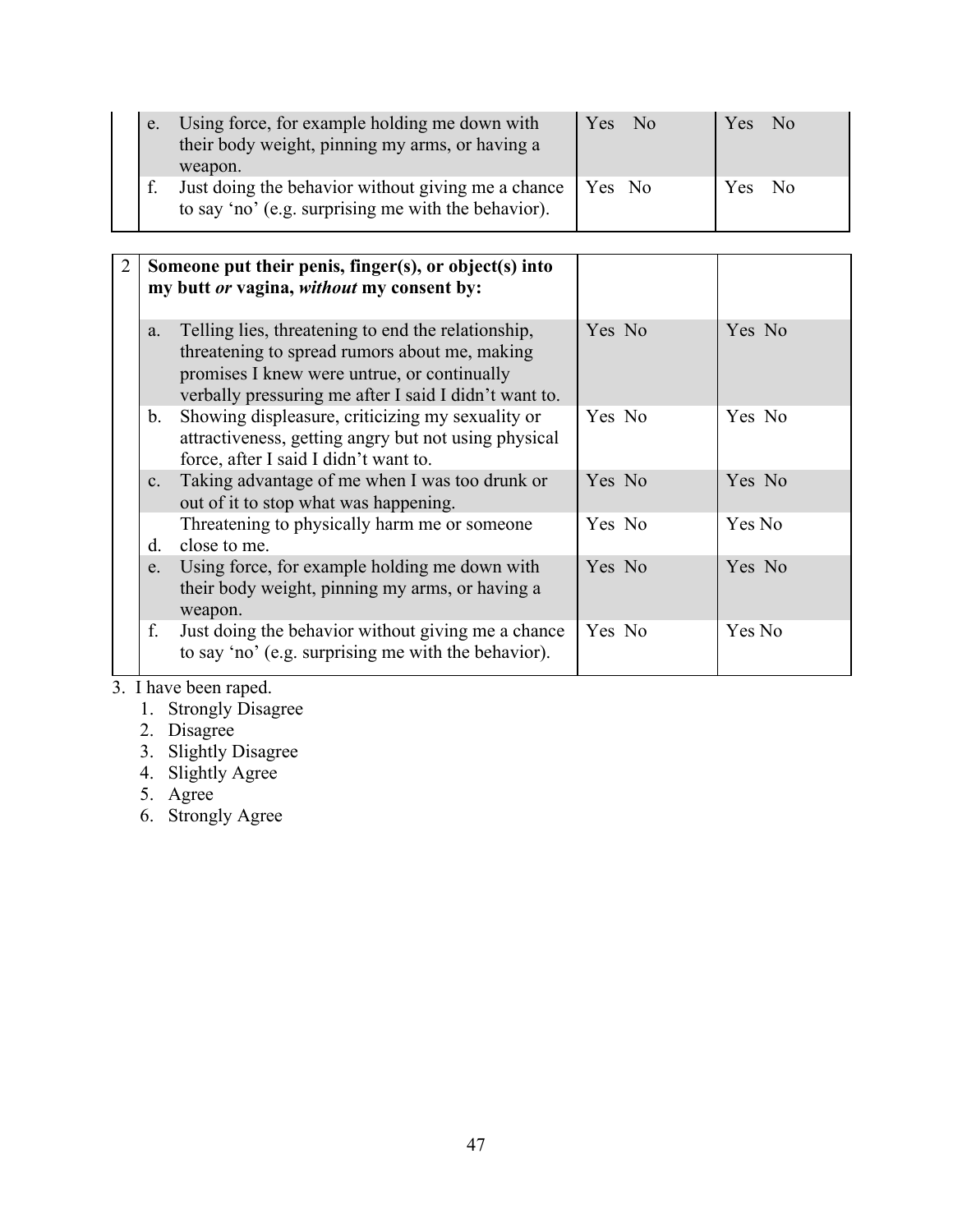## **Sexual Experience Label Survey – Measuring Participants Experiences**

People label their experiences in different ways. Think about your most recent experience of unwanted sex. Which of the following label(s) would you apply to that experience? Check all that apply.

- A normal sexual experience.
- A natural sexual experience
- A bad sexual experience.
- A good sexual experience.
- A rape.
- Unwanted sex.
- Forced sex.
- A typical college experience.
- An accident on my part.
- An accident on the other person's part.
- A drunken mistake on my part.
- A drunken mistake on the other person's part.
- Something that happens to everybody.
- A mistake on my part.
- A mistake on the other person's part.
- A crime.
- An exciting experience.
- An assault.
- A sexual assault.
- A normal hook up.
- A bad hook up.
- A learning experience.
- An instance of uncontrollable male arousal.
- Childhood sexual abuse.
- A miscommunication.
- A seduction.
- None of these label's explain my experience. please specify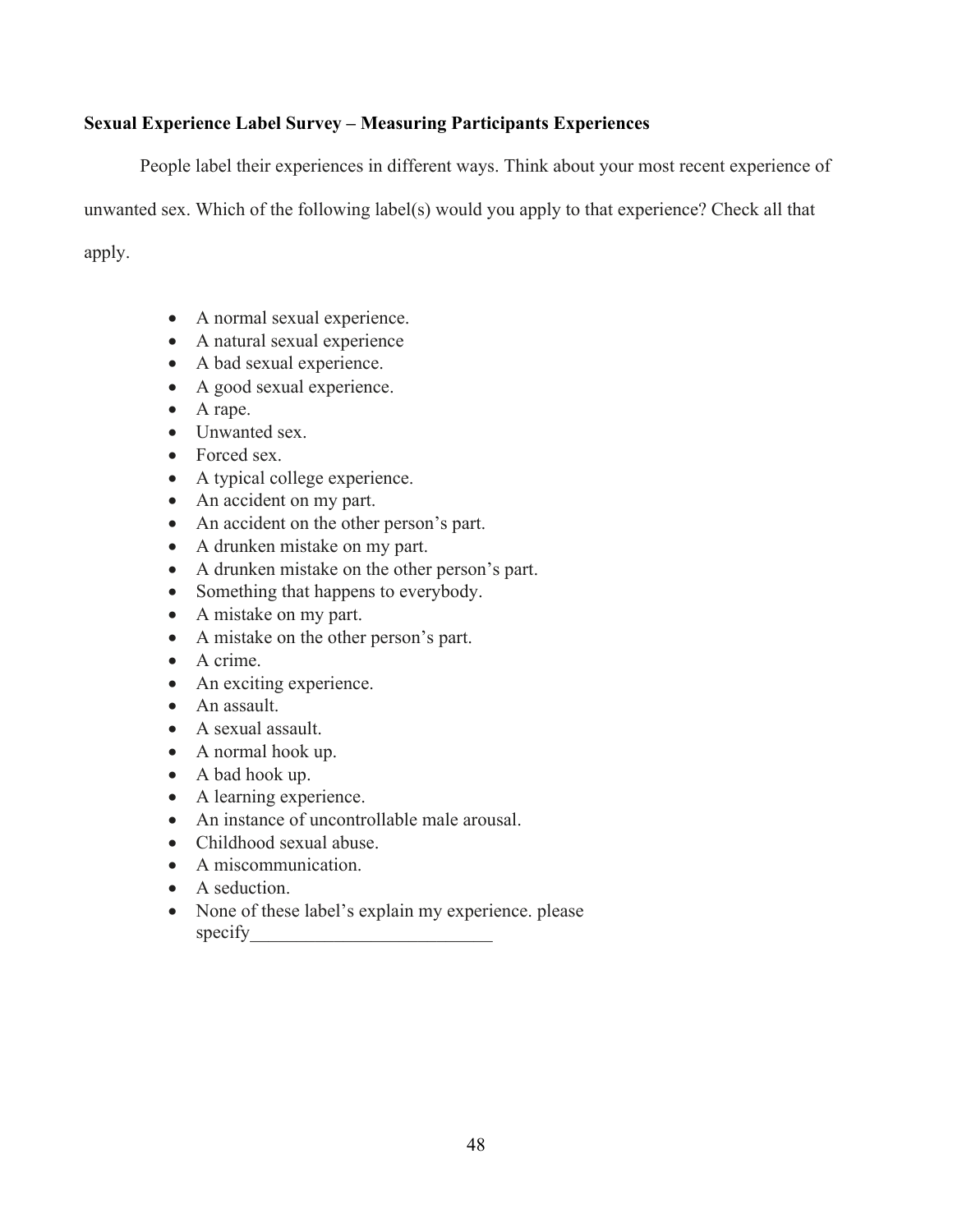## **Sexual Experience Label Survey** - **Assessing Labels Given to the Vignette**

Think about the story you just read. Which of the following labels would you apply to that

story? Check all that apply.

- A normal sexual experience.
- A natural sexual experience
- A bad sexual experience.
- A good sexual experience.
- A rape.
- Unwanted sex.
- Forced sex.
- A typical college experience.
- An accident on Laura's part.
- An accident on Cody's part.
- A drunken mistake on Laura's part.
- A drunken mistake on Cody's part.
- Something that happens to everybody.
- A mistake on Laura's Part.
- A mistake on Laura's part.
- A crime.
- An exciting experience.
- An assault.
- A sexual assault.
- A normal hook up.
- A bad hook up.
- A learning experience.
- An instance of uncontrollable male arousal.
- Childhood sexual abuse.
- A miscommunication.
- A seduction.
- None of these label's fit the story, please specify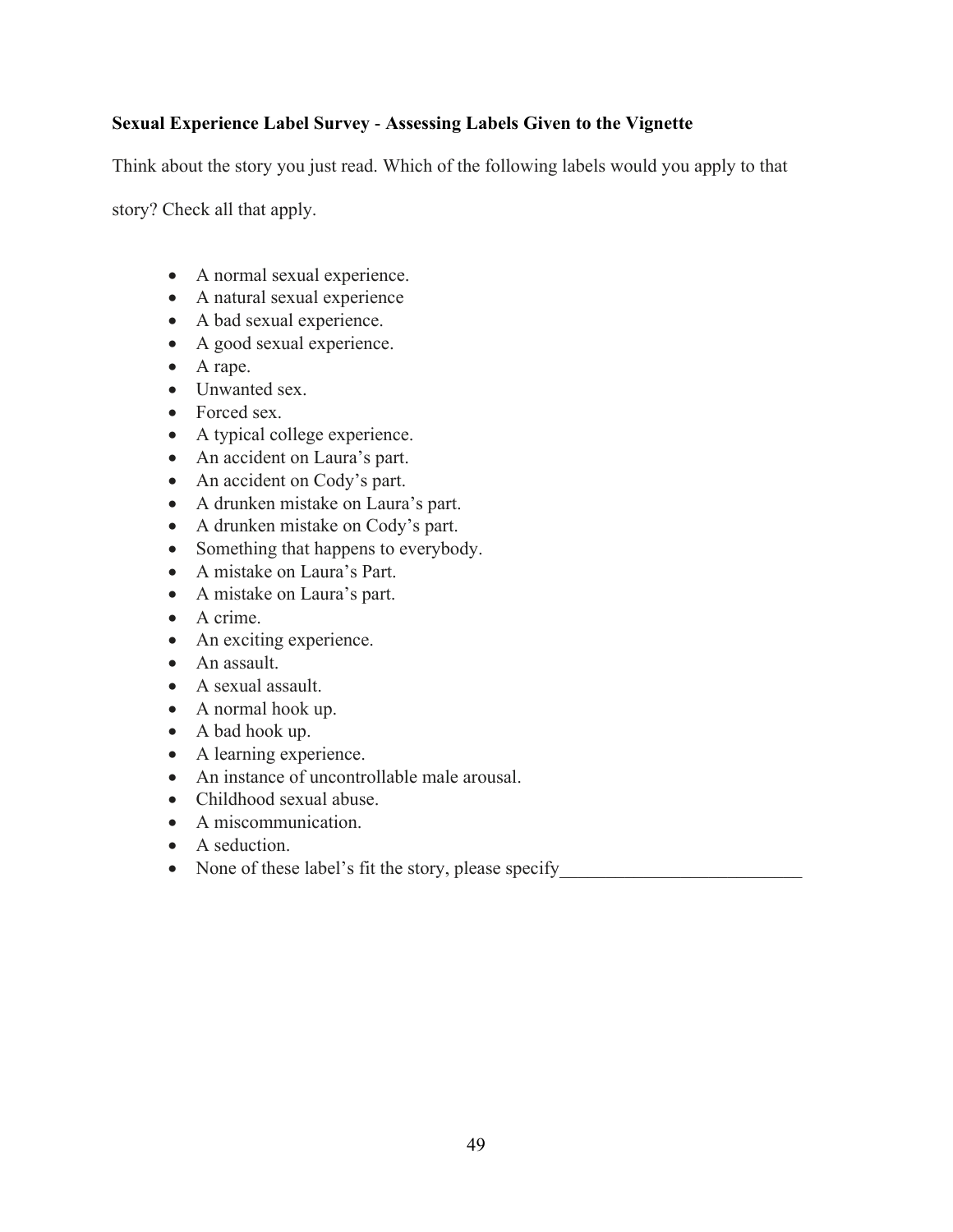# **Survivor Affirming Affirmation**

Please keep in mind that you are in no way responsible for the unwanted sexual contact that occurred, even if drugs or alcohol were involved. You are not alone, and it is not your fault. Support options are available and at the end of this survey.